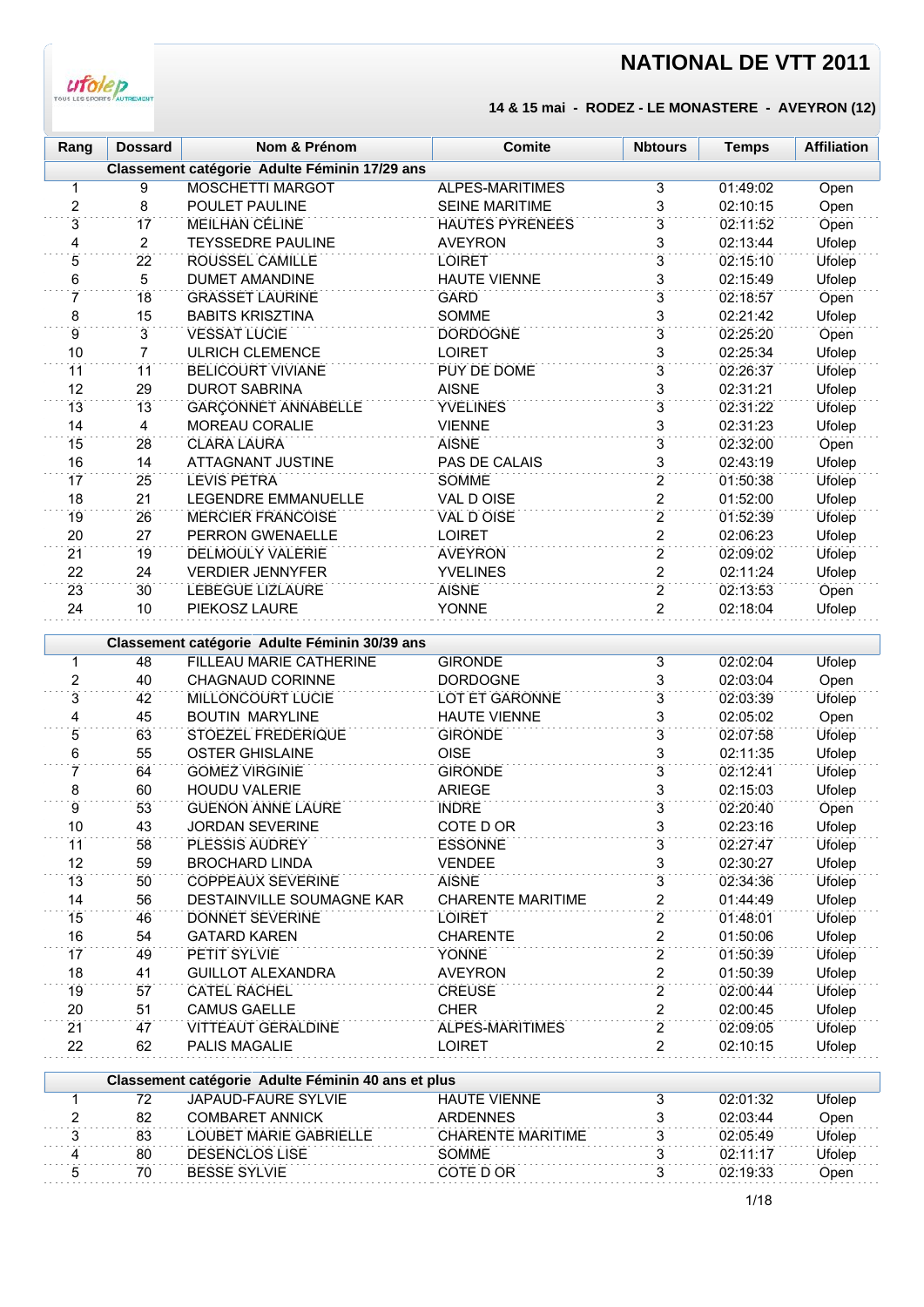| Rang            | <b>Dossard</b> | Nom & Prénom                                                       | <b>Comite</b>                            | <b>Nbtours</b>      | <b>Temps</b>         | <b>Affiliation</b>      |
|-----------------|----------------|--------------------------------------------------------------------|------------------------------------------|---------------------|----------------------|-------------------------|
| 6               | 88             | <b>BACHELET LAURENCE</b>                                           | <b>SOMME</b>                             | 3                   | 02:22:29             | <b>Ufolep</b>           |
| 7               | 75             | DETAILLE CAROLE                                                    | <b>GIRONDE</b>                           | $\overline{3}$      | 02:22:33             | Ufolep                  |
| 8               | 78             | <b>BLANQUET DOMINIQUE</b>                                          | EURE ET LOIRE                            | 3                   | 02:25:47             | Ufolep                  |
| $\overline{9}$  | 81             | <b>FRANCHET FREDERIQUE</b>                                         | <b>INDRE</b>                             | 3                   | 02:26:44             | Ufolep                  |
| 10              | 86             | PILLON LAURENCE                                                    | <b>LOIRET</b>                            | 3                   | 02:27:27             | Ufolep                  |
| 11              | 73             | ORTIOU DOMINIQUE                                                   | <b>LOIRET</b>                            | $\overline{3}$      | 02:30:56             | Ufolep                  |
| 12              | 77             | <b>DUBUISSON ISABELLE</b>                                          | <b>ALLIER</b>                            | 3                   | 02:30:57             | Open                    |
| 13              | 84             | ROMANZINI VERONIQUE                                                | <b>ESSONNE</b>                           | $\overline{3}$      | 02:43:09             | Ufolep                  |
| 14              | 87             | <b>BREMAUD SANDRINE</b>                                            | <b>GIRONDE</b>                           | 3                   | 02:44:11             | Ufolep                  |
| 15              | 68             | <b>CALBO NADINE</b>                                                | LOT ET GARONNE                           | $\overline{2}$      | 01:45:22             | Ufolep                  |
| 16              | 91             | ANSEMANT CATHERINE                                                 | PUY DE DOME                              | $\overline{c}$      | 01:47:05             | Ufolep                  |
| 17              | 69             | <b>MERCERON MARIE LAURE</b>                                        | <b>DEUX SEVRES</b>                       | $\overline{2}$      | 01:48:16             | Ufolep                  |
| 18              | 76             | <b>GUYOT MICHÈLE</b>                                               | <b>YONNE</b>                             | $\overline{2}$      | 01:53:24             | Ufolep                  |
| 19              | 71             | <b>TROCHON JOSIANE</b>                                             | <b>VIENNE</b>                            | $\overline{2}$      | 01:55:47             | Open                    |
| 20              | 79             | <b>LAVARENNE VALERIE</b>                                           | <b>NIEVRE</b>                            | $\overline{2}$      | 01:57:22             | Ufolep                  |
| 21              | 85             | <b>FETIVEAU NICOLE</b>                                             | <b>VENDEE</b>                            | $\overline{2}$      | 02:07:09             | Ufolep                  |
| 22              | 74             | <b>VERDONCKT DOMINIQUE</b>                                         | <b>TARN</b>                              | $\overline{2}$      | 02:18:44             | Ufolep                  |
| 23              | 89             | <b>TARADE GHISLAINE</b>                                            | <b>LOIRET</b>                            | $\overline{2}$      | 02:27:51             | <b>Ufolep</b>           |
| 24              | 90             | SASSERANT VALERIE                                                  | <b>LOIRET</b>                            | 1                   | 01:16:05             | Ufolep                  |
|                 |                |                                                                    |                                          |                     |                      |                         |
|                 |                | Classement catégorie Adulte Masculin 17/19 ans<br><b>DERE ALEX</b> |                                          |                     |                      |                         |
| 1               | 128            |                                                                    | <b>DEUX SEVRES</b>                       | $\overline{3}$      | 01:29:19             | Open                    |
| 2               | 138            | RODRIGUEZ DAVY                                                     | CORREZE                                  | $\overline{3}$      | 01:29:57             | Ufolep                  |
| $\overline{3}$  | 148            | <b>BERNIER ROMAIN</b>                                              | <b>CALVADOS</b>                          | 3                   | 01:30:19             | Open                    |
| 4               | 149            | <b>BACHELET BENJAMIN</b>                                           | SOMME                                    | $\overline{3}$      | 01:32:25             | Ufolep                  |
| 5               | 126            | <b>BOULET ALEXANDRE</b>                                            | <b>AVEYRON</b>                           | $\overline{3}$<br>3 | 01:34:30             | Ufolep                  |
| 6               | 141            | POL GREGORY                                                        | <b>ALLIER</b>                            | $\overline{3}$      | 01:36:10             | Open                    |
| 7               | 240            | <b>TERET CHRISTOPHE</b>                                            | <b>DORDOGNE</b>                          | $\overline{3}$      | 01:36:28             | Ufolep                  |
| 8               | 139            | <b>BIHEL ROMAIN</b>                                                | <b>GIRONDE</b>                           |                     | 01:36:58             | Ufolep                  |
| 9               | 134            | AUDEBERT GUILLAUME                                                 | <b>LOIRET</b>                            | $\overline{3}$      | 01:36:58             | Ufolep                  |
| 10              | 133            | <b>DUBOIS QUENTIN</b>                                              | <b>NORD</b>                              | $\overline{3}$      | 01:37:11             | Ufolep                  |
| 11              | 198            | <b>DELLAC MATTHIEU</b>                                             | <b>GIRONDE</b>                           | $\overline{3}$      | 01:38:32             | Ufolep                  |
| 12<br>13        | 154<br>130     | DAVIA XAVIER<br><b>NIVOT TONY</b>                                  | PYRENEES ATLANTIQUES<br><b>COTE D OR</b> | 3<br>3              | 01:39:02<br>01:39:02 | Ufolep                  |
| 14              | 164            | <b>CHARTRAN ANTHONY</b>                                            | <b>DORDOGNE</b>                          | $\overline{3}$      | 01:39:26             | Ufolep                  |
| 15              | 152            | <b>VAILLANT PIERRE</b>                                             | <b>ESSONNE</b>                           | 3                   | 01:40:51             | Ufolep<br><b>Ufolep</b> |
| 16              | 182            | SEZNEC YANN                                                        | <b>ESSONNE</b>                           | 3                   | 01:41:14             | Ufolep                  |
| 17              | 165            | SOUCHAUD THOMAS                                                    | <b>HAUTE VIENNE</b>                      | 3                   | 01:44:07             | Ufolep                  |
| 18              | 132            | KORBA GREGOIRE                                                     | VAL D OISE                               | 3                   | 01:45:13             | Ufolep                  |
| 19              | 203            | <b>SEZNEC HOEL</b>                                                 | <b>ESSONNE</b>                           | $\overline{3}$      | 01:45:21             | <b>Ufolep</b>           |
| 20              | 184            | DE CARVALHO QUENTIN                                                | PYRENEES ATLANTIQUES                     | 3                   | 01:45:54             | Open                    |
| 21              | 127            | DURAND JEAN BAPTISTE                                               | LOT ET GARONNE                           | 3                   | 01:47:12             | Ufolep                  |
| 22              | 185            | PRUNIER CEDRIC                                                     | <b>VENDEE</b>                            | $\overline{3}$      | 01:47:27             | Open                    |
| 23              | 147            | PRUVOST CLEMENT                                                    | PAS DE CALAIS                            | $\overline{3}$      | 01:47:54             | <b>Ufolep</b>           |
| 24              | 143            | CHENEAU MICKAEL                                                    | <b>YVELINES</b>                          | $\overline{3}$      | 01:48:04             | Ufolep                  |
| 25              | 129            | <b>TERET PIERRE</b>                                                | <b>DORDOGNE</b>                          | $\overline{3}$      | 01:48:29             | Ufolep                  |
| 26              | 172            | <b>REZIOUI KARIM</b>                                               | <b>GIRONDE</b>                           | 3                   | 01:48:34             | Ufolep                  |
| 27              | 158            | <b>RIVOIRE ROBIN</b>                                               | <b>LOIRE</b>                             | 3                   | 01:48:45             | Ufolep                  |
| 28              | 168            | <b>MONSIEUR PIERRE</b>                                             | <b>LOIRET</b>                            | 3                   | 01:48:45             | Ufolep                  |
| 29              | 156            | RALLET AURELIEN                                                    | <b>VENDEE</b>                            | 3                   | 01:48:46             | Open                    |
| 30              | 204            | <b>GAUDIN GUILLAUME</b>                                            | <b>VENDEE</b>                            | 3                   | 01:49:05             | Ufolep                  |
| $\overline{31}$ | 131            | <b>BABORIER CHARLEY</b>                                            | <b>HAUTE VIENNE</b>                      | 3                   | 01:49:40             | <b>Ufolep</b>           |
| 32              | 166            | <b>GEFFRAYE ROMAIN</b>                                             | VAL D OISE                               | $\overline{3}$      | 01:50:06             | Ufolep                  |
| 33              | 142            | <b>BONVALET LOIC</b>                                               | <b>AISNE</b>                             | 3                   | 01:50:15             | Ufolep                  |
| 34              | 194            | CHEVREAU TRISTAN                                                   | <b>LOIRET</b>                            | 3                   | 01:50:36             | Ufolep                  |
| 35              | 208            | <b>VAUDOU SYLVAIN</b>                                              | <b>DORDOGNE</b>                          | $\overline{3}$      | 01:50:53             | Ufolep                  |
| 36              | 189            | <b>FAVIER MATHIEU</b>                                              | <b>DEUX SEVRES</b>                       | $\overline{3}$      | 01:51:39             | Ufolep                  |
| 37              | 207            | <b>GRIFFON THOMAS</b>                                              | <b>DEUX SEVRES</b>                       | $\overline{3}$      | 01:51:56             | Ufolep                  |
| 38              | 136            | <b>CAMBOS AUGUSTIN</b>                                             | <b>TARN</b>                              | $\overline{3}$      | 01:51:57             | Open                    |
| 39              | 247            | <b>JOLY BENJAMIN</b>                                               | LOIR ET CHER                             | $\overline{3}$      | 01:52:44             | Open                    |
| 40              | 200            | DREMONT JEAN REMI                                                  | <b>AISNE</b>                             | 3                   | 01:53:29             | Ufolep                  |
|                 |                |                                                                    |                                          |                     |                      |                         |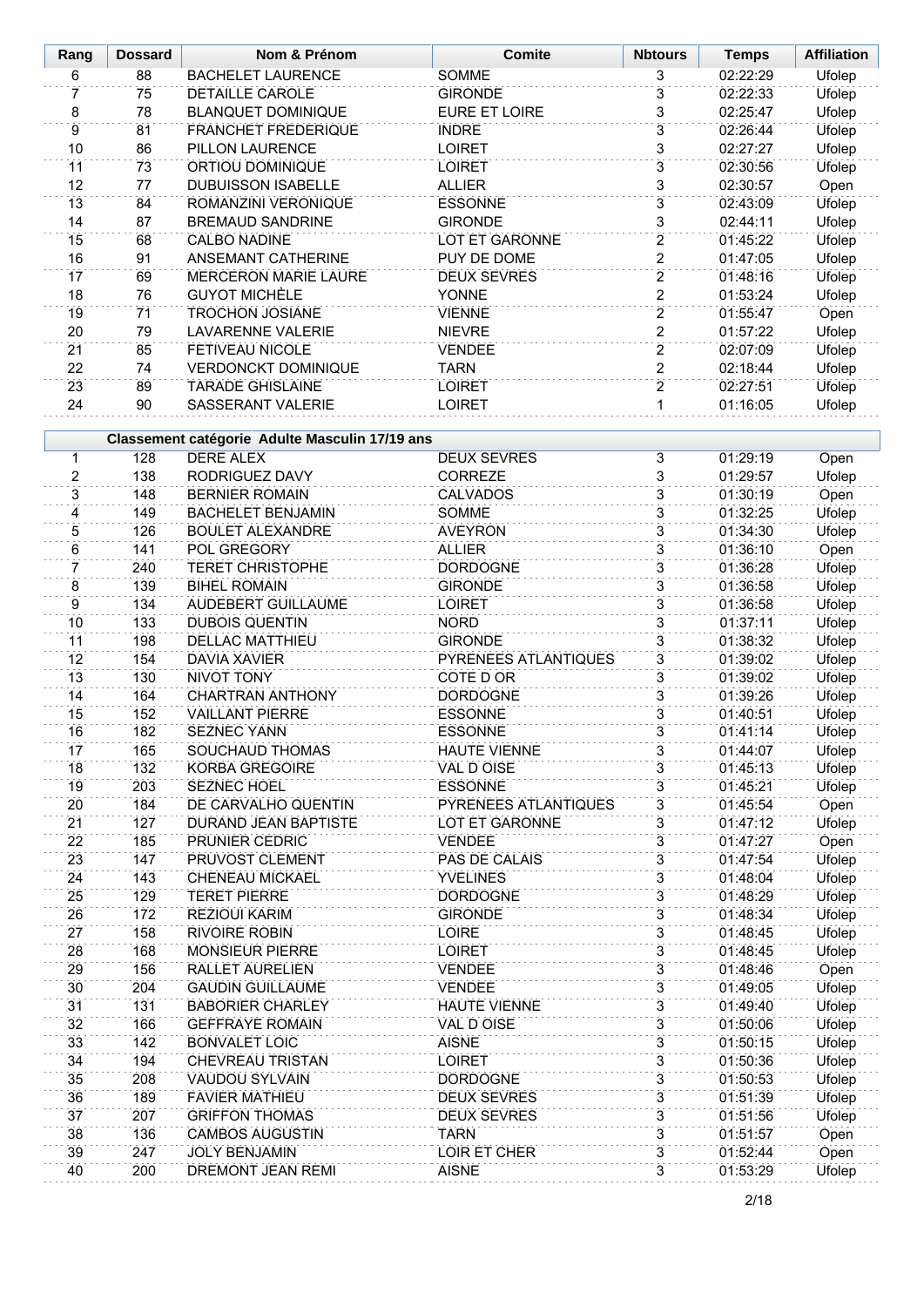| Rang     | <b>Dossard</b> | Nom & Prénom                                      | <b>Comite</b>                  | <b>Nbtours</b>                            | <b>Temps</b>         | <b>Affiliation</b> |
|----------|----------------|---------------------------------------------------|--------------------------------|-------------------------------------------|----------------------|--------------------|
| 41       | 179            | <b>DEGARDIN ARMAND</b>                            | <b>SOMME</b>                   | $\overline{\mathbf{3}}$                   | 01:53:37             | <b>Ufolep</b>      |
| 42       | 137            | RINGELSTEIN STEEVE                                | ALPES-MARITIMES                | 3                                         | 01:53:38             | Open               |
| 43       | 140            | <b>CEROUX CHARLY</b>                              | <b>YONNE</b>                   | $\overline{3}$                            | 01:53:50             | <b>Ufolep</b>      |
| 44       | 171            | POLI THOMAS                                       | ALPES-MARITIMES                | 3                                         | 01:53:52             | Open               |
| 45       | 191            | <b>CAMUS JUSTIN</b>                               | <b>HAUTE VIENNE</b>            | $\overline{3}$                            | 01:55:21             | <b>Ufolep</b>      |
| 46       | 214            | <b>MOREAU MATTHIEU</b>                            | <b>GIRONDE</b>                 | $\overline{3}$                            | 01:55:38             | Open               |
| 47       | 181            | PAQUEREAU MATHIEU                                 | <b>CHARENTE MARITIME</b>       | $\overline{3}$                            | 01:56:16             | Ufolep             |
| 48       | 163            | PALLUEAU JONATHAN                                 | <b>DEUX SEVRES</b>             | $\overline{3}$                            | 01:56:17             | Ufolep             |
| 49       | 155            | <b>BONNE MATTHIEU</b>                             | <b>AIN</b>                     | $\overline{3}$                            | 01:56:21             | Ufolep             |
| 50       | 186            | <b>LALIZOU YOHANN</b>                             | <b>LOIRE</b>                   | 3                                         | 01:56:22             | Ufolep             |
| 51<br>52 | 159<br>146     | PORTAL PIERRICK                                   | <b>GERS</b>                    | $\overline{3}$<br>3                       | 01:56:57             | Ufolep             |
| 53       | 175            | <b>CHABROLLE SIMON</b><br><b>MONFRONT LUDOVIC</b> | <b>AUBE</b><br><b>AISNE</b>    | $\overline{3}$                            | 01:57:48<br>01:58:22 | Ufolep<br>Open     |
| 54       | 220            | <b>LAFON QUENTIN</b>                              | <b>DORDOGNE</b>                | 3                                         | 01:58:22             | Open               |
| 55       | 160            | <b>MASSA LEO</b>                                  | <b>DROME</b>                   | $\overline{3}$                            | 01:58:23             | Open               |
| 56       | 167            | <b>CAPON SEBASTIEN</b>                            | <b>NORD</b>                    | 3                                         | 01:58:47             | Ufolep             |
| 57       | 238            | PLAZANET ALDRIC                                   | <b>HAUTE VIENNE</b>            | $\overline{3}$                            | 01:59:00             | <b>Ufolep</b>      |
| 58       | 219            | <b>MIGEON SÉBASTIEN</b>                           | <b>DEUX SEVRES</b>             | $\overline{3}$                            | 01:59:05             | Ufolep             |
| 59       | 228            | L'HERMITE PIERRE                                  | <b>DEUX SEVRES</b>             | $\overline{3}$                            | 02:01:26             | <b>Ufolep</b>      |
| 60       | 174            | DA SILVA THOMAS                                   | <b>ALLIER</b>                  | $\overline{3}$                            | 02:02:11             | Open               |
| 61       | 153            | <b>DUPIN DAMIEN</b>                               | <b>TARN ET GARONNE</b>         | $\overline{3}$                            | 02:02:24             | Ufolep             |
| 62       | 150            | <b>MANSION YANN</b>                               | <b>CHARENTE</b>                | 3                                         | 02:02:35             | <b>Ufolep</b>      |
| 63       | 212            | <b>LE-NOACH KEVIN</b>                             | <b>SEINE MARITIME</b>          | $\overline{3}$                            | 02:02:47             | Ufolep             |
| 64       | 188            | <b>TUFFERY AURELIEN</b>                           | LOT ET GARONNE                 | 3                                         | 02:03:39             | Ufolep             |
| 65       | 192            | PHILIPP KEVIN                                     | <b>VAL D OISE</b>              | $\overline{3}$                            | 02:03:54             | <b>Ufolep</b>      |
| 66       | 222            | <b>SAINTOIN MARTIN</b>                            | VAL D OISE                     | 3                                         | 02:03:54             | Ufolep             |
| 67       | 232            | <b>LESCIEUX ADRIEN</b>                            | <b>LOIRET</b>                  | 3                                         | 02:04:27             | Ufolep             |
| 68       | 224            | DUPONT-MAILLARD GAETAN                            | <b>SEINE MARITIME</b>          | 3                                         | 02:04:34             | Ufolep             |
| 69       | 177            | PRENOIS THIBAULT                                  | <b>CHER</b>                    | $\overline{3}$                            | 02:05:13             | Ufolep             |
| 70       | 217            | <b>HAIN NICOLAS</b>                               | <b>ESSONNE</b>                 | $\overline{3}$                            | 02:05:18             | Ufolep             |
| 71       | 235            | <b>BRICQUET FLORENT</b>                           | <b>AISNE</b>                   | $\overline{3}$                            | 02:05:19             | Ufolep             |
| 72       | 197            | <b>TRIPOUL ADRIEN</b>                             | ALPES-MARITIMES                | $\overline{3}$                            | 02:05:58             | Open               |
| 73       | 206            | <b>LABAT BASTIEN</b>                              | LOT ET GARONNE                 | $\overline{3}$                            | 02:06:16             | Ufolep             |
| 74       | 169            | <b>MARDARGENT FLORENT</b>                         | <b>SEINE MARITIME</b>          | 3                                         | 02:07:07             | Ufolep             |
| 75<br>76 | 145            | <b>CHAUMET MARIN</b><br><b>EURIN AURELIEN</b>     | <b>CHER</b><br><b>YVELINES</b> | $\overline{3}$<br>$\overline{3}$          | 02:08:59             | Ufolep             |
| 77       | 216<br>223     | <b>DOUSSET THOMAS</b>                             | <b>LOIRET</b>                  | $\overline{3}$                            | 02:09:06<br>02:10:27 | Ufolep<br>Ufolep   |
| 78       | 180            | <b>BOUGERE AUDRIC</b>                             | <b>CHARENTE</b>                | 3                                         | 02:12:58             | Ufolep             |
| 79       | 196            | PAPAREMBORDE DAMIEN                               | <b>TARN</b>                    | 3                                         | 02:14:33             | <b>Ufolep</b>      |
| 80       | 205            | SAUSSOL YOHAN                                     | <b>AVEYRON</b>                 | 3                                         | 02:15:00             | Ufolep             |
| 81       | 244            | PERRUCHE ROMAIN                                   | <b>LOIRET</b>                  | $\overline{3}$                            | 02:16:40             | Ufolep             |
| 82       | 173            | <b>GUILLET JEREMY</b>                             | <b>YONNE</b>                   | 3                                         | 02:17:41             | Ufolep             |
| 83       | 190            | GUIMBAUD-DELLUC JORDAN                            | <b>DORDOGNE</b>                | $\overline{3}$                            | 02:17:41             | Ufolep             |
| 84       | 187            | <b>HEBRAIL MAXIME</b>                             | <b>AVEYRON</b>                 | 3                                         | 02:23:13             | Ufolep             |
| 85       | 161            | ROBERT MATTHIEU                                   | <b>AVEYRON</b>                 | $\overline{3}$                            | 02:23:13             | <b>Ufolep</b>      |
| 86       | 199            | <b>GELSOMINO JOHAN</b>                            | <b>ALLIER</b>                  | 3                                         | 02:28:26             | Ufolep             |
| 87       | 170            | LAUZE JEAN-DENIS                                  | <b>TARN</b>                    | $\overline{2}$                            | 01:16:24             | <b>Ufolep</b>      |
| 88       | 230            | <b>LAPRADE ANTOINE</b>                            | <b>HAUTE VIENNE</b>            | $\overline{2}$                            | 01:18:55             | Ufolep             |
| 89       | 242            | <b>VARLET ROMAIN</b>                              | <b>LOIRET</b>                  | $\overline{2}$                            | 01:23:22             | <b>Ufolep</b>      |
| 90       | 234            | <b>DUPUY JORIS</b>                                | <b>GIRONDE</b>                 | $\overline{2}$                            | 01:28:18             | Ufolep             |
| 91       | 248            | <b>FABER ETIENNE</b>                              | LOIR ET CHER                   | $\overline{2}$                            | 01:29:26             | Open               |
| 92       | 236            | LE DUIGOU THOMAS                                  | <b>DEUX SEVRES</b>             | $\overline{2}$                            | 01:29:36             | Ufolep             |
| 93       | 202            | <b>ABDESSELAM MALIK</b>                           | <b>CHARENTE MARITIME</b>       | $\overline{2}$                            | 01:30:06             | Ufolep             |
| 94       | 215            | <b>DUPRESSOIR LOUIS</b>                           | <b>AISNE</b>                   | $\overline{c}$                            | 01:30:31             | Ufolep             |
| 95       | 210            | <b>BELHAGUE JOFFREY</b>                           | <b>VAL D OISE</b>              | $\overline{2}$                            | 01:31:08             | Ufolep             |
| 96       | 225            | VASSEAU KENY                                      | <b>GIRONDE</b>                 | $\overline{\mathbf{c}}$<br>$\overline{2}$ | 01:31:28             | Ufolep             |
| 97       | 245            | <b>LAGARDE JEAN</b>                               | <b>HAUTE VIENNE</b>            | $\overline{2}$                            | 01:32:57             | Ufolep             |
| 98<br>99 | 246<br>213     | <b>VERNAY DAMIEN</b><br>NEGRE JONATHAN            | <b>LOIRET</b><br><b>TARN</b>   | $\overline{2}$                            | 01:36:19<br>01:37:11 | Ufolep<br>Ufolep   |
| 100      | 227            | <b>DANCE ARNAUD</b>                               | <b>YVELINES</b>                | $\overline{2}$                            | 01:38:37             | Ufolep             |
| 101      | 231            | <b>CATRIX TOMMY</b>                               | VAL D OISE                     | $\overline{2}$                            | 01:42:18             | Ufolep             |
|          |                |                                                   |                                |                                           |                      |                    |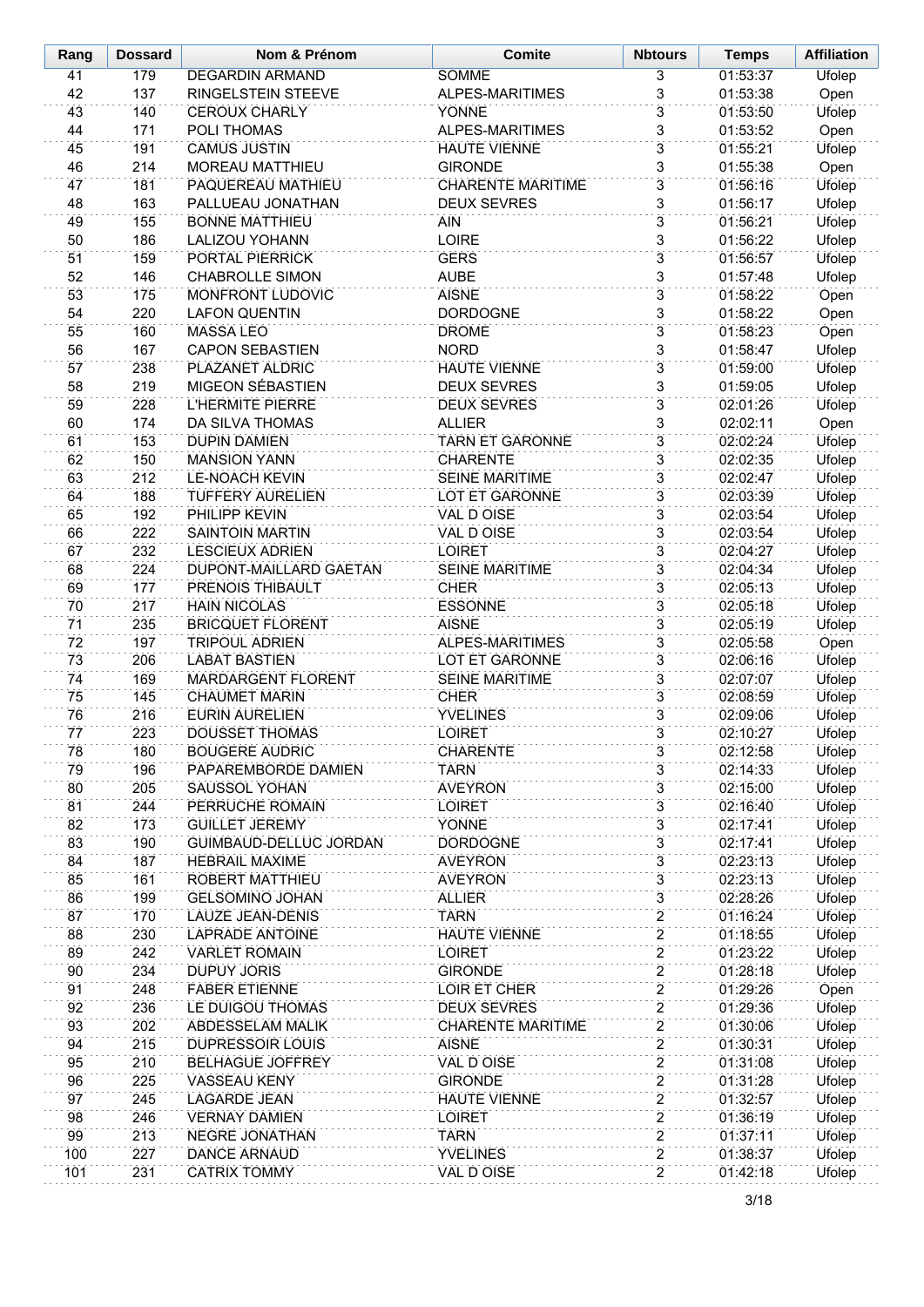| Rang | <b>Dossard</b> | Nom & Prénom               | Comite    | <b>Nbtours</b> | Temps    | <b>Affiliation</b> |
|------|----------------|----------------------------|-----------|----------------|----------|--------------------|
| 102  | 201            | CAPPFI I I JFRFMY          | YVFI INFS |                | 01:45:14 | Ufolep             |
| 103  | 226            | <b>BERTHAULT SEBASTIEN</b> | AISNF     |                | 01:47:37 | Ufolep             |
| 104  | 239            | <b>DUMAINE PAUL</b>        | _OIRET    |                | 02:07:37 | Ufolep             |
| 105  | 211            | <b>GODARD VALENTIN</b>     | _OIRE1    |                | 02.07.51 | Ufolep             |

|                 |                | Classement catégorie Adulte Masculin 20/29 ans |                          |                         |          |                |
|-----------------|----------------|------------------------------------------------|--------------------------|-------------------------|----------|----------------|
| 1               | 9              | <b>CLAVIER SEBASTIEN</b>                       | VAL D OISE               | 4                       | 01:41:21 | Ufolep         |
| $\overline{2}$  | 86             | <b>BOUSQUET THIBAULT</b>                       | <b>GIRONDE</b>           | 4                       | 01:41:33 | Ufolep         |
| 3               | 38             | MOREL JEREMIE                                  | <b>MANCHE</b>            | 4                       | 01:42:19 | Ufolep         |
| 4               | 24             | <b>MARIE SAMUEL</b>                            | <b>CALVADOS</b>          | $\overline{\mathbf{4}}$ | 01:42:52 | Open           |
| 5               | 8              | MONTJOFFRE JEROME                              | <b>HAUTE VIENNE</b>      | 4                       | 01:43:01 | Ufolep         |
| 6               | 22             | <b>GRATIAS DAMIEN</b>                          | <b>CHER</b>              | 4                       | 01:43:09 | Ufolep         |
| $\overline{7}$  | 49             | DUMOULIN JEREMY                                | <b>VAL D OISE</b>        | 4                       | 01:45:36 | Ufolep         |
| 8               | $\overline{3}$ | <b>CASTAGNET DENIS</b>                         | <b>LOT ET GARONNE</b>    | 4                       | 01:46:21 | Ufolep         |
| 9               | 51             | <b>GIRARDIN MAXIME</b>                         | <b>LOIRET</b>            | 4                       | 01:46:43 | Open           |
| 10              | 16             | <b>BIOJOUT CLEMENT</b>                         | <b>GIRONDE</b>           | 4                       | 01:46:51 | Open           |
| 11              | 20             | <b>GUILLEM VINCENT</b>                         | <b>YVELINES</b>          | 4                       | 01:47:02 | Ufolep         |
| 12              | 10             | <b>HERFEUIL ANTHONY</b>                        | <b>NORD</b>              | 4                       | 01:47:36 | Ufolep         |
| 13              | 31             | <b>FANTUZ PASCAL</b>                           | HAUTE-GARONNE            | 4                       | 01:47:53 | Ufolep         |
| 14              | 14             | <b>CIARAFONI SEBASTIEN</b>                     | ALPES-MARITIMES          | 4                       | 01:48:35 | Open           |
| 15              | 11             | NICOLAS FLORESTAN                              | <b>LOIRET</b>            | 4                       | 01:48:35 | Ufolep         |
| 16              | 25             | <b>GIEL NICOLAS</b>                            | SOMME                    | 4                       | 01:48:36 | Open           |
| 17              | 55             | <b>VEYSSIERE SEBASTIEN</b>                     | <b>CORREZE</b>           | 4                       | 01:49:02 | Ufolep         |
| 18              | 48             | PETILLON JULIEN                                | <b>HAUTE VIENNE</b>      | 4                       | 01:50:22 | Ufolep         |
| 19              | 18             | POT GUILLAUME                                  | PUY DE DOME              | 4                       | 01:50:23 | Ufolep         |
| 20              | 15             | <b>DESCHAMP VIVIEN</b>                         | <b>CORREZE</b>           | 4                       | 01:50:23 | Ufolep         |
| 21              | 43             | <b>DABOS ADRIEN</b>                            | <b>LOT ET GARONNE</b>    | 4                       | 01:50:59 | Ufolep         |
| 22              | 97             | <b>FAUCHER AURÉLIEN</b>                        | <b>DEUX SEVRES</b>       | 4                       | 01:51:45 | <b>Ufolep</b>  |
| 23              | 44             | <b>DIEZ ADRIEN</b>                             | <b>DEUX SEVRES</b>       | 4                       | 01:51:58 | Ufolep         |
| 24              | $\overline{7}$ | <b>TROCHON PHILIPPE</b>                        | <b>VIENNE</b>            | 4                       | 01:52:02 | Open           |
| 25              | 78             | <b>COUDERT JUSTIN</b>                          | <b>HAUTE VIENNE</b>      | 4                       | 01:52:17 | Ufolep         |
| 26              | 32             | <b>REMY JULIEN</b>                             | <b>TARN ET GARONNE</b>   | 4                       | 01:52:29 | Ufolep         |
| 27              | 64             | <b>WARIN MATHIEU</b>                           | SOMME                    | 4                       | 01:52:42 | Open           |
| 28              | 119            | <b>CLAVIER ALAIN</b>                           | <b>VAL D OISE</b>        | 4                       | 01:52:50 | Ufolep         |
| 29              | 41             | PASCAL GABET                                   | PYRENEES ORIENTALES      | 4                       | 01:53:58 | Ufolep         |
| 30 <sup>2</sup> | $\overline{4}$ | <b>GARREAU ROMAIN</b>                          | <b>DEUX SEVRES</b>       | 4                       | 01:53:59 | Ufolep         |
| 31              | 53             | <b>BALBEURA CECILIEN</b>                       | <b>TARN</b>              | 4                       | 01:54:11 | Ufolep         |
| 32              | 27             | MILLIANCOURT STEPHANE                          | <b>OISE</b>              | 4                       | 01:54:11 | Ufolep         |
| 33              | 107            | <b>NOAILLES VALERIAN</b>                       | <b>GIRONDE</b>           | 4                       | 01:54:11 | Open           |
| 34              | 128            | <b>MOREAU NICOLAS</b>                          | VAL D OISE               | $\overline{4}$          | 01:54:37 | Ufolep         |
| 35              | 101            | <b>OBERTI RENAUD</b>                           | VAL D OISE               | 4                       | 01:54:49 | Ufolep         |
| 36              | 12             | PASQUALOTTO VALENTIN                           | <b>SEINE MARITIME</b>    | 4                       | 01:55:20 | Open           |
| 37              | 85             | <b>GOUMY VINCENT</b>                           | <b>CORREZE</b>           | 4                       | 01:56:17 | Ufolep         |
| 38              | 35             | <b>HAMON KEVIN</b>                             | VENDEE                   | 4                       | 01:57:01 | Open           |
| 39              | 218            | <b>GAURAN VALENTIN</b>                         | <b>LOT ET GARONNE</b>    | 4                       | 01:57:33 | Ufolep         |
| 40              | 91             | <b>VATTIER NICOLAS</b>                         | <b>CALVADOS</b>          | 4                       | 01:58:21 | Ufolep         |
| 41              | 17             | <b>HOENEN DAMIEN</b>                           | <b>YONNE</b>             | 4                       | 01:58:21 | Ufolep         |
| 42              | 50             | <b>BLANPAIN KEVIN</b>                          | <b>NORD</b>              | 4                       | 01:58:32 | Ufolep         |
| 43              | 72             | <b>JULVE MATHIEU</b>                           | <b>GARD</b>              | 4                       | 01:58:49 | Ufolep         |
| 44              | 71             | DAUTEL NICOLAS                                 | <b>VENDEE</b>            | 4                       | 01:59:44 | Ufolep         |
| 45              | 23             | <b>LEGRAND JULIEN</b>                          | PAS DE CALAIS            | 4                       | 01:59:58 | Ufolep         |
| 46              | $\overline{2}$ | <b>GAYRAUD CEDRIC</b>                          | <b>AVEYRON</b>           | 4                       | 02:00:15 | Ufolep         |
| 47              | 28             | <b>ANDRE MAXIME</b>                            | <b>CHARENTE MARITIME</b> | 4                       | 02:00:18 | Ufolep         |
| 48              | 98             | THIRIOT KARIM                                  | <b>DORDOGNE</b>          | 4                       | 02:01:00 | Ufolep         |
| 49              | 62             | LOGEZ GUILLAUME                                | PAS DE CALAIS            |                         | 02:01:07 | Ufolep         |
| 50              | 5              | PASQUET AUDRIC                                 | <b>DORDOGNE</b>          | 4<br>4                  | 02:01:13 | Open           |
| 51              | 96             | <b>TROIETTO MICKAEL</b>                        | <b>LOT ET GARONNE</b>    | 4                       | 02:01:36 | Ufolep         |
| 52              | 75             | <b>DERE BENJAMIN</b>                           | <b>DEUX SEVRES</b>       |                         | 02:01:36 |                |
| 53              | 59             | <b>LEBEAU FLORENT</b>                          | <b>AISNE</b>             | 4<br>4                  | 02:02:07 | Open<br>Ufolep |
| 54              |                | <b>LECONTE THOMAS</b>                          |                          |                         |          |                |
| 55              | 125<br>68      |                                                | <b>CALVADOS</b>          | 4                       | 02:02:16 | Ufolep         |
|                 |                | <b>RIVALS ERIC</b>                             | HAUTE-GARONNE            | 4                       | 02:03:04 | Ufolep         |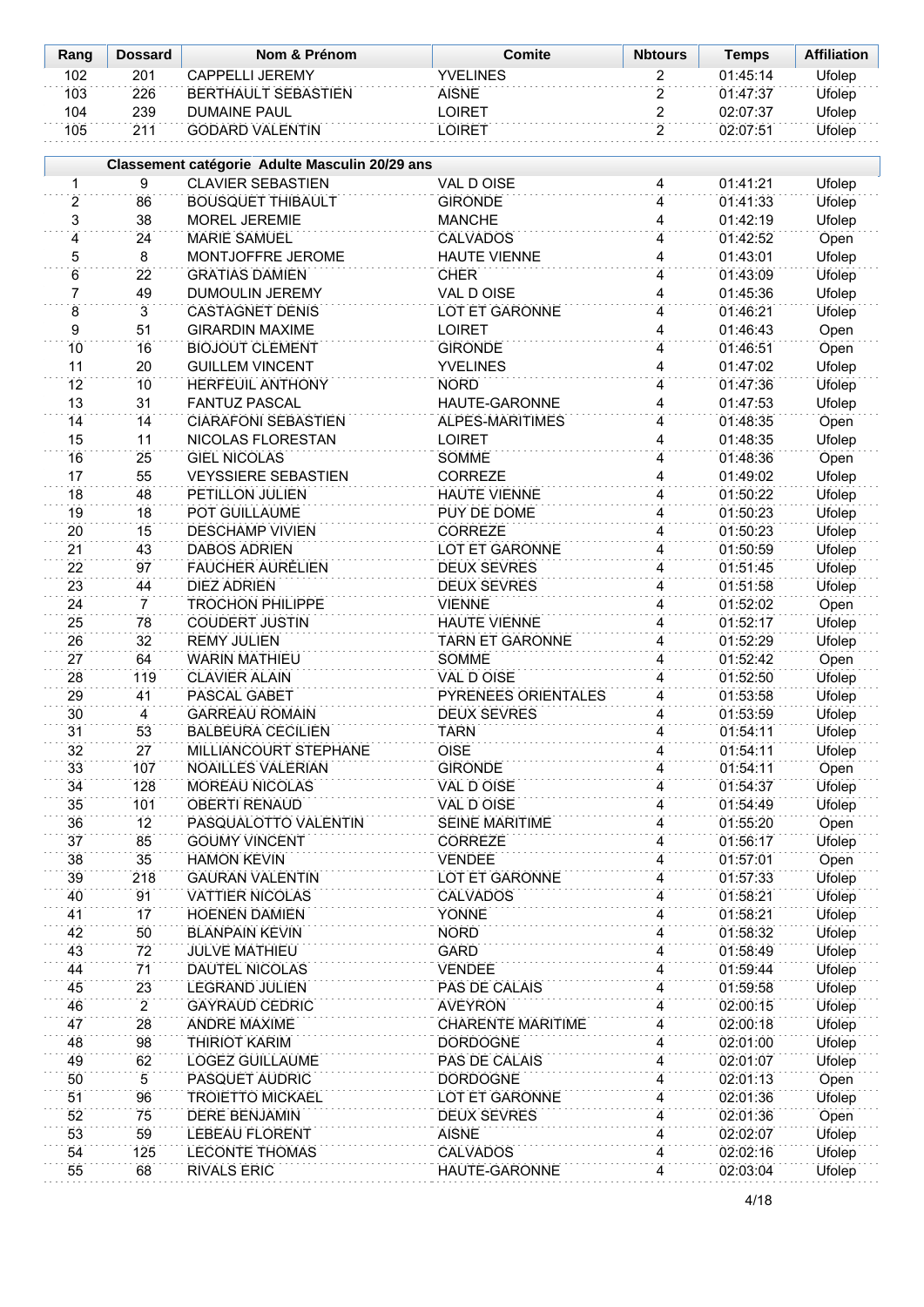| Rang       | <b>Dossard</b>  | Nom & Prénom                                 | <b>Comite</b>                            | <b>Nbtours</b>      | <b>Temps</b>         | <b>Affiliation</b> |
|------------|-----------------|----------------------------------------------|------------------------------------------|---------------------|----------------------|--------------------|
| 56         | 89              | <b>LAURENT SEBASTIEN</b>                     | <b>YVELINES</b>                          | 4                   | 02:03:47             | Ufolep             |
| 57         | 112             | <b>DUMEYNIE GUILLAUME</b>                    | <b>CREUSE</b>                            | 4                   | 02:04:16             | Ufolep             |
| 58         | 123             | ROCHE FLORENT                                | <b>GIRONDE</b>                           | 4                   | 02:04:23             | Open               |
| 59         | 93              | <b>JOLY SAMUEL</b>                           | HAUTE-GARONNE                            | 4                   | 02:04:42             | Ufolep             |
| 60         | 110             | HOFSTEDE MARTEN                              | <b>CHER</b>                              | 4                   | 02:05:27             | Ufolep             |
| 61         | 87              | <b>MEURISSE ALEXANDRE</b>                    | <b>YONNE</b>                             | 4                   | 02:05:27             | Ufolep             |
| 62         | 99              | <b>ARRIGAULT VINCENT</b>                     | <b>VIENNE</b>                            | 4                   | 02:05:28             | Ufolep             |
| 63         | 58              | <b>ARNOUX MICHAEL</b>                        | PUY DE DOME                              | 4                   | 02:05:56             | Ufolep             |
| 64         | 61              | <b>MIGAYRON ALEXANDRE</b>                    | <b>CHER</b>                              | 4                   | 02:06:05             | Ufolep             |
| 65         | 57              | <b>LEPRUN TIMOTHE</b>                        | YONNE                                    | 4                   | 02:07:59             | Ufolep             |
| 66         | 83              | <b>GARCIA ALEXANDRE</b>                      | <b>TARN</b>                              | 4                   | 02:08:26             | Ufolep             |
| 67<br>68   | 52<br>88        | PASQUALOTTO BAPTISTE<br><b>DAUSSY EMERIC</b> | SEINE MARITIME<br><b>AISNE</b>           | 4<br>4              | 02:08:31<br>02:08:44 | Ufolep             |
| 69         | 82              | PAYEN JEROME                                 | <b>SEINE MARITIME</b>                    | 4                   | 02:09:44             | Ufolep<br>Open     |
| 70         | 103             | <b>MARET FABIEN</b>                          | <b>LOIRET</b>                            | 4                   | 02:10:02             | Ufolep             |
| 71         | 81              | <b>BOYER CEDRIC</b>                          | <b>LOIRET</b>                            | 4                   | 02:10:06             | Ufolep             |
| 72         | 42              | <b>GAUDY PIERRICK</b>                        | <b>AVEYRON</b>                           | 4                   | 02:10:10             | Ufolep             |
| 73         | 29              | <b>BELANGEON JOACHIM</b>                     | <b>CREUSE</b>                            | 4                   | 02:10:21             | Ufolep             |
| 74         | 102             | <b>GUENEGUES VINCENT</b>                     | <b>NORD</b>                              | 4                   | 02:10:36             | <b>Ufolep</b>      |
| 75         | 65              | RONDAUD ANTONY                               | <b>INDRE</b>                             | 4                   | 02:10:37             | Ufolep             |
| 76         | 117             | <b>FILLAULT ANTHONY</b>                      | <b>VIENNE</b>                            | 4                   | 02:11:04             | Ufolep             |
| 77         | 19              | <b>DACHÉ GREGORY</b>                         | <b>AISNE</b>                             | 4                   | 02:11:14             | Open               |
| 78         | 67              | <b>MARECHAL YOANN</b>                        | <b>ESSONNE</b>                           | 4                   | 02:11:38             | Ufolep             |
| 79         | 114             | <b>BERNARD JEREMIE</b>                       | LOT ET GARONNE                           | 4                   | 02:11:39             | Ufolep             |
| 80         | 60              | <b>BOSCHER GÉRÉMY</b>                        | <b>YVELINES</b>                          | 4                   | 02:11:54             | Ufolep             |
| 81         | 69              | <b>CARLES DAVID</b>                          | <b>TARN ET GARONNE</b>                   | 4                   | 02:12:03             | Ufolep             |
| 82         | 100             | DARROMAN SEBASTIEN                           | <b>HAUTE VIENNE</b>                      | 4                   | 02:12:23             | Ufolep             |
| 83         | 132             | PALACIO MICKAEL                              | <b>GIRONDE</b>                           | 4                   | 02:13:09             | Ufolep             |
| 84         | 30 <sup>2</sup> | <b>DELORME ANTOINE</b>                       | <b>ESSONNE</b>                           | 4                   | 02:13:53             | Ufolep             |
| 85         | 111             | <b>GIFFARD FLORIAN</b>                       | <b>CALVADOS</b>                          | 4                   | 02:13:57             | Ufolep             |
| 86         | 77              | CAILLAUD ANTOINE                             | <b>VIENNE</b>                            | 4                   | 02:14:16             | Ufolep             |
| 87         | 115             | <b>FOURNIER VINCENT</b>                      | <b>DEUX SEVRES</b>                       | 4                   | 02:14:52             | Ufolep             |
| 88         | 21              | <b>CHOJNOWSKI FLORIAN</b>                    | <b>EURE ET LOIRE</b>                     | 4                   | 02:16:25             | Ufolep             |
| 89         | 73              | <b>LHERM YOANN</b>                           | <b>AVEYRON</b>                           | 4                   | 02:16:47             | Ufolep             |
| 90<br>91   | 33<br>92        | <b>GUILHAS MATHIEU</b><br>PARBEL CHRISTOPHE  | PYRENEES ATLANTIQUES<br><b>CREUSE</b>    | 4                   | 02:17:23             | Ufolep             |
| 92         | 26              | <b>DRAPERIE MIGUEL</b>                       | <b>INDRE</b>                             | 4<br>$\overline{3}$ | 02:20:03             | Ufolep             |
| 93         | 63              | <b>COJAN PIERRE</b>                          | <b>CALVADOS</b>                          | 3                   | 01:41:27<br>01:41:38 | Ufolep<br>Open     |
| 94         | 74              | <b>CAPOT JONATHAN</b>                        | <b>LOT ET GARONNE</b>                    | $\overline{3}$      | 01:41:44             | <b>Ufolep</b>      |
| 95         | 47              | <b>LASCOUX NICOLAS</b>                       | <b>VIENNE</b>                            | 3                   | 01:42:13             | Ufolep             |
| 96         | 105             | <b>GARCIA CHRISTOPHE</b>                     | <b>TARN</b>                              | $\overline{3}$      | 01:42:13             | <b>Ufolep</b>      |
| 97         | 118             | <b>VEDIS ROMAIN</b>                          | <b>HAUTE VIENNE</b>                      | 3                   | 01:42:23             | Ufolep             |
| 98         | 126             | DAVID JÉRÔME                                 | <b>DEUX SEVRES</b>                       | $\overline{3}$      | 01:43:31             | <b>Ufolep</b>      |
| 99         | 109             | <b>GOGUILLON LOÏC</b>                        | <b>AISNE</b>                             | 3                   | 01:44:45             | Ufolep             |
| 100        | 95              | DURIEZ-LAGIER BENJAMIN                       | <b>AVEYRON</b>                           | $\overline{3}$      | 01:44:45             | <b>Ufolep</b>      |
| 101        | 54              | LE GALL SEBASTIEN                            | <b>ALPES-MARITIMES</b>                   | 3                   | 01:44:46             | Ufolep             |
| 102        | 113             | <b>FRAYSSINHES SEBASTIEN</b>                 | <b>AVEYRON</b>                           | $\overline{3}$      | 01:45:40             | <b>Ufolep</b>      |
| 103        | 40              | <b>BISSONNET BAPTISTE</b>                    | LOT                                      | $\overline{3}$      | 01:46:28             | <b>Ufolep</b>      |
| 104        | 90              | <b>DANTAN JEREMY</b>                         | <b>CHER</b>                              | $\overline{3}$      | 01:46:38             | Ufolep             |
| 105        | 66              | CHAMBET BENOIT                               | <b>CREUSE</b>                            | $\overline{3}$      | 01:47:40             | Ufolep             |
| 106        | 121             | <b>CHASSIER FABIEN</b>                       | <b>LOIRET</b>                            | $\overline{3}$      | 01:47:49             | Ufolep             |
| 107        | 122             | ALBENGE FLORIAN                              | <b>TARN</b>                              | 3                   | 01:47:58             | Ufolep             |
| 108        | 80              | PLANQUE STEPHEN                              | <b>NORD</b>                              | $\overline{3}$      | 01:48:05             | Ufolep             |
| 109        | 127             | <b>JOFFE JEREMIE</b>                         | <b>HAUTE VIENNE</b>                      | 3                   | 01:49:17             | Ufolep             |
| 110        | 106             | <b>BIENVENU REMI</b>                         | ALPES-MARITIMES                          | $\overline{3}$      | 01:50:31             | Ufolep             |
| 111        | 131             | <b>SEGAUD GUILLAUME</b>                      | <b>TARN</b>                              | 3                   | 01:50:53             | Ufolep             |
| 112        | 94              | <b>CHARRIER CYRIL</b>                        | <b>VENDEE</b>                            | $\overline{3}$<br>3 | 01:55:12             | Ufolep             |
| 113<br>114 | 104<br>84       | <b>GROUT CEDRIC</b><br><b>SUQUET DENIS</b>   | <b>SEINE MARITIME</b><br>ALPES-MARITIMES | $\overline{3}$      | 01:58:33<br>01:58:34 | Ufolep<br>Ufolep   |
| 115        | 108             | <b>SYTNIK ANTHONY</b>                        | <b>YONNE</b>                             | 3                   | 01:58:50             | Ufolep             |
| 116        | 129             | <b>MOTTE CYRIL</b>                           | <b>NORD</b>                              | $\overline{3}$      | 01:59:53             | Ufolep             |
|            |                 |                                              |                                          |                     |                      |                    |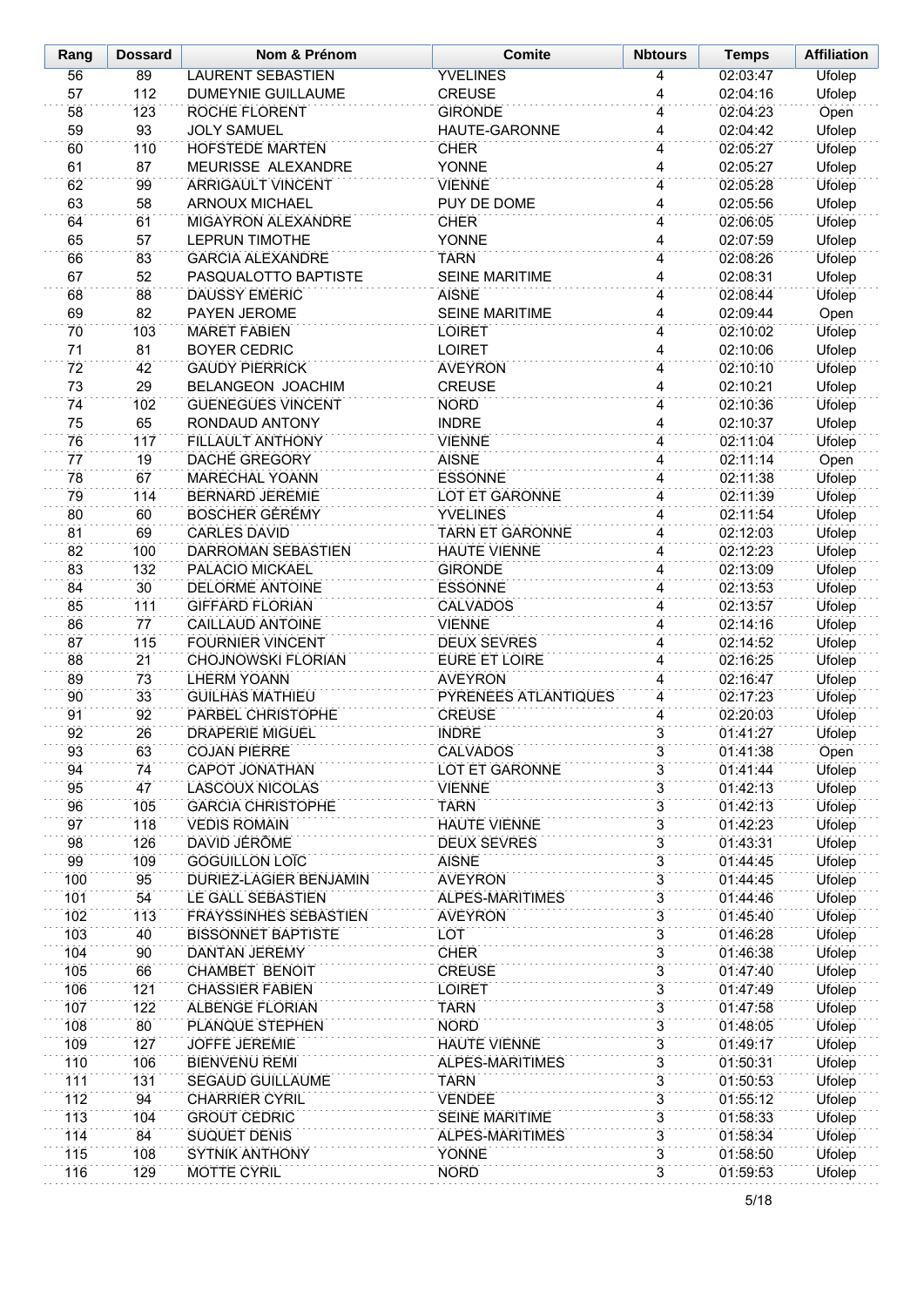| Rang           | <b>Dossard</b>  | Nom & Prénom                                   | <b>Comite</b>            | <b>Nbtours</b> | <b>Temps</b> | <b>Affiliation</b> |
|----------------|-----------------|------------------------------------------------|--------------------------|----------------|--------------|--------------------|
| 117            | 34              | DELBARRE JOCELYN                               | <b>VOSGES</b>            | 3              | 02:00:03     | <b>Ufolep</b>      |
| 118            | 130             | <b>BIENVENU CLEMENT</b>                        | <b>LOIRET</b>            | $\overline{3}$ | 02:00:10     | Ufolep             |
| 119            | 120             | <b>FAZIO ANTHONY</b>                           | <b>NORD</b>              | 3              | 02:02:07     | Ufolep             |
| 120            | $\overline{39}$ | POUDENSAN THIERRY                              | <b>GERS</b>              | $\overline{3}$ | 02:03:59     | Ufolep             |
| 121            | 70              | <b>DELBARRE JULIEN</b>                         | <b>VOSGES</b>            | 3              | 02:09:56     | Ufolep             |
| 122            | 133             | <b>GOUJON THOMAS</b>                           | <b>CALVADOS</b>          | $\overline{3}$ | 02:21:53     | Open               |
| 123            | 79              | <b>MALESYS FLORIAN</b>                         | VAL D OISE               | $\overline{c}$ | 00:53:36     | Ufolep             |
| 124            | 56              | <b>CARUSO ARNAUD</b>                           | <b>GIRONDE</b>           | $\overline{2}$ | 00:55:15     | Ufolep             |
| 125            | 13              | <b>VERDONCKT BENJAMIN</b>                      | <b>TARN</b>              | $\overline{2}$ | 00:56:14     | Ufolep             |
|                |                 |                                                |                          |                |              |                    |
|                |                 | Classement catégorie Adulte Masculin 30/39 ans |                          |                |              |                    |
| 1              | $\mathbf{1}$    | <b>LOSTE OLIVIER</b>                           | <b>DORDOGNE</b>          | 4              | 01:36:59     | Open               |
| $\overline{2}$ | 6               | <b>CLAUSTRES PASCAL</b>                        | <b>ARIEGE</b>            | 4              | 01:38:39     | Ufolep             |
| $\overline{3}$ | 5               | THOMAS SEBASTIEN                               | COTE D OR                | 4              | 01:39:03     | Open               |
| 4              | 52              | <b>BROCHOT VINCENT</b>                         | <b>VAL D OISE</b>        | 4              | 01:40:02     | Open               |
| 5              | 49              | <b>JOLY XAVIER</b>                             | COTE D OR                | 4              | 01:41:51     | Open               |
| $\overline{6}$ | 54              | <b>CAHUZAC PHILIPPE</b>                        | LOIRET                   | 4              | 01:42:17     | Ufolep             |
| 7              | $\overline{2}$  | <b>COMBRES GILLES</b>                          | <b>AVEYRON</b>           | 4              | 01:42:51     | Ufolep             |
| 8              | 9               | <b>MAGNE VIRGIL</b>                            | VAL D OISE               | 4              | 01:42:51     | Ufolep             |
| 9              | $\overline{18}$ | <b>BENIGAUD DIDIER</b>                         | <b>ALLIER</b>            | 4              | 01:43:58     | Open               |
| 10             | 4               | <b>MADER ERIC</b>                              | <b>DEUX SEVRES</b>       | 4              | 01:44:49     | Open               |
| 11             | 51              | <b>MENNETEAU JEAN PHILIPPE</b>                 | <b>HAUTE VIENNE</b>      | 4              | 01:45:31     | Open               |
| 12             | 48              | <b>GESNOUIN DAVID</b>                          | <b>DORDOGNE</b>          | 4              | 01:45:32     | Ufolep             |
| 13             | 143             | <b>LAPEYRONNIE ARNAUD</b>                      | <b>GIRONDE</b>           | $\overline{4}$ | 01:45:32     | Ufolep             |
| 14             | 28              | <b>BRULON DAVID</b>                            | <b>INDRE</b>             | 4              | 01:46:11     | Open               |
| 15             | 31              | <b>DESNOYER MICKAEL</b>                        | <b>CHARENTE MARITIME</b> | $\overline{4}$ | 01:46:29     | <b>Ufolep</b>      |
| 16             | 112             | <b>SAGER GUILLAUME</b>                         | VAL D OISE               | 4              | 01:46:58     | Ufolep             |
| 17             | 103             | <b>CANOLLE JEROME</b>                          | <b>VAR</b>               | 4              | 01:47:10     | Open               |
| 18             | 55              | <b>FORESTIER CEDRIC</b>                        | <b>SEINE MARITIME</b>    | 4              | 01:47:22     | Open               |
| 19             | 41              | <b>MERLE JULIEN</b>                            | <b>GARD</b>              | 4              | 01:47:36     | Open               |
| 20             | 83              | DE CONTI BRUNO                                 | <b>DORDOGNE</b>          | 4              | 01:47:36     | Open               |
| 21             | 45              | <b>VEZINET NICOLAS</b>                         | <b>AVEYRON</b>           | 4              | 01:48:18     | Ufolep             |
| 22             | 39              | <b>CHRISTOL PIERRE</b>                         | <b>VAUCLUSE</b>          | 4              | 01:48:18     | Ufolep             |
| 23             | 111             | <b>CLAVAUD STEPHANE</b>                        | <b>HAUTE VIENNE</b>      | 4              | 01:49:03     | Ufolep             |
| 24             | 57              | <b>TODESCHINI FREDERIC</b>                     | ALPES-MARITIMES          | 4              | 01:49:43     | Ufolep             |
| 25             | 11              | CHEVALLIER SEBASTIEN                           | <b>LOIRET</b>            | 4              | 01:49:44     | Ufolep             |
| 26             | 128             | <b>BORDERIE FREDERIC</b>                       | <b>DORDOGNE</b>          | 4              | 01:49:50     | Ufolep             |
| 27             | 38              | <b>TISSERAND JEROME</b>                        | AIN                      | 4              | 01:49:59     | Ufolep             |
| 28             | 84              | <b>JORDAN DAVID</b>                            | COTE D OR                | 4              | 01:50:20     | Ufolep             |
| 29             | 122             | DOS SANTOS MARC                                | <b>CHARENTE MARITIME</b> | 4              | 01:50:42     | <b>Ufolep</b>      |
| 30             | 95              | SANCIAUT XAVIER                                | PUY DE DOME              | 4              | 01:50:46     | Open               |
| 31             | 19              | <b>BANON SELVES THIBAULT</b>                   | PUY DE DOME              | 4              | 01:51:26     | <b>Ufolep</b>      |
| 32             | 80              | <b>ARTIERES CEDRIC</b>                         | <b>AVEYRON</b>           | 4              | 01:51:26     | Ufolep             |
| 33             | 12              | <b>BRUMENT JEREMY</b>                          | <b>SEINE MARITIME</b>    | 4              | 01:51:31     | Ufolep             |
| 34             | 131             | <b>BRUGEAUD JEAN MARY</b>                      | <b>HAUTE VIENNE</b>      | 4              | 01:51:41     | <b>Ufolep</b>      |
| 35             | 40              | <b>VIVIEN OLIVIER</b>                          | <b>VENDEE</b>            | 4              | 01:52:00     | Ufolep             |
| 36             | 93              | SICOT OLIVIER                                  | <b>GIRONDE</b>           | 4              | 01:52:27     | Ufolep             |
| 37             | 33              | <b>VERON FREDERIC</b>                          | <b>ESSONNE</b>           | 4              | 01:52:37     | <b>Ufolep</b>      |
| 38             | 114             | <b>CASTUS EMMANUEL</b>                         | <b>SEINE MARITIME</b>    | 4              | 01:52:53     | Ufolep             |
| 39             | 79              | <b>TARROUX SYLVAIN</b>                         | <b>GERS</b>              | 4              | 01:53:01     | <b>Ufolep</b>      |
| 40             | 141             | <b>MARCHAND YANNICK</b>                        | VAL D OISE               | 4              | 01:53:52     | Ufolep             |
| 41             | 86              | REILLAT STEPHANE                               | <b>HAUTE VIENNE</b>      | $\overline{4}$ | 01:54:14     | Ufolep             |
| 42             | 20              | <b>MASSON CHRISTOPHE</b>                       | <b>AISNE</b>             | 4              | 01:54:25     | Open               |
| 43             | 105             | <b>SABIN MATHIAS</b>                           | <b>AVEYRON</b>           | $\overline{4}$ | 01:54:33     | Ufolep             |
| 44             | 44              | DIAZ OLIVIER                                   | <b>GERS</b>              | 4              | 01:54:44     | Ufolep             |
| 45             | 85              | <b>THUBERT ROMAIN</b>                          | <b>VIENNE</b>            | 4              | 01:54:50     | Ufolep             |
| 46             | 87              | <b>BOUSSEL JULIEN</b>                          | VAL D OISE               | 4              | 01:55:00     | Ufolep             |
| 47             | 132             | <b>BRANDALAC SEBASTIEN</b>                     | VAL D OISE               | 4              | 01:55:10     | Ufolep             |
| 48             | 50              | <b>REMBLIERE LIONEL</b>                        | <b>VIENNE</b>            | 4              | 01:55:38     | Open               |
| 49             | 89              | <b>LECOMTE CHRISTOPHE</b>                      | <b>SEINE MARITIME</b>    | 4              | 01:55:42     | Ufolep             |
| 50             | 47              | <b>BERGERON TIDJI</b>                          | <b>DEUX SEVRES</b>       | 4              | 01:55:48     | Ufolep             |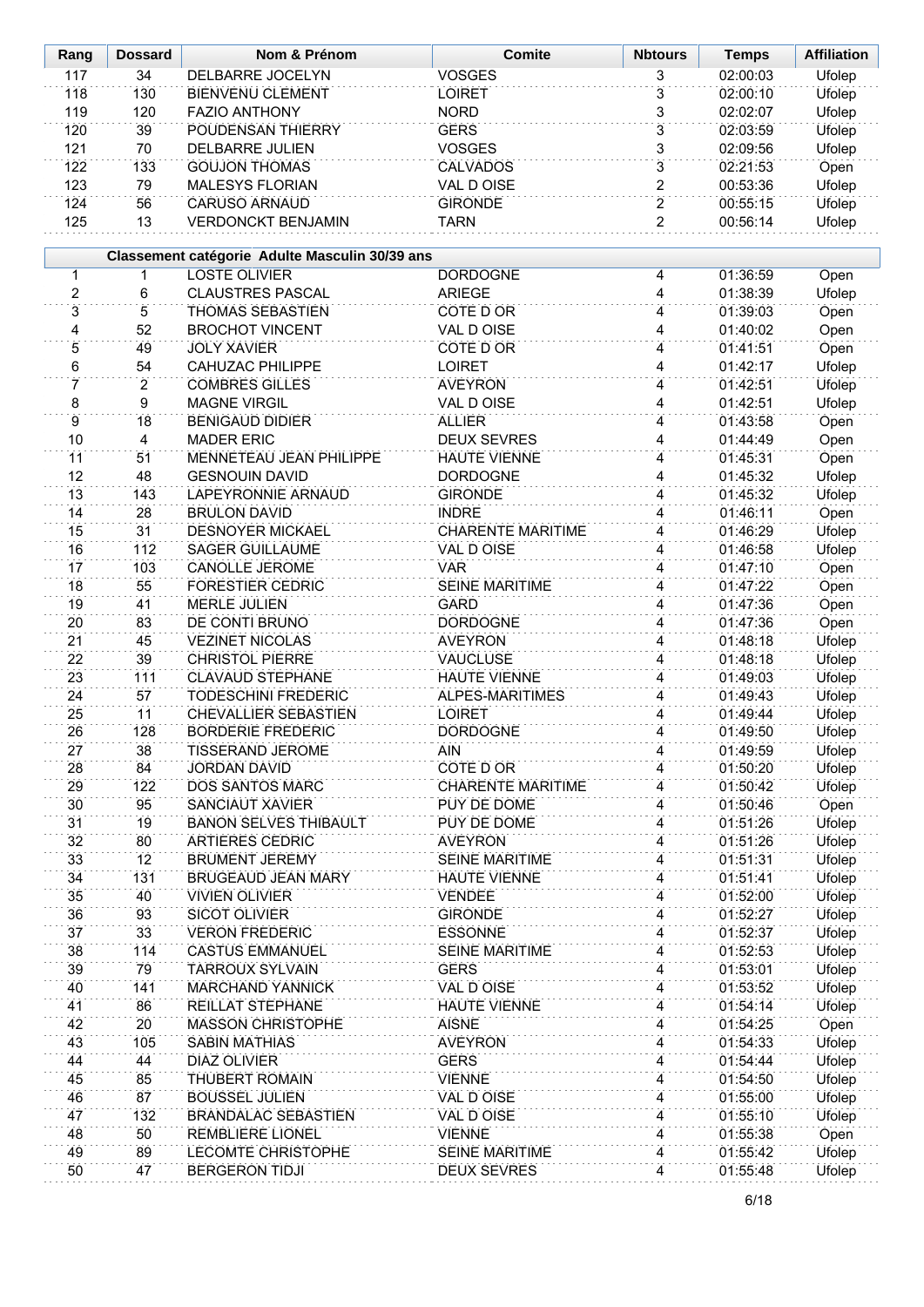| Rang       | <b>Dossard</b>  | Nom & Prénom                                         | <b>Comite</b>                    | <b>Nbtours</b>                   | <b>Temps</b>         | <b>Affiliation</b> |
|------------|-----------------|------------------------------------------------------|----------------------------------|----------------------------------|----------------------|--------------------|
| 51         | 3               | <b>TEYSSIER JULIEN</b>                               | <b>LOT ET GARONNE</b>            | 4                                | 01:55:52             | <b>Ufolep</b>      |
| 52         | 25              | <b>CHABANNE SEBASTIEN</b>                            | <b>NIEVRE</b>                    | 4                                | 01:56:53             | Open               |
| 53         | 29              | RAVAUD CHRISTOPHE                                    | <b>CHARENTE</b>                  | 4                                | 01:56:54             | Ufolep             |
| 54         | 136             | <b>GUERIN CYRIL</b>                                  | <b>YVELINES</b>                  | 4                                | 01:56:54             | Ufolep             |
| 55         | 123             | <b>FOUQUET FREDERIC</b>                              | <b>ESSONNE</b>                   | 4                                | 01:56:59             | Ufolep             |
| 56         | 90              | <b>GRANDET STEPHANE</b>                              | <b>TARN</b>                      | 4                                | 01:57:03             | Ufolep             |
| 57         | 135             | <b>SOVILLA LAURENT</b>                               | <b>GIRONDE</b>                   | 4                                | 01:57:38             | Open               |
| 58         | 22              | SIMONNET MORGAN                                      | <b>EURE ET LOIRE</b>             | 4                                | 01:58:16             | Open               |
| 59         | 74              | <b>JOULIE NICOLAS</b>                                | <b>HAUTE-GARONNE</b>             | 4                                | 01:58:23             | Ufolep             |
| 60         | 109             | <b>CRETON CEDRIC</b>                                 | COTE D OR                        | 4                                | 01:58:44             | Ufolep             |
| 61         | 106             | <b>FITTE LAURENT</b>                                 | <b>LOT ET GARONNE</b>            | 4                                | 01:59:07             | Ufolep             |
| 62         | 98              | <b>BIARD ERIC</b><br><b>BLANCHARD ROMUALD</b>        | <b>CALVADOS</b><br><b>VENDEE</b> | 4<br>4                           | 01:59:07<br>01:59:35 | Ufolep             |
| 63<br>64   | 77<br>27        | <b>LEROY NICOLAS</b>                                 | SOMME                            | 4                                | 01:59:36             | Ufolep<br>Ufolep   |
| 65         | 117             | <b>GABRIELLI VINCENT</b>                             | <b>GIRONDE</b>                   | 4                                | 01:59:41             | <b>Ufolep</b>      |
| 66         | 69              | <b>GIOT PATRICK</b>                                  | SOMME                            | 4                                | 02:00:16             | Ufolep             |
| 67         | 73              | <b>LACROIX FABIEN</b>                                | <b>ESSONNE</b>                   | 4                                | 02:00:30             | <b>Ufolep</b>      |
| 68         | 71              | <b>BILLOT SEBASTIEN</b>                              | <b>CHARENTE MARITIME</b>         | 4                                | 02:00:30             | Ufolep             |
| 69         | 62              | <b>CLEMENT STEPHANE</b>                              | PUY DE DOME                      | 4                                | 02:00:47             | Ufolep             |
| 70         | 140             | <b>BOUTANT SEBASTIEN</b>                             | <b>HAUTE VIENNE</b>              | 4                                | 02:01:01             | Open               |
| 71         | 61              | <b>DUMONTET BRUNO</b>                                | <b>ALLIER</b>                    | 4                                | 02:01:05             | Ufolep             |
| 72         | 113             | <b>BRAULT BENJAMIN</b>                               | <b>LOIRET</b>                    | 4                                | 02:01:23             | Ufolep             |
| 73         | 137             | <b>HUGUENY ARNAUD</b>                                | <b>AVEYRON</b>                   | 4                                | 02:01:27             | <b>Ufolep</b>      |
| 74         | 30              | <b>BOUTY CYRIL</b>                                   | <b>LANDES</b>                    | 4                                | 02:01:35             | Open               |
| 75         | 127             | PROUST JÉROME                                        | <b>DEUX SEVRES</b>               | 4                                | 02:02:21             | Ufolep             |
| 76         | 102             | <b>VAUDOIT LAURENT</b>                               | HAUTE-GARONNE                    | 4                                | 02:02:49             | Open               |
| 77         | 35              | PIOCHAUD JEAN-PIERRE                                 | <b>HAUTES PYRENEES</b>           | 4                                | 02:03:21             | Ufolep             |
| 78         | 23              | <b>JACQUET FLORENT</b>                               | <b>CHER</b>                      | 4                                | 02:03:40             | Open               |
| 79         | 81              | <b>AUZERAL FREDERIC</b>                              | LOT ET GARONNE                   | 4                                | 02:03:41             | Ufolep             |
| 80         | 56              | SEGAUD JERÔME                                        | <b>TARN</b>                      | 4                                | 02:04:12             | Ufolep             |
| 81         | $\overline{17}$ | <b>DUFFAUT JEAN</b>                                  | YONNE                            | $\overline{4}$                   | 02:04:13             | Ufolep             |
| 82         | 60              | <b>GRANDVAUX RICHARD</b>                             | YONNE                            | 4                                | 02:04:13             | Ufolep             |
| 83         | 42              | <b>BERNE LAURENT</b>                                 | <b>LOIRE</b>                     | $\overline{4}$                   | 02:04:13             | Ufolep             |
| 84         | 70              | <b>BIDAULT CEDRIC</b>                                | <b>INDRE</b>                     | 4                                | 02:04:47             | Open               |
| 85         | 120             | RIGAUX JEROME                                        | <b>YVELINES</b>                  | 4                                | 02:04:57             | Ufolep             |
| 86         | 107             | <b>MOREAU DAVID</b>                                  | <b>DEUX SEVRES</b>               | 4                                | 02:05:13             | Ufolep             |
| 87<br>88   | 13<br>116       | <b>LIABAT STEPHANE</b><br>DEVAUD BRUNO               | <b>TARN</b><br>CORREZE           | 4<br>4                           | 02:05:13<br>02:05:13 | Ufolep<br>Ufolep   |
| 89         | 63              | ROLLET SEBASTIEN                                     | <b>AISNE</b>                     | 4                                | 02:06:06             | Open               |
| 90         | 115             | <b>VIGNE FABRICE</b>                                 | <b>TARN</b>                      | 4                                | 02:07:10             | Ufolep             |
| 91         | 97              | <b>LECHNER CYRIL</b>                                 | <b>YVELINES</b>                  | 4                                | 02:07:15             | <b>Ufolep</b>      |
| 92         | 142             | PILLON MARC                                          | <b>LOIRET</b>                    | 4                                | 02:07:19             | Ufolep             |
| 93         | 108             | VIROULAUD BRICE                                      | <b>DORDOGNE</b>                  | 4                                | 02:08:54             | <b>Ufolep</b>      |
| 94         | 124             | <b>DELAHAYE FABRICE</b>                              | HAUTE-GARONNE                    | 4                                | 02:08:55             | Ufolep             |
| 95         | 129             | <b>COUTURIER NICOLAS</b>                             | <b>COTE D OR</b>                 | 4                                | 02:09:30             | Open               |
| 96         | 138             | <b>CADDOUX ERIC</b>                                  | <b>LOT ET GARONNE</b>            | 4                                | 02:10:34             | Ufolep             |
| 97         | 92              | MALCHAUSSE CHRISTOPHE                                | <b>CORREZE</b>                   | 4                                | 02:11:00             | <b>Ufolep</b>      |
| 98         | 133             | <b>BOISSAY JEROME</b>                                | <b>LOIRET</b>                    | 4                                | 02:11:00             | <b>Ufolep</b>      |
| 99         | $\overline{8}$  | <b>LEBRAUD LIONEL</b>                                | <b>HAUTE VIENNE</b>              | $\overline{3}$                   | 01:21:31             | Ufolep             |
| 100        | 15              | <b>TOURON LIONEL</b>                                 | <b>CORREZE</b>                   | 3                                | 01:37:27             | Ufolep             |
| 101        | 99              | <b>BOUAGILA WALID</b>                                | <b>SOMME</b>                     | $\overline{3}$                   | 01:37:52             | Ufolep             |
| 102        | 58              | <b>MANZAGOL PATRICK</b>                              | <b>CORREZE</b>                   | 3                                | 01:37:56             | Ufolep             |
| 103        | 130             | <b>BOUDIER CYRIL</b>                                 | <b>VIENNE</b>                    | $\overline{3}$                   | 01:38:04             | Ufolep             |
| 104        | 126             | <b>TUFFAL CHRISTOPHE</b>                             | LOT ET GARONNE                   | 3                                | 01:38:24             | Ufolep             |
| 105        | 88              | <b>CHENET SEBASTIEN</b>                              | <b>LOIRET</b>                    | $\overline{3}$                   | 01:38:28             | Ufolep             |
| 106        | 125             | DE ZERBI ANTOINE                                     | <b>AVEYRON</b>                   | 3                                | 01:38:36             | Ufolep             |
| 107        | 26              | <b>RANCHY SYLVAIN</b>                                | <b>CALVADOS</b>                  | $\overline{3}$                   | 01:39:11             | Open               |
| 108        | 121             | <b>ALLAIN OLIVIER</b>                                | <b>CALVADOS</b>                  | 3                                | 01:40:58             | Ufolep             |
| 109        | 36              | CASSAGNEAU CHRISTOPHE                                | <b>TARN ET GARONNE</b>           | $\overline{3}$<br>$\overline{3}$ | 01:40:59             | Ufolep             |
| 110<br>111 | 65<br>76        | <b>GUEGUEN JEAN CHARLES</b><br><b>GONNEAU GERALD</b> | EURE ET LOIRE<br><b>VAUCLUSE</b> | $\overline{3}$                   | 01:42:51<br>01:44:49 | Ufolep<br>Ufolep   |
|            |                 |                                                      |                                  |                                  |                      |                    |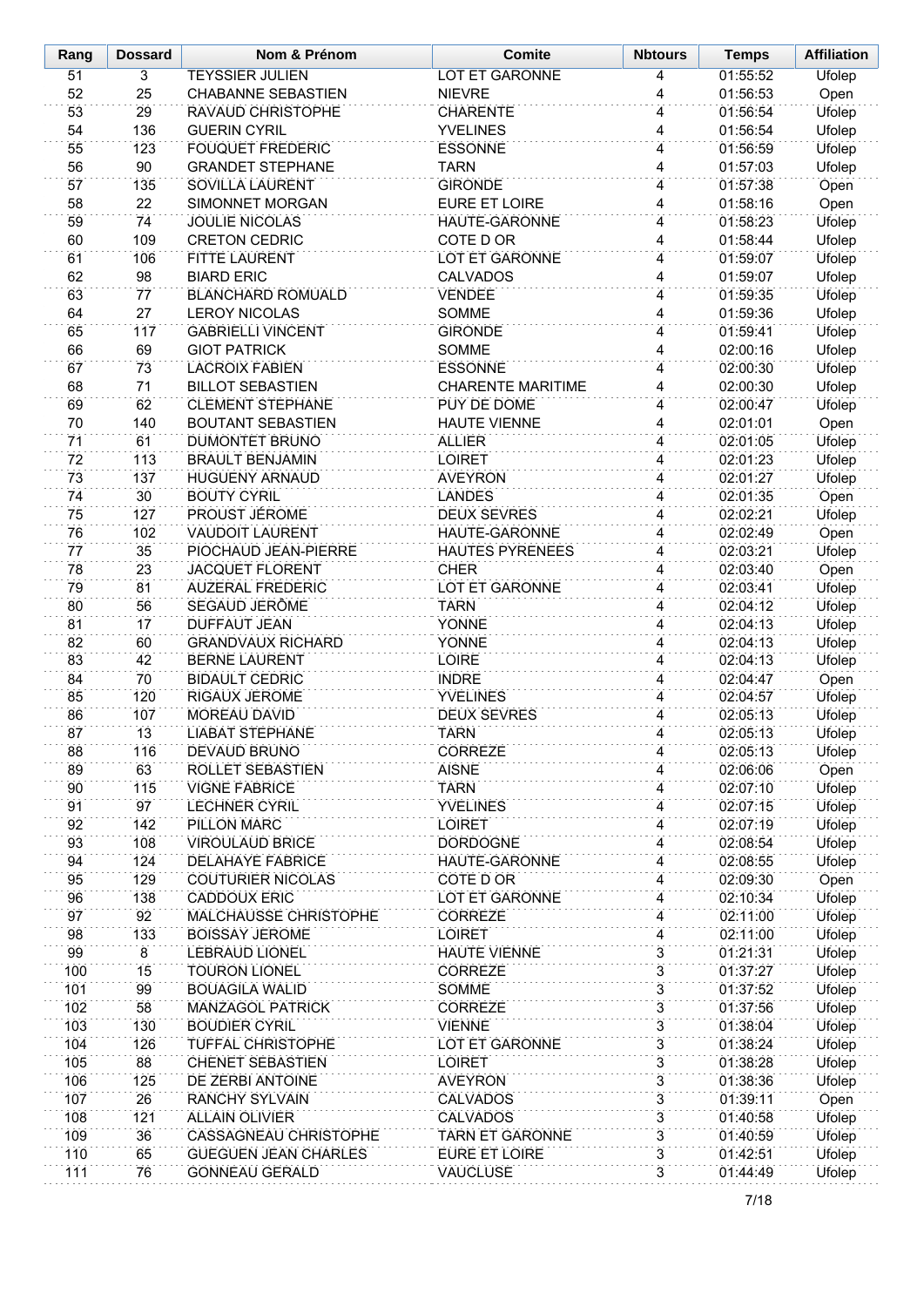| Rang            | <b>Dossard</b>       | Nom & Prénom                                   | <b>Comite</b>                          | <b>Nbtours</b> | <b>Temps</b>         | <b>Affiliation</b> |
|-----------------|----------------------|------------------------------------------------|----------------------------------------|----------------|----------------------|--------------------|
| 112             | 14                   | <b>HENRY STEVE</b>                             | <b>ALPES-MARITIMES</b>                 | 3              | 01:45:31             | <b>Ufolep</b>      |
| 113             | 118                  | <b>HENRY CHRISTOPHE</b>                        | <b>ALLIER</b>                          | $\overline{3}$ | 01:46:29             | Ufolep             |
| 114             | 91                   | <b>BELHOUSSINE ALI</b>                         | ALPES-MARITIMES                        | 3              | 01:47:46             | Ufolep             |
| 115             | 110                  | POIRIER FREDERIC                               | <b>VIENNE</b>                          | $\overline{3}$ | 01:50:25             | <b>Ufolep</b>      |
| 116             | 53                   | <b>VERDIN GRÉGORY</b>                          | <b>NORD</b>                            | 3              | 01:50:43             | Ufolep             |
| 117             | 119                  | <b>LOPES RUI</b>                               | PUY DE DOME                            | $\overline{3}$ | 02:03:15             | <b>Ufolep</b>      |
| 118             | 72                   | <b>ADENIS NICOLAS</b>                          | <b>CREUSE</b>                          | 3              | 02:18:24             | Ufolep             |
| 119             | 37                   | PHELISSE THIERRY                               | <b>VOSGES</b>                          | $\overline{2}$ | 01:32:49             | <b>Ufolep</b>      |
|                 |                      |                                                |                                        |                |                      |                    |
|                 |                      | Classement catégorie Adulte Masculin 40/49 ans |                                        |                |                      |                    |
| 1               | 81                   | PASQUET DANIEL                                 | <b>DORDOGNE</b>                        | 4              | 01:49:22             | Open               |
| $\overline{2}$  | 8                    | <b>TESSIER PATRICK</b>                         | <b>VIENNE</b>                          | 4              | 01:51:49             | <b>Ufolep</b>      |
| $\overline{3}$  | 17                   | <b>COURRIAN BRUNO</b>                          | <b>GIRONDE</b>                         | 4              | 01:51:58             | Ufolep             |
| $\overline{4}$  | 52                   | <b>TURPAUD THIERRY</b>                         | <b>VIENNE</b>                          | 4              | 01:52:41             | Ufolep             |
| 5               | 84                   | <b>DELUCHE CHRISTOPHE</b>                      | <b>HAUTE VIENNE</b>                    | 4              | 01:52:57             | <b>Ufolep</b>      |
| 6               | 16                   | <b>SOULIE BERNARD</b>                          | <b>CORREZE</b>                         | 4              | 01:53:06             | <b>Ufolep</b>      |
| 7               | 36                   | <b>BEAU STEPHANE</b>                           | <b>CHARENTE MARITIME</b>               | 4              | 01:55:05             | <b>Ufolep</b>      |
| $\overline{8}$  | 13                   | <b>MARIN STEPHANE</b>                          | <b>SEINE MARITIME</b>                  | 4              | 01:55:34             | Open               |
| 9               | 22                   | <b>AMIOT GILLES</b>                            | <b>YVELINES</b>                        | 4              | 01:56:07             | Ufolep             |
| $\overline{10}$ | $\overline{5}$       | <b>CHANTEAU PATRICE</b>                        | <b>DORDOGNE</b>                        | 4              | 01:57:03             | Open               |
| 11              | 3                    | TARBES JEAN CLAUDE                             | LOT ET GARONNE                         | 4              | 01:58:48             | Ufolep             |
| $\overline{12}$ | 25                   | <b>MITTEAUX PATRICE</b>                        | <b>AUBE</b>                            | 4              | 01:58:55             | <b>Ufolep</b>      |
| 13              | 29                   | PATAY JEAN-CHRISTOPHE                          | <b>RHONE</b>                           | 4              | 01:59:41             | Ufolep             |
| 14              | 60                   | <b>LARUE OLIVIER</b>                           | <b>CORREZE</b>                         | 4              | 01:59:47             | <b>Ufolep</b>      |
| 15              | 49                   | PASQUET JEAN LUC                               | <b>DORDOGNE</b>                        | 4              | 02:00:07             | Ufolep             |
| 16              | $\overline{7}$       | EPIFANIE VINCENT                               | <b>ARIEGE</b>                          | $\overline{4}$ | 02:00:34             | <b>Ufolep</b>      |
| 17              | 54                   | <b>VAUDRAN RICHARD</b>                         | VAL D OISE                             | $\overline{4}$ | 02:00:58             | Ufolep             |
| 18              | 127                  | <b>ROUX GUY</b>                                | <b>LOT ET GARONNE</b>                  | $\overline{4}$ | 02:01:42             | <b>Ufolep</b>      |
| 19              | 109                  | <b>BOUTIN CHRISTIAN</b>                        | <b>HAUTE VIENNE</b>                    | 4              | 02:01:49             | Ufolep             |
| 20              | 131                  | <b>GADY SERGE</b>                              | <b>HAUTE VIENNE</b>                    | $\overline{4}$ | 02:02:00             | Ufolep             |
| $\overline{21}$ | 18                   | <b>TORDEUX CHRISTOPHE</b>                      | <b>YONNE</b>                           | $\overline{4}$ | 02:02:28             | Ufolep             |
| 22              | 12                   | <b>FERREIRA ORLANDO</b>                        | <b>LOIRET</b>                          | 4              | 02:02:43             | Ufolep             |
| 23              | 10                   | <b>CORRADINI SEBASTIEN</b>                     | VAL D OISE                             | 4              | 02:03:38             | Ufolep             |
| 24              | 126                  | <b>BOUZOU ROBERT</b>                           | <b>AVEYRON</b>                         | 4              | 02:03:45             | Ufolep             |
| 25              | $\overline{2}$       | <b>SERRES BENOIT</b>                           | <b>AVEYRON</b>                         | 4              | 02:03:47             | Ufolep             |
| 26              | 56                   | <b>BRETON JOEL</b>                             | <b>LOIRET</b>                          | 4              | 02:04:33             | <b>Ufolep</b>      |
| 27              | 65<br>$\overline{9}$ | <b>BENARD DENIS</b><br><b>CHENAUD PIERRE</b>   | <b>YVELINES</b><br><b>HAUTE VIENNE</b> | 4              | 02:05:34             | Ufolep             |
| 28              |                      | <b>GEFFROY PIERRE</b>                          |                                        | 4              | 02:05:42             | Open               |
| 29<br>30        | 28<br>80             | <b>BOUCHERY JEAN MICHEL</b>                    | <b>NIEVRE</b><br><b>DEUX SEVRES</b>    | 4<br>4         | 02:05:58<br>02:06:26 | Open               |
|                 |                      |                                                |                                        |                |                      | Ufolep             |
| 31<br>32        | 135<br>48            | <b>COURSIERES JEAN MICHEL</b><br>DERE PASCAL   | <b>TARN</b><br><b>DEUX SEVRES</b>      | 4<br>4         | 02:06:52<br>02:07:15 | Ufolep<br>Open     |
| 33              | 136                  | <b>MOUNIER NOEL</b>                            | <b>CORREZE</b>                         | 4              | 02:07:20             | Ufolep             |
| 34              | 149                  | <b>PERRON DIDIER</b>                           | <b>LOIRET</b>                          | 4              | 02:08:00             | Ufolep             |
| 35              | 11                   | <b>MILLET FABRICE</b>                          | <b>NORD</b>                            | 4              | 02:09:01             | Open               |
| 36              | 15                   | <b>MELI DOMINIQUE</b>                          | <b>ALPES-MARITIMES</b>                 | 4              | 02:09:34             | Open               |
| 37              | $\,6\,$              | <b>DURPOIX ALAIN</b>                           | COTE D OR                              | 4              | 02:12:45             | Open               |
| 38              | 116                  | <b>CHAMPEAU FRANCIS</b>                        | <b>CORREZE</b>                         | 4              | 02:12:45             | Ufolep             |
| 39              | 62                   | <b>MARIE EMMANUEL</b>                          | <b>YONNE</b>                           | 4              | 02:12:55             | Ufolep             |
| 40              | 30 <sup>2</sup>      | <b>BISSON JACQUES</b>                          | <b>CALVADOS</b>                        | 4              | 02:13:04             | <b>Ufolep</b>      |
| 41              | 151                  | <b>CALMEJANE PASCAL</b>                        | <b>TARN</b>                            | 4              | 02:13:34             | Ufolep             |
| 42              | 122                  | <b>JACQUET GILLES</b>                          | <b>CHER</b>                            | 4              | 02:13:38             | Open               |
| 43              | 70                   | <b>TRAVERT PHILIPPE</b>                        | <b>CALVADOS</b>                        | 4              | 02:14:28             | Open               |
| 44              | 152                  | <b>GOUNET ALAIN</b>                            | <b>CORREZE</b>                         | 4              | 02:14:36             | Ufolep             |
| 45              | 104                  | DESPEYROUX FRANCIS                             | <b>AVEYRON</b>                         | 4              | 02:14:40             | Ufolep             |
| 46              | 108                  | <b>DUPIN MICHEL</b>                            | <b>VIENNE</b>                          | $\overline{4}$ | 02:14:46             | Ufolep             |
| 47              | 91                   | RODRIGUEZ GERMAIN                              | <b>CORREZE</b>                         | 4              | 02:14:53             | Ufolep             |
| 48              | 14                   | <b>TOURNIER MICHEL</b>                         | <b>TARN</b>                            | 4              | 02:15:06             | Ufolep             |
| 49              | 145                  | SAINT JEAN CHRISTOPHE                          | <b>DORDOGNE</b>                        | 4              | 02:15:19             | Ufolep             |
| 50              | 33                   | PALET LAURENT                                  | <b>CHARENTE</b>                        | 4              | 02:15:19             | Ufolep             |
| 51              | 114                  | <b>LIPIN VINCENT</b>                           | <b>TARN</b>                            | 4              | 02:15:38             | Ufolep             |
|                 |                      |                                                |                                        |                |                      |                    |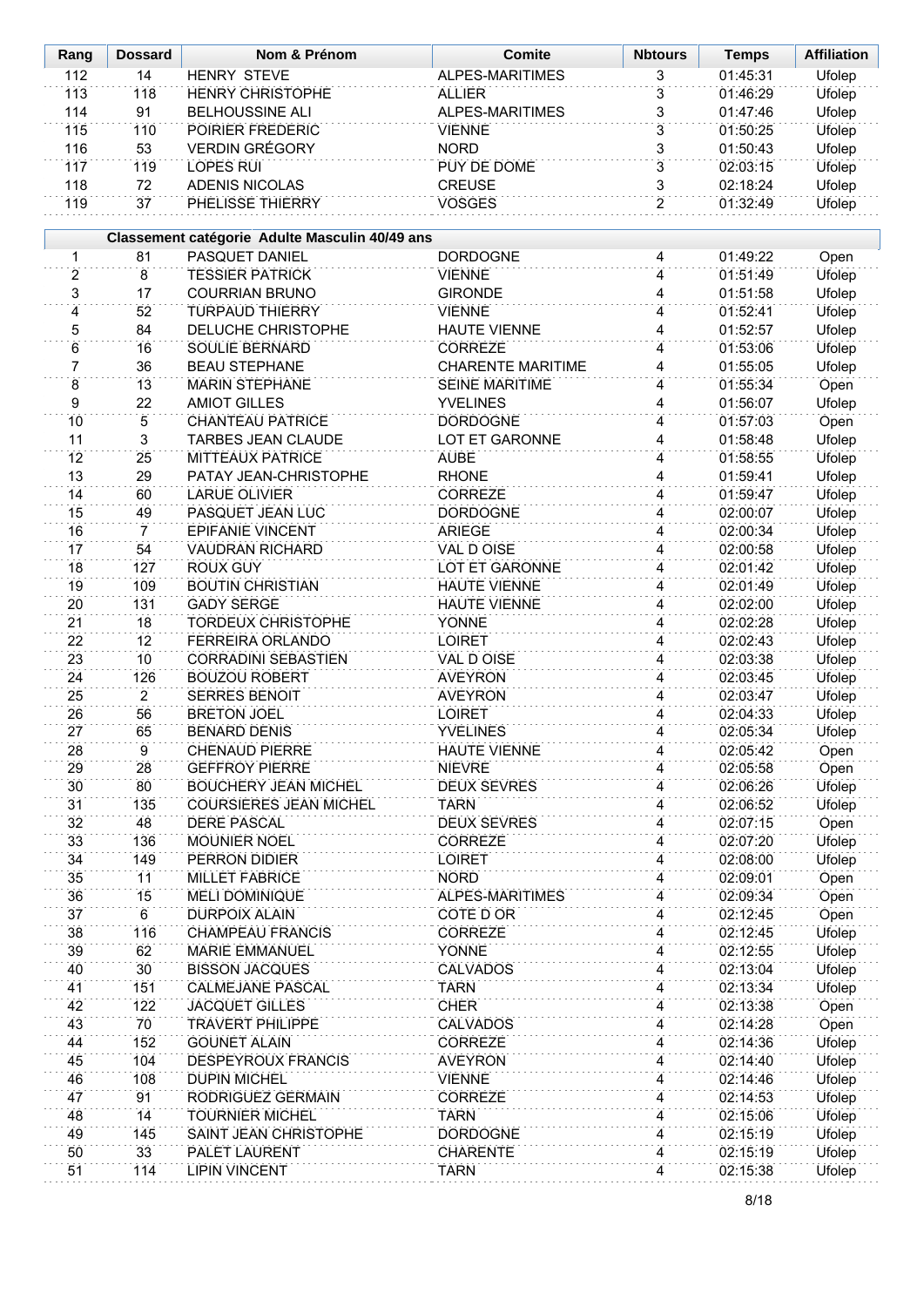| Rang     | <b>Dossard</b> | Nom & Prénom                                     | <b>Comite</b>                     | <b>Nbtours</b> | <b>Temps</b>         | <b>Affiliation</b>      |
|----------|----------------|--------------------------------------------------|-----------------------------------|----------------|----------------------|-------------------------|
| 52       | 112            | <b>DEGAT FABRICE</b>                             | <b>LOIRET</b>                     | 4              | 02:15:48             | Ufolep                  |
| 53       | 92             | <b>SCHIFF JACQUES</b>                            | <b>GIRONDE</b>                    | 4              | 02:16:41             | Open                    |
| 54       | 133            | <b>ESNAULT PATRICE</b>                           | <b>LOIRET</b>                     | 4              | 02:17:54             | Ufolep                  |
| 55       | 51             | <b>JANSOU JEAN MARC</b>                          | <b>ARIEGE</b>                     | 4              | 02:19:28             | Ufolep                  |
| 56       | 78             | <b>MATEO HENRI</b>                               | <b>AVEYRON</b>                    | 4              | 02:19:33             | Ufolep                  |
| 57       | 57             | POIX BRUNO                                       | <b>SEINE MARITIME</b>             | 4              | 02:19:33             | Open                    |
| 58       | 87             | <b>VACAS PASCAL</b>                              | <b>LOIRET</b>                     | 4              | 02:20:28             | Ufolep                  |
| 59       | 95             | <b>DUPRESSOIR FRANCK</b>                         | <b>AISNE</b>                      | 4              | 02:20:49             | Ufolep                  |
| 60       | 72             | MERZERAUD DIDIER                                 | <b>CHARENTE</b>                   | 4              | 02:20:58             | Ufolep                  |
| 61       | 137            | ALBERTO PAULO                                    | YONNE                             | 4              | 02:21:29             | Ufolep                  |
| 62       | 89             | <b>LARROQUE PHILIPPE</b>                         | <b>TARN</b>                       | 4              | 02:22:01             | Ufolep                  |
| 63<br>64 | 129<br>79      | <b>BAILLET DIDIER</b><br><b>COSTES OLIVIER</b>   | <b>DORDOGNE</b><br>LOT ET GARONNE | 4<br>4         | 02:22:30<br>02:22:41 | Ufolep                  |
| 65       | 63             | POULET RICHARD                                   | <b>ALLIER</b>                     | 4              | 02:22:49             | Ufolep<br>Ufolep        |
| 66       | 40             | <b>FALBY JEAN LUC</b>                            | <b>TARN ET GARONNE</b>            | 4              | 02:23:09             | Ufolep                  |
| 67       | 103            | ANGIBAUD DIDIER                                  | <b>VENDEE</b>                     | 4              | 02:24:09             | Ufolep                  |
| 68       | 23             | THIBOUT PASCAL                                   | <b>EURE ET LOIRE</b>              | 4              | 02:25:25             | Ufolep                  |
| 69       | 130            | <b>BLEYAERT FRANCIS</b>                          | <b>VIENNE</b>                     | 4              | 02:25:46             | Ufolep                  |
| 70       | 82             | <b>CHATAINIER PATRICE</b>                        | <b>ARIEGE</b>                     | 4              | 02:25:55             | Ufolep                  |
| 71       | 121            | <b>CHOJNOWSKI FRANCOIS</b>                       | <b>EURE ET LOIRE</b>              | 4              | 02:26:25             | Open                    |
| 72       | 142            | <b>DAUTEL LAURENT</b>                            | <b>VENDEE</b>                     | 4              | 02:26:39             | Ufolep                  |
| 73       | 45             | <b>FELTRIN PATRICE</b>                           | <b>GERS</b>                       | 4              | 02:27:08             | Ufolep                  |
| 74       | 146            | <b>BARBERE JEAN-LUC</b>                          | <b>VIENNE</b>                     | 4              | 02:27:45             | Ufolep                  |
| 75       | 147            | DA COSTA VICTOR                                  | <b>HAUTE VIENNE</b>               | 4              | 02:27:50             | Ufolep                  |
| 76       | 125            | <b>CHOPIN STEPHANE</b>                           | <b>VENDEE</b>                     | 4              | 02:29:23             | Ufolep                  |
| 77       | 113            | <b>OLLEVILLE MARC</b>                            | <b>SEINE MARITIME</b>             | 4              | 02:31:27             | Ufolep                  |
| 78       | 67             | <b>COUSIN AYMERIC</b>                            | <b>CHER</b>                       | 4              | 02:32:32             | Ufolep                  |
| 79       | 44             | <b>ESPINADEL TIERRY</b>                          | <b>GARD</b>                       | 4              | 02:33:13             | Open                    |
| 80       | 148            | <b>JANIN CHRISTOPHE</b>                          | <b>VAL D OISE</b>                 | 4              | 02:35:31             | Ufolep                  |
| 81       | 76             | <b>FAVANTINES OLIVIER</b>                        | <b>GARD</b>                       | 4              | 02:39:53             | Ufolep                  |
| 82       | 144            | DAL CORSO JEAN MICHEL                            | <b>LOT ET GARONNE</b>             | $\overline{3}$ | 01:49:28             | Ufolep                  |
| 83       | 58             | REVESZ PHILIPPE                                  | <b>TARN</b>                       | $\overline{3}$ | 01:50:02             | Ufolep                  |
| 84       | 117            | <b>BREGIERE PATRICK</b>                          | <b>GIRONDE</b>                    | $\overline{3}$ | 01:50:02             | Ufolep                  |
| 85       | 26             | DE ANNA DENIS                                    | <b>ISERE</b>                      | $\overline{3}$ | 01:50:03             | Open                    |
| 86       | 106            | RICHARD LAURENT                                  | <b>DEUX SEVRES</b>                | $\overline{3}$ | 01:50:08             | Ufolep                  |
| 87       | 124            | PIOLINE JEROME                                   | <b>CALVADOS</b>                   | $\overline{3}$ | 01:51:16             | Open                    |
| 88<br>89 | 31<br>155      | <b>BACHELET BENOIT</b><br><b>DELAIRE THIERRY</b> | SOMME                             | 3              | 01:51:49<br>01:53:19 | Ufolep                  |
| 90       | 37             | <b>HAMON DIDIER</b>                              | <b>VENDEE</b><br><b>CREUSE</b>    | 3<br>3         | 01:53:25             | Ufolep<br><b>Ufolep</b> |
| 91       | 105            | <b>FORGET PATRICK</b>                            | LOT ET GARONNE                    | 3              | 01:53:25             | Ufolep                  |
| 92       | 59             | <b>CHARMES PIERRE ERIC</b>                       | ALPES-MARITIMES                   | $\overline{3}$ | 01:53:34             | Open                    |
| 93       | 134            | <b>LESAGE SAMUEL</b>                             | <b>SEINE MARITIME</b>             | 3              | 01:54:09             | Ufolep                  |
| 94       | 69             | <b>LAVARENNE MICHEL</b>                          | <b>NIEVRE</b>                     | $\overline{3}$ | 01:55:05             | <b>Ufolep</b>           |
| 95       | 66             | <b>BLANQUET DIDIER</b>                           | EURE ET LOIRE                     | 3              | 01:55:06             | Ufolep                  |
| 96       | 153            | <b>LAITHIER ERIC</b>                             | <b>YONNE</b>                      | 3              | 01:55:22             | Ufolep                  |
| 97       | 83             | <b>ANTOINE GILLES</b>                            | <b>VIENNE</b>                     | 3              | 01:56:07             | Ufolep                  |
| 98       | 154            | PAPELARD DOMINIQUE                               | <b>AISNE</b>                      | 3              | 01:56:48             | <b>Ufolep</b>           |
| 99       | 50             | DUPONT DOMINIQUE                                 | <b>COTE D OR</b>                  | 3              | 01:57:47             | Open                    |
| 100      | 90             | RINGELSTEIN LAURENT                              | <b>ALPES-MARITIMES</b>            | 3              | 01:59:27             | Ufolep                  |
| 101      | 27             | <b>MERIAUX FREDERIC</b>                          | PAS DE CALAIS                     | $\overline{3}$ | 02:00:24             | <b>Ufolep</b>           |
| 102      | 119            | PRISSETTE LAURENT                                | <b>AISNE</b>                      | $\overline{3}$ | 02:01:20             | Ufolep                  |
| 103      | 111            | PLANQUE OLIVIER                                  | <b>NORD</b>                       | 3              | 02:01:32             | Ufolep                  |
| 104      | 150            | <b>LECOQ LAURENT</b>                             | <b>SEINE MARITIME</b>             | $\overline{3}$ | 02:01:46             | Ufolep                  |
| 105      | 100            | PERROT FRANCK                                    | <b>NIEVRE</b>                     | 3              | 02:01:52             | Ufolep                  |
| 106      | 98             | SCHWITZGABEL ALAIN                               | <b>CHER</b>                       | $\overline{3}$ | 02:02:13             | Ufolep                  |
| 107      | 138            | <b>LETROU THIERRY</b>                            | <b>AISNE</b>                      | $\overline{3}$ | 02:04:11             | Ufolep                  |
| 108      | 143            | <b>DECOUTY FABRICE</b>                           | <b>AVEYRON</b>                    | $\overline{3}$ | 02:04:29             | Ufolep                  |
| 109      | 71             | <b>LEPRINCE MICHEL</b>                           | SOMME                             | 3              | 02:06:45             | Ufolep                  |
| 110      | 73             | <b>CHAMBET PHILIPPE</b>                          | <b>CREUSE</b>                     | $\overline{3}$ | 02:08:23             | Ufolep                  |
| 111      | 140            | <b>SAULMIER PHILIPPE</b>                         | <b>NIEVRE</b>                     | $\overline{3}$ | 02:10:24             | Ufolep                  |
| 112      | 19             | POL FRANCK                                       | <b>ALLIER</b>                     | $\overline{3}$ | 02:12:45             | <b>Ufolep</b>           |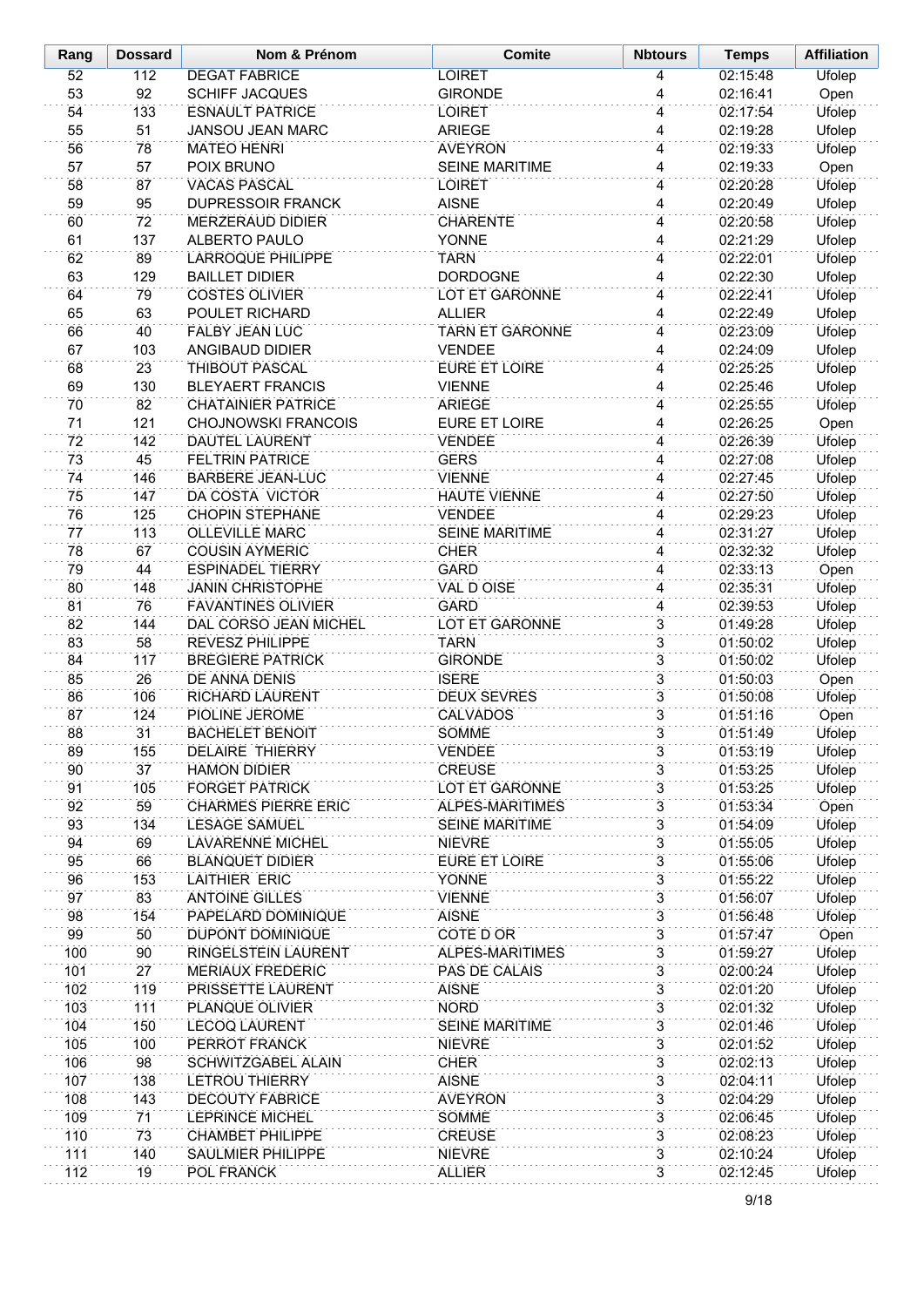| Rang            | <b>Dossard</b> | Nom & Prénom                                        | <b>Comite</b>                        | <b>Nbtours</b>                   | <b>Temps</b>         | <b>Affiliation</b>      |
|-----------------|----------------|-----------------------------------------------------|--------------------------------------|----------------------------------|----------------------|-------------------------|
| 113             | 86             | <b>THOMAS DAVID</b>                                 | <b>NORD</b>                          | 3                                | 02:13:21             | <b>Ufolep</b>           |
| 114             | 123            | <b>CUNIERE MARCELIN</b>                             | <b>NIEVRE</b>                        | $\overline{3}$                   | 02:15:18             | <b>Ufolep</b>           |
| 115             | 43             | <b>LUCAS PIERRICK</b>                               | <b>VENDEE</b>                        | 3                                | 02:16:54             | Open                    |
| 116             | 24             | PETIT PASCAL                                        | <b>CHER</b>                          | 3                                | 02:20:35             | Ufolep                  |
| 117             | 102            | <b>BELANGEON SERGE</b>                              | <b>CREUSE</b>                        | 3                                | 02:21:09             | Ufolep                  |
| 118             | 97             | <b>JARDIN ERIC</b>                                  | <b>EURE ET LOIRE</b>                 | $\overline{3}$                   | 02:21:16             | <b>Ufolep</b>           |
| 119             | 141            | POIRON ALAIN                                        | <b>CALVADOS</b>                      | 3                                | 02:23:45             | Ufolep                  |
| 120             | 128            | <b>KUZNIK ALAIN</b>                                 | <b>DEUX SEVRES</b>                   | $\overline{3}$                   | 02:26:03             | <b>Ufolep</b>           |
| 121             | 41             | <b>RIVIERE FABRICE</b>                              | MEURTHE ET MOSELLE                   | 3                                | 02:34:12             | Open                    |
| 122             | 115            | <b>BORLA EMMANUEL</b>                               | ALPES-MARITIMES                      | 3                                | 02:35:38             | Ufolep                  |
| 123             | 68             | MICHEL PATRICK                                      | PAS DE CALAIS                        | $\overline{3}$                   | 02:38:51             | Ufolep                  |
|                 |                |                                                     |                                      |                                  |                      |                         |
|                 |                | Classement catégorie Adulte Masculin 50 ans et plus |                                      |                                  |                      |                         |
| 1               | $\mathbf 1$    | <b>LOUBET LOUIS MARC</b>                            | <b>CHARENTE MARITIME</b>             | $\overline{3}$                   | 01:41:47             | <b>Ufolep</b>           |
| $\overline{2}$  | 16             | <b>GALISSAIRE JEAN BERNARD</b>                      | <b>GIRONDE</b>                       | 3                                | 01:46:39             | <b>Ufolep</b>           |
| $\overline{3}$  | 15             | <b>CESSAT ALAIN</b>                                 | <b>CORREZE</b>                       | $\overline{3}$                   | 01:48:18             | Ufolep                  |
| $\overline{4}$  | $\overline{5}$ | PLANCHAT CHRISTIAN                                  | <b>DORDOGNE</b>                      | $\overline{3}$                   | 01:48:28             | Open                    |
| $\overline{5}$  | 24             | <b>GUILLERMIN ROLAND</b>                            | <b>ISERE</b>                         | $\overline{3}$                   | 01:49:38             | Open                    |
| 6               | 120            | <b>FARGUES THIERRY</b>                              | <b>AVEYRON</b>                       | 3                                | 01:50:18             | Ufolep                  |
| 7               | 31             | <b>LAMETTE DENIS</b>                                | <b>OISE</b>                          | $\overline{3}$                   | 01:50:36             | Open                    |
| 8               | 58             | <b>MOULIN SERGE</b>                                 | CORREZE                              | 3                                | 01:51:40             | Ufolep                  |
| $\overline{9}$  | 83             | <b>DELMAS THIERRY</b>                               | <b>TARN</b>                          | 3                                | 01:52:42             | <b>Ufolep</b>           |
| 10              | 28             | <b>CORBIN JEAN-YVES</b>                             | <b>CALVADOS</b>                      | $\overline{3}$                   | 01:54:01             | Ufolep                  |
| $\overline{11}$ | 26             | <b>FOULON ANDRE</b>                                 | PAS DE CALAIS                        | $\overline{3}$                   | 01:56:25             | Ufolep                  |
| 12              | $\overline{7}$ | EVAIN JEAN-PAUL                                     | <b>ARIEGE</b>                        | $\overline{3}$                   | 01:56:37             | Ufolep                  |
| 13              | 73             | <b>BIGNON MICHEL</b>                                | <b>VENDEE</b>                        | $\overline{3}$                   | 01:57:03             | <b>Ufolep</b>           |
| 14              | $\overline{9}$ | <b>VRIGNAUD DOMINIQUE</b>                           | <b>HAUTE VIENNE</b>                  | 3                                | 01:58:15             | Open                    |
| 15              | 41             | <b>FAVREAU YVES</b>                                 | <b>VENDEE</b>                        | $\overline{3}$                   | 01:58:16             | Open                    |
| 16              | 64             | LE BIHAN PHILIPPE                                   | <b>EURE ET LOIRE</b>                 | $\overline{3}$                   | 01:58:50             | Ufolep                  |
| 17              | 59             | <b>DUCOS JEAN MICHEL</b>                            | <b>GIRONDE</b>                       | $\overline{3}$                   | 01:59:00             | Ufolep                  |
| 18              | 65             | <b>HAGUENIER FABRICE</b>                            | LOIR ET CHER                         | $\overline{3}$                   | 01:59:26             | Ufolep                  |
| 19              | 102            | <b>MANCIET DIDIER</b>                               | <b>GIRONDE</b>                       | $\overline{3}$                   | 01:59:49             | <b>Ufolep</b>           |
| 20              | 4              | COULON JEAN CLAUDE                                  | <b>DEUX SEVRES</b>                   | 3                                | 02:01:30             | Ufolep                  |
| 21              | 67             | <b>HAREL NORBERT</b>                                | <b>CALVADOS</b>                      | 3                                | 02:01:30             | <b>Ufolep</b>           |
| 22              | 34             | <b>GODOT FRANCIS</b>                                | <b>CREUSE</b>                        | 3                                | 02:02:00             | Open                    |
| 23              | 75             | ROBERT FRANCIS                                      | <b>AVEYRON</b>                       | 3                                | 02:03:27             | <b>Ufolep</b>           |
| 24              | 47             | <b>BERNARD GUY</b>                                  | LOT ET GARONNE                       | 3                                | 02:03:28             | Ufolep                  |
| 25              | 81             | <b>LEGRAND JEAN MARC</b>                            | <b>LOIRET</b>                        | 3                                | 02:03:48             | <b>Ufolep</b>           |
| 26              | 69             | <b>DROUAUX FRANCIS</b>                              | OISE                                 | 3                                | 02:03:54             | Ufolep                  |
| 27              | 119            | <b>MANDRET PAUL</b>                                 | <b>VENDEE</b>                        | $\overline{3}$                   | 02:04:09             | Open                    |
| 28              | 52             | <b>BENNETT STEPHEN</b>                              | <b>HAUTE VIENNE</b>                  | 3                                | 02:04:32             | Ufolep                  |
| 29              | 25             | <b>TOURRET MICHEL</b><br><b>BESSE PHILIPPE</b>      | LOIR ET CHER                         | $\overline{3}$<br>$\overline{3}$ | 02:04:45             | Ufolep                  |
| 30              | 6<br>32        |                                                     | COTE D OR                            |                                  | 02:06:11<br>02:06:30 | Open                    |
| 31<br>32        | 91             | <b>SOURIOUX JAMES</b><br><b>LANDRIN JEAN</b>        | <b>ARDENNES</b><br><b>VENDEE</b>     | $\overline{3}$<br>$\overline{3}$ | 02:06:39             | Open                    |
| 33              | 54             | LE CHAPELAIN BERNARD                                | <b>LOIRET</b>                        | 3                                | 02:06:49             | Ufolep<br>Ufolep        |
| 34              | 46             | <b>DEBAR GUY</b>                                    | <b>AVEYRON</b>                       | 3                                | 02:07:18             | Ufolep                  |
| 35              | $\overline{2}$ | <b>CURIE PHILIPPE</b>                               | <b>AVEYRON</b>                       | 3                                | 02:07:21             | <b>Ufolep</b>           |
| 36              | 10             | <b>GRANCHER BERNARD</b>                             | VAL D OISE                           | 3                                | 02:08:24             |                         |
| 37              | 85             | APIOU-GOUSSAU JEAN BERNAR                           | <b>GIRONDE</b>                       | $\overline{3}$                   | 02:09:26             | Open                    |
|                 |                |                                                     |                                      |                                  |                      | Ufolep                  |
| 38<br>39        | 79<br>122      | <b>FAURE ALAIN</b><br><b>GATINEAU CHRISTIAN</b>     | <b>HAUTE VIENNE</b><br><b>LOIRET</b> | 3<br>3                           | 02:09:36<br>02:09:55 | Ufolep<br><b>Ufolep</b> |
| 40              | 111            | <b>BLONDY ALAIN</b>                                 | <b>DORDOGNE</b>                      | 3                                | 02:10:42             | Ufolep                  |
| 41              | 18             | DESPREZ JEAN MARC                                   | <b>ALLIER</b>                        | $\overline{3}$                   | 02:11:31             | <b>Ufolep</b>           |
| 42              | 89             | <b>GRENET PIERRE</b>                                | <b>CALVADOS</b>                      | $\overline{3}$                   | 02:12:02             | Ufolep                  |
| 43              | 88             | LAFARGE JEAN-LOUIS                                  | LOIR ET CHER                         | $\overline{3}$                   | 02:12:14             | Ufolep                  |
| 44              | 60             | <b>MOUSSUS PIERRE</b>                               | YONNE                                | 3                                | 02:12:35             | Open                    |
| 45              | 62             | <b>MALLET GILBERT</b>                               | PUY DE DOME                          | $\overline{3}$                   | 02:12:41             | Ufolep                  |
| 46              | 21             | DE BENOIST EMMANUEL                                 | <b>YVELINES</b>                      | $\overline{3}$                   | 02:12:53             | Ufolep                  |
| 47              | 110            | <b>GARRIDO JEAN PIERRE</b>                          | LOT ET GARONNE                       | $\overline{3}$                   | 02:13:23             | Ufolep                  |
| 48              | 112            | PENY MICHEL                                         | <b>VIENNE</b>                        | 3                                | 02:14:19             | Ufolep                  |
|                 |                |                                                     |                                      |                                  |                      |                         |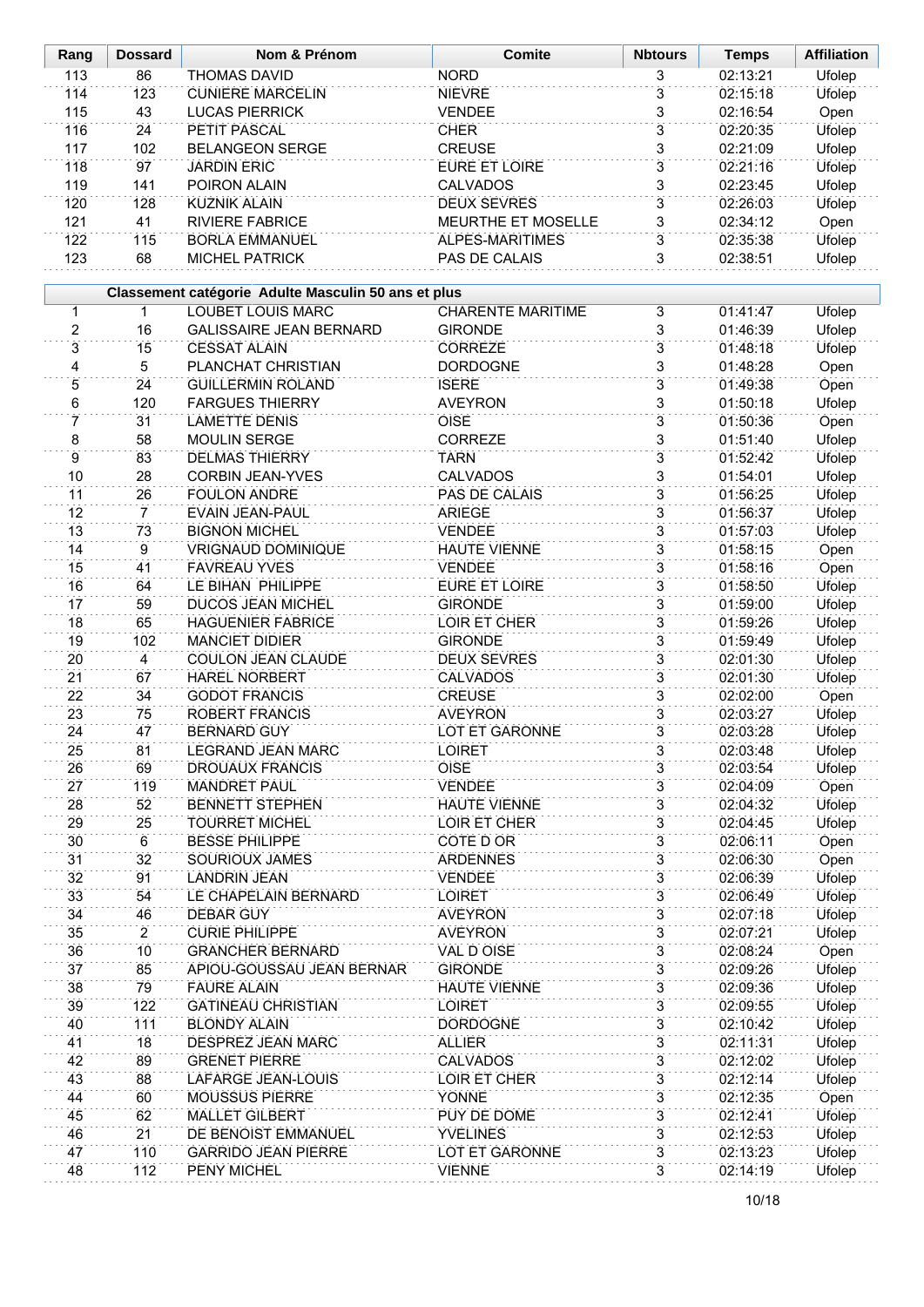| Rang     | <b>Dossard</b>       | Nom & Prénom                                                        | <b>Comite</b>                    | <b>Nbtours</b>                   | <b>Temps</b>         | <b>Affiliation</b>      |
|----------|----------------------|---------------------------------------------------------------------|----------------------------------|----------------------------------|----------------------|-------------------------|
| 49       | 51                   | <b>BERNIER JEAN YVES</b>                                            | <b>VIENNE</b>                    | 3                                | 02:14:23             | <b>Ufolep</b>           |
| 50       | 68                   | <b>BERGER CLAUDE</b>                                                | <b>INDRE</b>                     | $\overline{3}$                   | 02:15:14             | Ufolep                  |
| 51       | 39                   | PETIT DANIEL                                                        | AIN                              | $\overline{3}$                   | 02:16:00             | <b>Ufolep</b>           |
| 52       | 17                   | ROUGEOT GILLES                                                      | <b>YONNE</b>                     | 3                                | 02:16:00             | Ufolep                  |
| 53       | 70                   | <b>GAY DIDIER</b>                                                   | <b>CHARENTE MARITIME</b>         | $\overline{3}$                   | 02:16:01             | <b>Ufolep</b>           |
| 54       | 63                   | <b>LECOMTE DOMINIQUE</b>                                            | <b>YVELINES</b>                  | $\overline{3}$                   | 02:16:01             | Ufolep                  |
| 55       | 53                   | <b>THUILLIEZ PATRICK</b>                                            | <b>VAL D OISE</b>                | $\overline{3}$                   | 02:16:01             | <b>Ufolep</b>           |
| 56       | 66                   | LEGRAND CLAUDE                                                      | PAS DE CALAIS                    | $\overline{3}$                   | 02:16:32             | Ufolep                  |
| 57       | 42                   | <b>GRASSET GERALD</b>                                               | <b>GARD</b>                      | $\overline{3}$                   | 02:16:55             | Ufolep                  |
| 58       | 113                  | <b>BUISSON MARCEL</b><br><b>MARREC JACQUES</b>                      | <b>HAUTE VIENNE</b>              | 3<br>$\overline{3}$              | 02:18:09             | Open                    |
| 59<br>60 | $\overline{3}$<br>19 | SOULARD CHRISTIAN                                                   | LOT ET GARONNE<br>PUY DE DOME    | 3                                | 02:19:27<br>02:19:41 | Ufolep<br>Open          |
| 61       | 96                   | PENY MARCEL                                                         | <b>VIENNE</b>                    | $\overline{3}$                   | 02:19:49             | Ufolep                  |
| 62       | 22                   | <b>GERMAIN JEAN PIERRE</b>                                          | EURE ET LOIRE                    | $\overline{3}$                   | 02:20:04             | Ufolep                  |
| 63       | 114                  | CHOISY JEAN-MICHEL                                                  | VAL D OISE                       | $\overline{3}$                   | 02:20:09             | Ufolep                  |
| 64       | 40                   | <b>GAUTHIER YVES</b>                                                | <b>VAUCLUSE</b>                  | $\overline{3}$                   | 02:21:33             | Ufolep                  |
| 65       | 124                  | <b>VALLEE JEAN LOUIS</b>                                            | <b>VENDEE</b>                    | $\overline{3}$                   | 02:21:47             | <b>Ufolep</b>           |
| 66       | 12                   | <b>FOSSARD EMMANUEL</b>                                             | <b>SEINE MARITIME</b>            | 3                                | 02:22:00             | <b>Ufolep</b>           |
| 67       | 95                   | CHAUVIN JACQUES                                                     | <b>DORDOGNE</b>                  | $\overline{3}$                   | 02:22:09             | <b>Ufolep</b>           |
| 68       | 48                   | <b>CHARRIER PATRICE</b>                                             | <b>DEUX SEVRES</b>               | $\overline{3}$                   | 02:22:12             | Ufolep                  |
| 69       | 115                  | <b>COUDREAU GERARD</b>                                              | <b>LOIRET</b>                    | $\overline{3}$                   | 02:22:20             | Ufolep                  |
| 70       | 30 <sup>2</sup>      | MARTEAU JEAN-MICHEL                                                 | <b>CHARENTE</b>                  | $\overline{3}$                   | 02:22:29             | <b>Ufolep</b>           |
| 71       | 100                  | <b>SAVOUE GERARD</b>                                                | <b>TARN</b>                      | $\overline{3}$                   | 02:22:35             | Ufolep                  |
| 72       | 87                   | <b>GAUTIER PASCAL</b>                                               | <b>YVELINES</b>                  | 3                                | 02:24:05             | Ufolep                  |
| 73       | 97                   | SOUCHAUD JEAN PIERRE                                                | <b>HAUTE VIENNE</b>              | $\overline{3}$                   | 02:24:21             | Ufolep                  |
| 74       | 105                  | <b>MAURICE MARTIAL</b>                                              | LOIR ET CHER                     | 3                                | 02:25:32             | Ufolep                  |
| 75       | 55                   | LEDUC JEAN-YVES                                                     | <b>SEINE MARITIME</b>            | $\overline{3}$                   | 02:26:03             | Ufolep                  |
| 76       | 56                   | <b>SEMENOU DENIS</b>                                                | <b>TARN</b>                      | 3                                | 02:26:18             | Ufolep                  |
| 77       | 20                   | <b>FRANCOIS LIONEL</b>                                              | <b>AISNE</b>                     | $\overline{3}$                   | 02:28:07             | <b>Ufolep</b>           |
| 78       | 94                   | <b>VERDIER JEAN LOUIS</b>                                           | <b>LOT ET GARONNE</b>            | $\overline{3}$                   | 02:30:50             | Ufolep                  |
| 79       | 116                  | SOULIER JEAN ROBERT                                                 | <b>CORREZE</b>                   | $\overline{3}$                   | 02:32:21             | <b>Ufolep</b>           |
| 80<br>81 | 99<br>101            | ROYER GERARD                                                        | <b>LOIRET</b>                    | $\overline{3}$<br>$\overline{3}$ | 02:32:38<br>02:32:39 | Ufolep                  |
| 82       | 78                   | POULVELARIE GERARD<br><b>DUGUET JACQUES</b>                         | <b>CORREZE</b><br><b>VIENNE</b>  | $\overline{2}$                   | 01:42:25             | <b>Ufolep</b><br>Ufolep |
| 83       | 109                  | <b>DELANCHY PATRICK</b>                                             | <b>AVEYRON</b>                   | $\overline{2}$                   | 01:44:18             | Ufolep                  |
| 84       | 117                  | <b>ROBERT PATRICE</b>                                               | <b>YONNE</b>                     | $\overline{2}$                   | 01:45:56             | Ufolep                  |
| 85       | 82                   | PASOUAL OTTO JEAN-CHARLES                                           | <b>SFINF MARITIME</b>            | $\overline{2}$                   | 01:46:43             | Ufolep                  |
| 86       | 86                   | JACQUET PATRICK                                                     | YONNE                            | 2                                | 01:46:57             | Ufolep                  |
| 87       | 98                   | NOVES JEAN-PAUL                                                     | VAL D OISE                       | $\overline{2}$                   | 01:49:02             | Ufolep                  |
| 88       | 106                  | <b>BOULAND REMI</b>                                                 | CALVADOS                         | 2                                | 01:50:28             | Ufolep                  |
| 89       | 104                  | LHOMMEAU JEAN LUC                                                   | <b>YVELINES</b>                  | $\overline{2}$                   | 01:51:47             | Ufolep                  |
| 90       | 90                   | <b>DESFORGES DIDIER</b>                                             | <b>CREUSE</b>                    | $\overline{c}$                   | 01:52:01             | Ufolep                  |
| 91       | 35                   | DEBRUYNE LAURENT                                                    | <b>ESSONNE</b>                   | $\overline{2}$                   | 01:52:08             | Ufolep                  |
| 92       | 118                  | <b>LAURENT LIONEL</b>                                               | <b>YVELINES</b>                  | $\overline{\mathbf{c}}$          | 01:53:23             | Ufolep                  |
| 93       | 57                   | <b>LEGALL ALAIN</b>                                                 | ALPES-MARITIMES                  | $\overline{2}$                   | 02:00:40             | Ufolep                  |
| 94       | 38                   | DELBARRE THIERRY                                                    | <b>VOSGES</b>                    | 2                                | 02:00:43             | Ufolep                  |
| 95       | 61                   | <b>LABORBE GERARD</b>                                               | <b>ALLIER</b>                    | $\overline{2}$                   | 02:02:27             | Ufolep                  |
| 96       | 92                   | <b>RUIZ HENRI</b>                                                   | GARD                             | $\overline{2}$                   | 02:13:39             | Open                    |
|          |                      |                                                                     |                                  |                                  |                      |                         |
|          |                      | Classement catégorie Jeune Féminin 13/14 ans<br><b>SANSON CLARA</b> |                                  |                                  |                      |                         |
| 1<br>2   | 158<br>154           | <b>COURRIERE PAULINE</b>                                            | <b>LOIRET</b><br><b>DORDOGNE</b> | 1<br>1                           | 00:49:30<br>00:55:56 | Open<br>Ufolep          |
| 3        | 167                  | <b>GUYOT EVE</b>                                                    | LOIRET                           | 1                                | 00:57:24             | Open                    |
| 4        | 168                  | <b>DETAILLE LEA</b>                                                 | <b>GIRONDE</b>                   |                                  | 01:01:40             | Open                    |
| 5        | 155                  | <b>TAILLET ALINE</b>                                                | <b>VIENNE</b>                    | 1                                | 01:01:51             | Ufolep                  |
| 6        | 171                  | <b>BROUARD CANDICE</b>                                              | VAL D OISE                       |                                  | 01:06:24             | Ufolep                  |
| 7        | 169                  | <b>VAILLANT PAULINE</b>                                             | <b>ESSONNE</b>                   | $\mathbf{1}$                     | 01:06:32             | Ufolep                  |
| 8        | 163                  | <b>FRIEBEL LAURA</b>                                                | <b>ESSONNE</b>                   |                                  | 01:09:04             | Ufolep                  |
| 9        | 153                  | <b>SACRE MARINE</b>                                                 | <b>DEUX SEVRES</b>               | 1                                | 01:10:04             | Ufolep                  |
| 10       | 160                  | PAPELARD BLANDINE                                                   | <b>AISNE</b>                     | 1                                | 01:10:05             | Ufolep                  |
| 11       | 159                  | PETIT ANGELINE                                                      | <b>ALLIER</b>                    | 1                                | 01:14:19             | Ufolep                  |
|          |                      |                                                                     |                                  |                                  |                      |                         |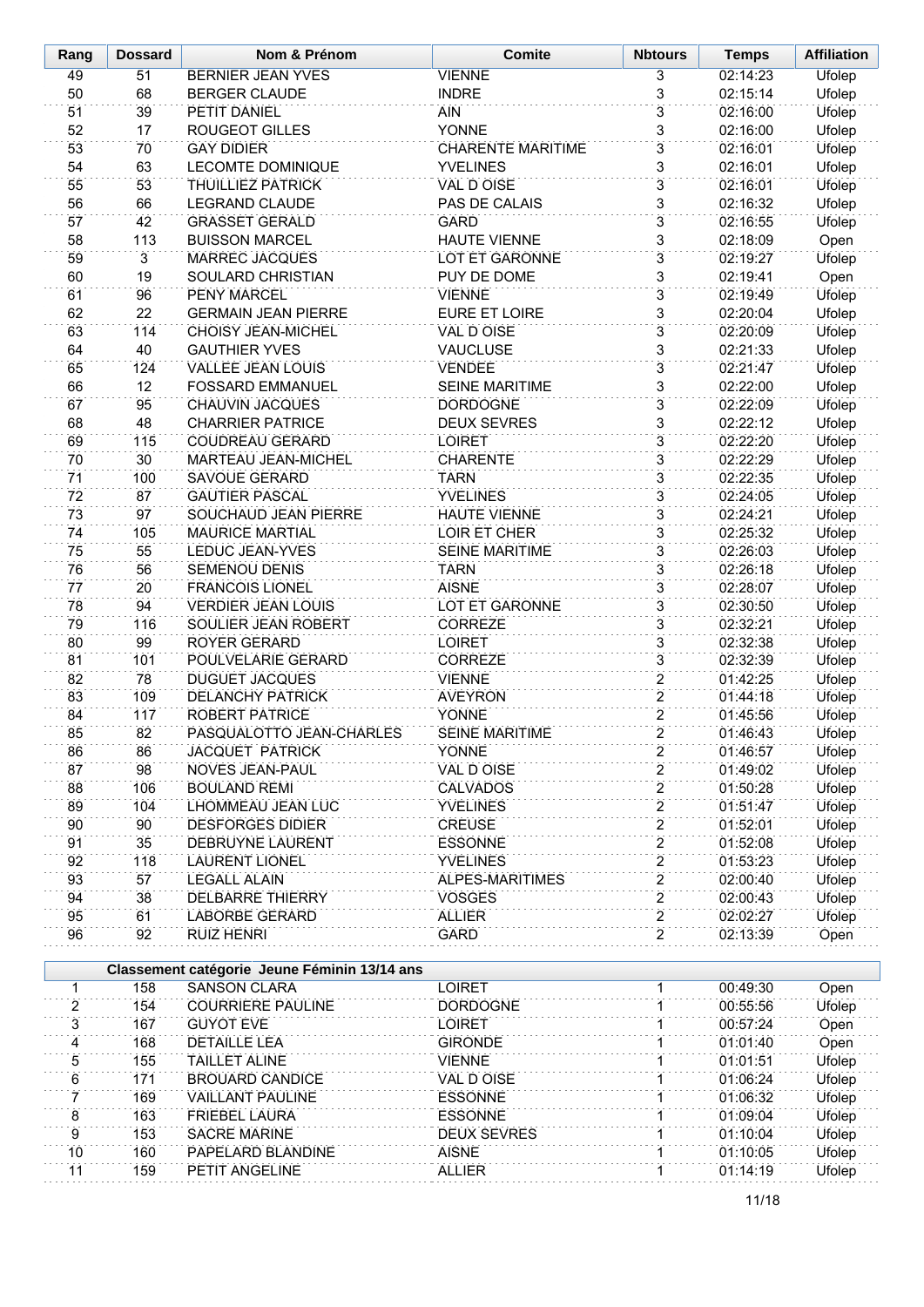| Rang            | <b>Dossard</b> | Nom & Prénom                                  | <b>Comite</b>             | <b>Nbtours</b>          | <b>Temps</b> | <b>Affiliation</b> |
|-----------------|----------------|-----------------------------------------------|---------------------------|-------------------------|--------------|--------------------|
| 12              | 157            | PUZYNIAK MANON                                | <b>VAL D OISE</b>         | 1                       | 01:16:32     | <b>Ufolep</b>      |
| 13              | 156            | <b>BETOULLE EMELINE</b>                       | <b>HAUTE VIENNE</b>       | 1                       | 01:16:32     | Ufolep             |
| 14              | 152            | PAULIN STELLA                                 | LOT ET GARONNE            | 1                       | 01:16:51     | Ufolep             |
| $\overline{15}$ | 162            | <b>DEMOUGEOT HEINI</b>                        | <b>CHARENTE MARITIME</b>  | 1                       | 01:19:14     | <b>Ufolep</b>      |
| 16              | 161            | <b>CASTALDI MARION</b>                        | <b>YVELINES</b>           | 1                       | 01:24:23     | Ufolep             |
| $\overline{17}$ | 166            | <b>MOLAS SOLENE</b>                           | VAL DOISE                 | 1                       | 01:26:29     | <b>Ufolep</b>      |
| 18              | 165            | <b>NABAIS LESLIE</b>                          | <b>HAUTE VIENNE</b>       | 1                       | 01:27:47     | Ufolep             |
| 19              | 172            | PREVOST PALOMA                                | <b>VAL D OISE</b>         | $\overline{1}$          | 01:38:16     | <b>Ufolep</b>      |
| 20              | 164            | <b>BOUCHERY AMÉLIE</b>                        | <b>DEUX SEVRES</b>        | 1                       | 08:43:44     | Ufolep             |
| 21              | 170            | <b>BODET DUBIN SIDONIE</b>                    | <b>DEUX SEVRES</b>        | ĩ                       | 08:43:45     | Ufolep             |
|                 |                |                                               |                           |                         |              |                    |
|                 |                | Classement catégorie Jeune Féminin 15/16 ans  |                           |                         |              |                    |
| 1               | 101            | <b>EBERHARDT INES</b>                         | <b>VAL D OISE</b>         | 2                       | 01:40:46     | Ufolep             |
| 2               | 102            | <b>CAMBOS AURELIE</b>                         | <b>TARN</b>               | $\overline{2}$          | 01:40:58     | <b>Ufolep</b>      |
| $\overline{3}$  | 109            | <b>CAZIN CHLOE</b>                            | <b>CREUSE</b>             | $\overline{2}$          | 01:44:38     | <b>Ufolep</b>      |
| 4               | 97             | <b>FRAYSSE EVA</b>                            | LOT ET GARONNE            | $\overline{2}$          | 01:44:51     | <b>Ufolep</b>      |
| $\overline{5}$  | 96             | <b>LAFAGE PERRINE</b>                         | <b>AVEYRON</b>            | $\overline{2}$          | 01:50:55     | <b>Ufolep</b>      |
| 6               | 103            | <b>MARTIN AMANDINE</b>                        | ALPES-MARITIMES           | $\overline{2}$          | 01:51:40     | Ufolep             |
| 7               | 106            | <b>CHABROLLE ANOUK</b>                        | <b>AUBE</b>               | $\overline{\mathbf{c}}$ | 01:53:26     | Ufolep             |
| $\overline{8}$  | 98             | <b>BODET DUBIN FLORINE</b>                    | <b>DEUX SEVRES</b>        | $\overline{2}$          | 01:53:47     | Ufolep             |
| 9               | 111            | <b>KUROWSKI PAULINE</b>                       | <b>GERS</b>               | $\overline{c}$          | 01:54:47     | Ufolep             |
| $\overline{10}$ | 105            | <b>GALATEAU CAMILLE</b>                       | <b>YVELINES</b>           | $\overline{2}$          | 01:58:22     | <b>Ufolep</b>      |
| 11              | 99             | <b>MIGNON ALICE</b>                           | <b>DORDOGNE</b>           | $\overline{\mathbf{c}}$ | 02:02:26     | Ufolep             |
| 12              | 100            | VAN RIJCKEVORSEL ELIZA                        | <b>HAUTE VIENNE</b>       | $\overline{2}$          | 02:03:03     | <b>Ufolep</b>      |
| 13              | 113            | <b>FRAZIER PAULINE</b>                        | VAL D OISE                | $\overline{2}$          | 02:03:08     | Ufolep             |
| 14              | 107            | PORET AZELIE                                  | <b>CALVADOS</b>           | $\overline{2}$          | 02:05:11     | <b>Ufolep</b>      |
| 15              | 108            | RAGUENEAU AUDREY                              | <b>CHARENTE MARITIME</b>  | $\overline{2}$          | 02:07:47     | Ufolep             |
| 16              | 110            | <b>CHEMINAL SEGOLEN</b>                       | <b>AIN</b>                | $\overline{2}$          | 02:09:02     | <b>Ufolep</b>      |
| 17              | 116            | BERTAULT AMANDINE                             | <b>MANCHE</b>             | $\overline{2}$          | 02:15:48     | Ufolep             |
| 18              | 104            | <b>BONVALET BENEDICTE</b>                     | <b>AISNE</b>              | $\overline{2}$          | 02:17:02     | Ufolep             |
|                 |                |                                               |                           |                         |              |                    |
|                 |                | Classement catégorie Jeune Masculin 13/14 ans |                           |                         |              |                    |
| 1               | 10             | <b>FOURCEAUX CORENTIN</b>                     | <b>SEINE MARITIME</b>     | 1                       | 00:40:18     | Ufolep             |
| $\overline{2}$  | 12             | <b>GEORGES FLORENT</b>                        | ALPES-MARITIMES           | 1                       | 00:41:25     | Ufolep             |
| 3               | 19             | <b>GAREL ADRIEN</b>                           | <b>YVELINES</b>           | 1                       | 00:41:48     | Ufolep             |
| $\overline{4}$  | 6              | <b>MIMAULT NICOLAS</b>                        | <b>VIENNE</b>             | 1                       | 00:41:58     | Ufolep             |
| 5               | 45             | <b>CUELLAR - PRIMOT ALEXI</b>                 | ALPES-MARITIMES           |                         | 00:42:51     | Ufolep             |
| 6               | 7              | <b>MILLORD FLORIAN</b>                        | <b>HAUTE VIENNE</b>       | 1                       | 00:42:54     | <b>Ufolep</b>      |
| 7               | 8              | SUREAU VALENTIN                               | VAL D OISE                |                         | 00:42:57     | Ufolep             |
| 8               | 4              | THORREE CLOVIS                                | <b>DEUX SEVRES</b>        | 1                       | 00:43:52     | <b>Ufolep</b>      |
| 9               | 23             | <b>BECHET CHARLES</b>                         | <b>CALVADOS</b>           |                         | 00:44:18     | Ufolep             |
| 10              | 15             | EDELBLUTTE GIAN LUCA                          | <b>YONNE</b>              |                         | 00:44:22     | <b>Ufolep</b>      |
| 11              | 32             | <b>LELIEVRE EMILE</b>                         | <b>VENDEE</b>             |                         | 00:44:26     | Ufolep             |
| 12              | 18             | <b>METIVIER MAXIMILIEN</b>                    | <b>AISNE</b>              |                         | 00:44:39     | Ufolep             |
| 13              | 78             | <b>MARIE TANGUY</b>                           | <b>CALVADOS</b>           | 1                       | 00:44:56     | <b>Ufolep</b>      |
| 14              | $\,$ 5         | <b>FAGETTE FLORIAN</b>                        | <b>DORDOGNE</b>           |                         | 00:44:59     | Ufolep             |
| 15              | 41             | <b>VELOSO THOMAS</b>                          | VAL D OISE                | 1                       | 00:45:03     | Ufolep             |
| 16              | 30             | <b>RANSLANT BRYAN</b>                         | <b>MEURTHE ET MOSELLE</b> | 1                       | 00:45:21     | Ufolep             |
| 17              | 67             | NIGUES KILLIAN                                | VAL D OISE                |                         | 00:46:06     | Ufolep             |
| 18              | $\overline{3}$ | <b>LAURENT SIMON</b>                          | LOT ET GARONNE            | 1                       | 00:46:12     | <b>Ufolep</b>      |
| 19              | 36             | DALBIN MAXIME                                 | LOT ET GARONNE            |                         | 00:46:48     | Ufolep             |
| 20              | 119            | <b>GUILLAUD VALENTIN</b>                      | <b>VENDEE</b>             | 1                       | 00:46:52     | <b>Ufolep</b>      |
| 21              | 64             | <b>BLONDY NATHAN</b>                          | <b>DORDOGNE</b>           |                         | 00:47:15     | Open               |
| $\overline{22}$ | 40             | <b>DUMET QUENTIN</b>                          | <b>HAUTE VIENNE</b>       | $\overline{1}$          | 00:47:26     | Ufolep             |
| 23              | $\overline{2}$ | <b>ARLES ROBIN</b>                            | <b>AVEYRON</b>            |                         | 00:47:29     | Ufolep             |
| 24              | 108            | <b>RAIMON FLORIAN</b>                         | LOT ET GARONNE            | $\mathbf{1}$            | 00:47:36     | Ufolep             |
| 25              | 82             | <b>BRAUD RAPAHEL</b>                          | <b>AIN</b>                | $\mathbf{1}$            | 00:47:40     | Ufolep             |
| 26              | 54             | <b>VIEZ CORENTIN</b>                          | <b>SOMME</b>              | $\mathbf{1}$            | 00:47:51     | Ufolep             |
| 27              | 34             | <b>CLAVERIE ALEXANDRE</b>                     | <b>GERS</b>               | $\mathbf{1}$            | 00:48:01     | Ufolep             |
| 28              | 42             | <b>BOSQUET DEAN</b>                           | <b>LOIRET</b>             | 1                       | 00:48:05     | Open               |
| 29              | 38             | <b>GARRAUD SIMON</b>                          | <b>DORDOGNE</b>           | 1                       | 00:48:36     | Open               |
|                 |                |                                               |                           |                         |              |                    |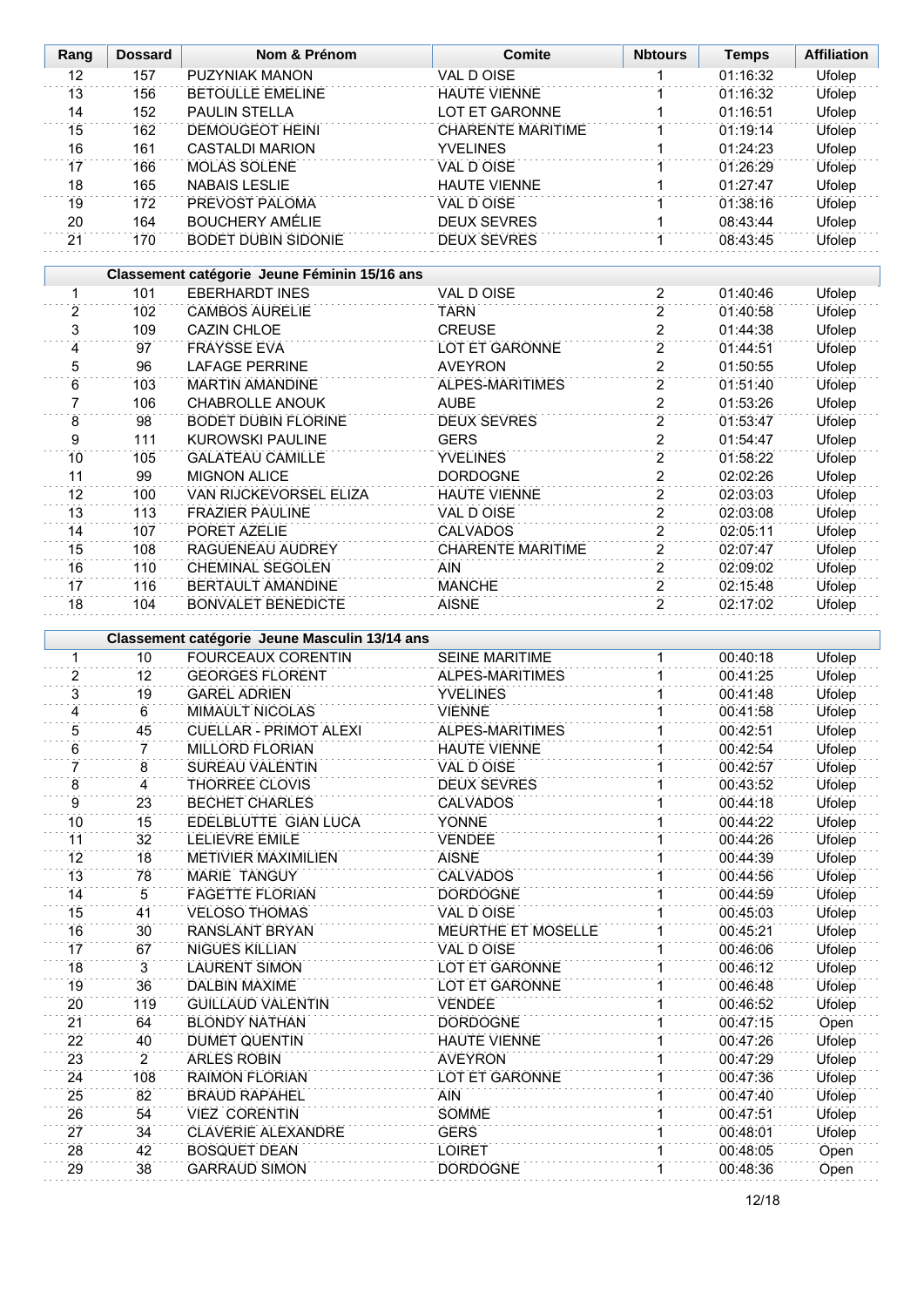| Rang     | <b>Dossard</b>  | Nom & Prénom                           | <b>Comite</b><br><b>Nbtours</b>  |                             | <b>Temps</b>         | <b>Affiliation</b>      |
|----------|-----------------|----------------------------------------|----------------------------------|-----------------------------|----------------------|-------------------------|
| 30       | 43              | <b>FREULET ROMAIN</b>                  | <b>SEINE MARITIME</b>            | 1                           | 00:48:53             | Ufolep                  |
| 31       | 57              | <b>ESPINASSE CYRIL</b>                 | <b>TARN ET GARONNE</b>           | 1                           | 00:49:00             | Ufolep                  |
| 32       | 37              | SAUVAGET THOMAS                        | <b>DEUX SEVRES</b>               | $\mathbf{1}$                | 00:49:06             | Ufolep                  |
| 33       | 71              | <b>CAJNA BENJAMIN</b>                  | ALPES-MARITIMES                  | $\mathbf{1}$                | 00:49:17             | Ufolep                  |
| 34       | 132             | <b>BURGUIERE BASTIEN</b>               | <b>AVEYRON</b>                   | 1                           | 00:49:30             | Ufolep                  |
| 35       | 24              | <b>DUPUIS SYLVAIN</b>                  | SOMME                            | 1                           | 00:49:38             | Ufolep                  |
| 36       | 53              | <b>CADOT SAMMY</b>                     | <b>CALVADOS</b>                  | 1                           | 00:49:45             | Ufolep                  |
| 37       | 44              | <b>NOGUERA JULIEN</b>                  | <b>TARN</b>                      | 1                           | 00:49:49             | Ufolep                  |
| 38       | 112             | <b>BARBERISE ADRIEN</b>                | <b>VAL D OISE</b>                | 1                           | 00:49:58             | Ufolep                  |
| 39       | 48              | <b>BOQUET PAOLO</b>                    | YONNE                            | 1                           | 00:50:11             | Ufolep                  |
| 40       | 88              | <b>NECZYFOR NICOLAS</b>                | <b>DORDOGNE</b>                  | 1                           | 00:50:14             | Ufolep                  |
| 41       | 26              | <b>MUNIER CHARLES</b>                  | <b>CHARENTE MARITIME</b>         | 1                           | 00:50:40             | Ufolep                  |
| 42       | 87              | <b>MATTEAU CHARLIE</b>                 | <b>DEUX SEVRES</b>               | 1                           | 00:50:51             | Ufolep                  |
| 43       | 61              | <b>REY LOIS</b>                        | <b>AVEYRON</b>                   | 1                           | 00:51:04             | Ufolep                  |
| 44       | $\overline{21}$ | <b>GERARD HUGO</b>                     | <b>AUBE</b>                      | 1                           | 00:51:08             | Ufolep                  |
| 45       | 128             | ZANCHETTI JEAN FRANCOIS                | <b>GIRONDE</b>                   | 1                           | 00:51:15             | Ufolep                  |
| 46       | 98              | <b>BIZIOT EMERIC</b>                   | <b>YONNE</b>                     | $\mathbf 1$                 | 00:52:07             | Ufolep                  |
| 47       | 31              | MARIN-LAMELLET LOIC                    | <b>AIN</b>                       | 1                           | 00:52:07             | Ufolep                  |
| 48       | 83              | <b>REMPILON SAMUEL</b>                 | <b>VENDEE</b>                    | 1                           | 00:52:07             | Ufolep                  |
| 49       | 39              | <b>MIENNÉ RÉMI</b>                     | <b>VIENNE</b>                    | 1                           | 00:52:15             | Ufolep                  |
| 50       | 17              | <b>JOUAN NICOLAS</b>                   | <b>PUY DE DOME</b>               | $\mathbf{1}$                | 00:52:22             | <b>Ufolep</b>           |
| 51       | 70              | <b>ANTOINE ROMAIN</b>                  | <b>TARN</b>                      | $\overline{1}$              | 00:52:22             | Ufolep                  |
| 52       | 66              | <b>DULAU MAXIME</b>                    | <b>HAUTE VIENNE</b>              | 1                           | 00:52:58             | Ufolep                  |
| 53       | 20              | <b>CHOJNOWSKI BAPTISTE</b>             | EURE ET LOIRE                    | 1                           | 00:53:05             | Ufolep                  |
| 54       | 50              | <b>BOUCHIKHI MEDDY</b>                 | <b>AISNE</b>                     | $\mathbf{1}$                | 00:53:06             | Ufolep                  |
| 55       | 69              | LOUCHET MATHIAS                        | <b>SEINE MARITIME</b>            | 1                           | 00:53:17             | Ufolep                  |
| 56       | 139             | <b>VARACHAUD AXEL</b>                  | <b>HAUTE VIENNE</b>              | $\overline{1}$              | 00:53:32             | <b>Ufolep</b>           |
| 57       | 16              | <b>CHARTON CORENTIN</b>                | <b>ALLIER</b>                    | 1                           | 00:53:36             | Ufolep                  |
| 58       | $\overline{9}$  | <b>BARON BRYAN</b>                     | <b>LOIRET</b>                    | $\mathbf{1}$                | 00:53:39             | Ufolep                  |
| 59       | 117             | <b>DEGUY PAUL</b>                      | <b>CALVADOS</b>                  | $\overline{1}$              | 00:53:44             | Ufolep                  |
| 60       | $\overline{22}$ | <b>DEMAISON ROMAIN</b>                 | PAS DE CALAIS                    | $\overline{1}$              | 00:55:40             | Ufolep                  |
| 61       | 58              | PONCET ANTOINE                         | <b>AIN</b>                       | $\mathbf{1}$                | 00:55:40             | Ufolep                  |
| 62<br>63 | 14<br>121       | PAGANELLE JULIEN<br><b>COLOMB THEO</b> | <b>GIRONDE</b><br><b>AVEYRON</b> | $\mathbf 1$<br>$\mathbf{1}$ | 00:55:52             | Ufolep                  |
| 64       | 76              | LETROU GUILLAUME                       | <b>AISNE</b>                     | $\mathbf{1}$                | 00:55:52<br>00:56:11 | Ufolep<br><b>Ufolep</b> |
| 65       | 100             | <b>COLAS XAVIER</b>                    | <b>YVELINES</b>                  | 1                           | 00:56:11             | Ufolep                  |
| 66       | 107             | <b>GABRIAC SEBASTIEN</b>               | <b>AVEYRON</b>                   | 1                           | 00:56:12             | Ufolep                  |
| 67       | 105             | <b>GUILLET ANTOINE</b>                 | <b>VENDEE</b>                    | 1                           | 00:56:26             | Open                    |
| 68       | 68              | <b>CRAPEAU LOUIS</b>                   | <b>LOIRET</b>                    | 1                           | 00:56:54             | <b>Ufolep</b>           |
| 69       | 11              | <b>MARCILHAC QUENTIN</b>               | <b>TARN</b>                      |                             | 00:57:06             | Ufolep                  |
| 70       | 28              | ROUSSEAU VALENTIN                      | <b>ESSONNE</b>                   | 1                           | 00:57:24             | Ufolep                  |
| 71       | 99              | POL GAETAN                             | <b>ALLIER</b>                    |                             | 00:57:37             | Open                    |
| 72       | 62              | DE SOUSA JOAO                          | LOT ET GARONNE                   | 1                           | 00:57:51             | Ufolep                  |
| 73       | 86              | <b>MAUMONT NATHAN</b>                  | LOT ET GARONNE                   | 1                           | 00:57:51             | Ufolep                  |
| 74       | 127             | <b>QUILLOT ARTHUR</b>                  | ALPES-MARITIMES                  | 1                           | 00:57:59             | Ufolep                  |
| 75       | 55              | RAYNAUD PAUL                           | <b>CREUSE</b>                    | 1                           | 00:58:09             | Ufolep                  |
| 76       | 33              | <b>BERNE HUGO</b>                      | <b>LOIRE</b>                     | 1                           | 00:59:00             | <b>Ufolep</b>           |
| 77       | 72              | <b>CESSAT NICOLAS</b>                  | <b>CORREZE</b>                   | 1                           | 00:59:24             | Ufolep                  |
| 78       | 75              | D'ARCANGELO ADRIEN                     | <b>ALLIER</b>                    | 1                           | 00:59:24             | Ufolep                  |
| 79       | 79              | <b>LEPILLIET ROMAIN</b>                | <b>SOMME</b>                     | 1                           | 00:59:33             | Ufolep                  |
| 80       | 130             | <b>LUCAS CORENTIN</b>                  | <b>VENDEE</b>                    | 1                           | 00:59:50             | Ufolep                  |
| 81       | 13              | <b>VEYSSIERE JONATHAN</b>              | <b>CORREZE</b>                   | 1                           | 00:59:50             | Ufolep                  |
| 82       | 106             | PACHE BASTIEN                          | <b>GERS</b>                      | $\mathbf{1}$                | 00:59:50             | Ufolep                  |
| 83       | 93              | <b>JOLY BENOIT</b>                     | <b>SEINE MARITIME</b>            | 1                           | 01:00:04             | Ufolep                  |
| 84       | 25              | <b>BAILLON KEVIN</b>                   | <b>INDRE</b>                     | $\mathbf 1$                 | 01:00:05             | Ufolep                  |
| 85       | 123             | <b>BASSO DAVID</b>                     | <b>DORDOGNE</b>                  | 1                           | 01:00:13             | Ufolep                  |
| 86       | 111             | <b>BABAUDOU LEO</b>                    | <b>HAUTE VIENNE</b>              | 1                           | 01:00:19             | Ufolep                  |
| 87       | 97              | <b>ZANNI RENAUD</b>                    | <b>GIRONDE</b>                   |                             | 01:00:28             | Ufolep                  |
| 88       | 60              | LAFFARGUE ARNAUD                       | <b>GERS</b>                      | $\mathbf 1$                 | 01:00:37             | Ufolep                  |
| 89       | 85              | PONS MARTIN                            | <b>AVEYRON</b>                   | 1                           | 01:00:41             | Ufolep                  |
| 90       | 148             | <b>REYNAUD ANTHONY</b>                 | <b>HAUTE VIENNE</b>              | 1                           | 01:00:56             | Ufolep                  |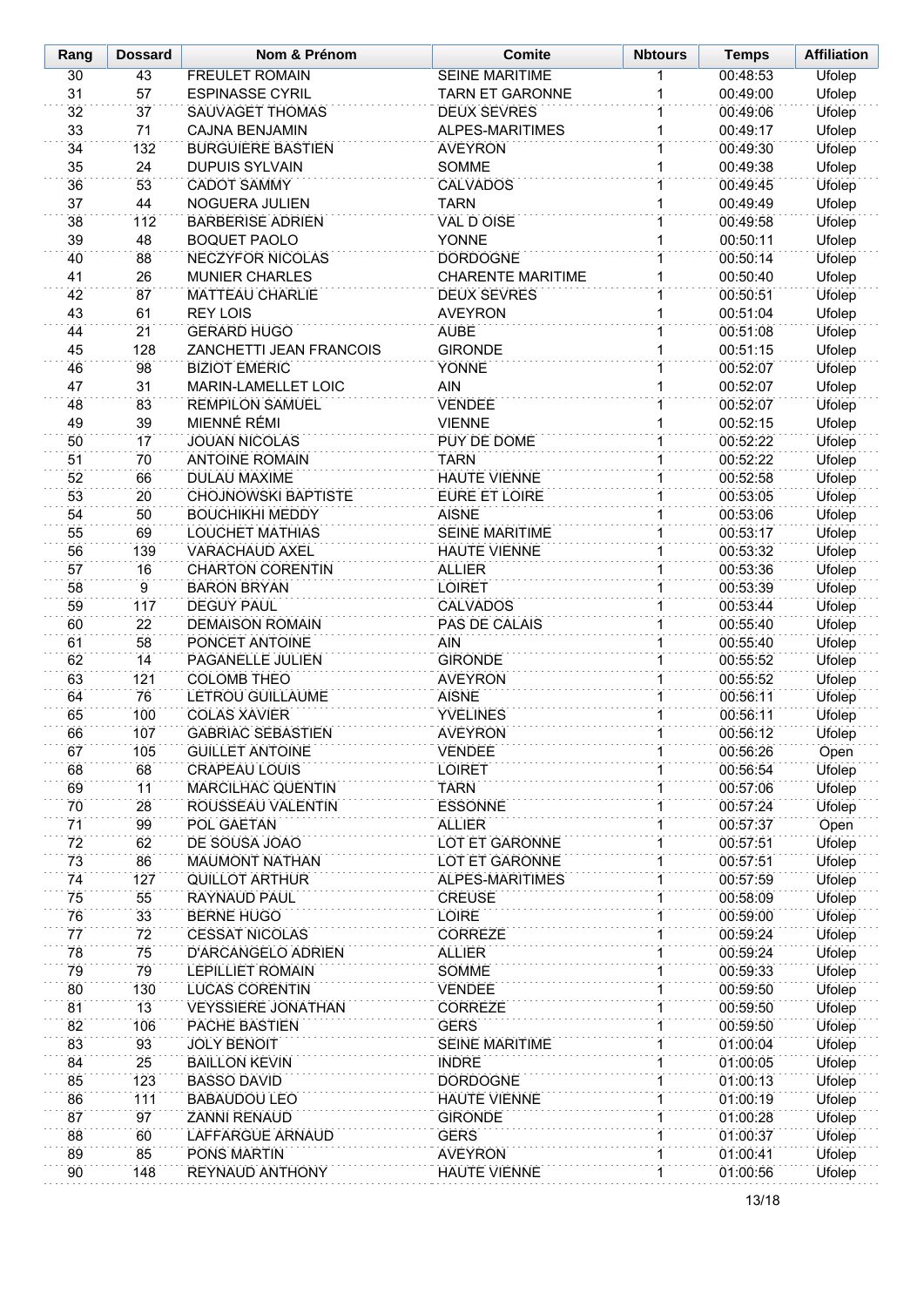| Rang           | <b>Dossard</b>   | Nom & Prénom                                  | <b>Comite</b><br><b>Nbtours</b> |                | <b>Temps</b>         | <b>Affiliation</b> |
|----------------|------------------|-----------------------------------------------|---------------------------------|----------------|----------------------|--------------------|
| 91             | 120              | <b>CLAVERIE BAPTISTE</b>                      | <b>GERS</b>                     | 1              | 01:01:12             | <b>Ufolep</b>      |
| 92             | 49               | <b>DEQUAIRE QUENTIN</b>                       | <b>ALLIER</b>                   | 1              | 01:01:28             | <b>Ufolep</b>      |
| 93             | 35               | <b>REY SAMY</b>                               | <b>AVEYRON</b>                  | 1              | 01:01:53             | Ufolep             |
| 94             | 122              | <b>SCHNEIDER CORENTIN</b>                     | <b>LOT ET GARONNE</b>           | $\overline{1}$ | 01:01:54             | Ufolep             |
| 95             | 150              | <b>PAQUIER ELIE</b>                           | <b>GIRONDE</b>                  | 1              | 01:02:15             | Ufolep             |
| 96             | 104              | <b>CRETENOUD KENANN</b>                       | <b>AIN</b>                      | 1              | 01:02:15             | Ufolep             |
| 97             | 73               | <b>JARNOUX SASHA</b>                          | <b>GIRONDE</b>                  | 1              | 01:02:15             | Ufolep             |
| 98             | 101              | <b>HARDEL THOMAS</b>                          | <b>CALVADOS</b>                 | $\overline{1}$ | 01:02:36             | Ufolep             |
| 99             | 103              | ANSELME CORENTIN                              | <b>TARN ET GARONNE</b>          | $\overline{1}$ | 01:02:40             | Ufolep             |
| 100            | 143              | CHAUCHARD VALENTIN                            | <b>AVEYRON</b>                  | $\overline{1}$ | 01:02:47             | Ufolep             |
| 101            | 77               | <b>AVENEL XAVIER</b>                          | <b>YVELINES</b>                 | 1              | 01:02:57             | Ufolep             |
| 102            | 84               | <b>ARSUFFI ADRIEN</b>                         | <b>GERS</b>                     | $\mathbf{1}$   | 01:03:02             | Ufolep             |
| 103            | 135              | <b>BORLA ROMAIN</b>                           | <b>ALPES-MARITIMES</b>          | 1              | 01:03:24             | Ufolep             |
| 104            | 65               | <b>MARTINAT VALÈRE</b>                        | <b>VIENNE</b>                   | 1              | 01:03:24             | Ufolep             |
| 105            | 47               | PAOLONI JEREMY                                | <b>GIRONDE</b>                  | 1              | 01:03:30             | <b>Ufolep</b>      |
| 106            | 125              | <b>BENAMER YANN</b>                           | VAL D OISE                      | 1              | 01:03:30             | <b>Ufolep</b>      |
| 107            | 90               | <b>BECHADE ADRIEN</b>                         | <b>HAUTE VIENNE</b>             | 1              | 01:03:34             | Ufolep             |
| 108            | 134              | <b>FARIA GABRIEL</b>                          | VAL D OISE                      | 1              | 01:03:58             | Ufolep             |
| 109            | 131              | <b>MARSAN LOIC</b>                            | <b>GERS</b>                     | 1              | 01:04:32             | Ufolep             |
| 110            | 92               | <b>DESSIMIROFF THIBAUD</b>                    | <b>LOIRET</b>                   | 1              | 01:05:20             | Ufolep             |
| 111            | 133              | <b>BATIER ALEXANDRE</b>                       | <b>HAUTE VIENNE</b>             | 1              | 01:05:37             | Ufolep             |
| 112            | 115              | <b>QUICHAUD DAMIEN</b>                        | <b>GIRONDE</b>                  | 1              | 01:05:54             | Ufolep             |
| 113            | 118              | <b>JIMENEZ ROMAIN</b>                         | <b>TARN ET GARONNE</b>          | 1              | 01:06:25             | Ufolep             |
| 114            | 136              | YONNET CORENTIN                               | <b>GIRONDE</b>                  | 1              | 01:07:16             | Ufolep             |
| 115            | 124              | RONGER CLEMENT                                | <b>HAUTE VIENNE</b>             | 1              | 01:07:48<br>01:07:49 | Ufolep             |
| 116            | 138              | <b>MAVIEL LUCAS</b>                           | <b>AVEYRON</b>                  | 1              |                      | <b>Ufolep</b>      |
| 117            | 145              | <b>BACHELIN ALEXANDRE</b>                     | <b>VAL D OISE</b>               | 1              |                      | Ufolep             |
| 118            | $\overline{81}$  | <b>BENOT AXEL</b>                             | <b>TARN ET GARONNE</b>          | $\mathbf{1}$   |                      | <b>Ufolep</b>      |
| 119            | 89               | POIRIER CÉDRIC                                | <b>VIENNE</b>                   | $\overline{1}$ |                      | Ufolep             |
| 120            | 63               | <b>GUERINEAU JULES</b>                        | <b>DEUX SEVRES</b>              | $\mathbf{1}$   |                      | Ufolep             |
| 121            | 52               | <b>DHAUSSY MELWIN</b>                         | PAS DE CALAIS                   | 1              |                      | Ufolep             |
| 122            | 91               | LE CREURER BENJAMIN                           | VAL D OISE                      | $\mathbf{1}$   | 01:11:59             | Ufolep             |
| 123            | 94               | <b>GUINEBRETIERE YOHAN</b>                    | <b>TARN</b>                     | 1              | 01:12:22             | Ufolep             |
| 124            | 137              | <b>DAVAILLE NICOLAS</b>                       | <b>YVELINES</b>                 | $\overline{1}$ | 01:13:25             | <b>Ufolep</b>      |
| 125            | 80               | <b>SANTAIS THOMAS</b>                         | <b>ESSONNE</b>                  | $\overline{1}$ | 01:14:20             | Ufolep             |
| 126            | 144              | <b>BREDIER DYLAN</b>                          | <b>HAUTE VIENNE</b>             | $\overline{1}$ | 01:14:31             | Ufolep             |
| 127            | 129              | DAMINATO SEBASTIEN                            | YVELINES                        |                | 01:19:31             | Ufolep             |
| 128            | 140              | <b>BARA GREGOIRE</b>                          | VAL D OISE                      | 1              | 01:19:31             | Ufolep             |
| 129            | 149              | <b>BLATIER KEVIN</b>                          | VAL D OISE                      | 1              | 01:21:16             | Ufolep             |
| 130            | 95               | <b>BRAIRE BATISTE</b>                         | <b>ALPES-MARITIMES</b>          | 1              | 01:22:02             | Ufolep             |
| 131            | 141              | DALBIGNAT MAXIME                              | <b>GIRONDE</b>                  | 1              | 01:22:56             | Ufolep             |
| 132            | 142              | <b>BAUDRY CORENTIN</b>                        | <b>YVELINES</b>                 | 1              | 01:23:48             | Ufolep             |
| 133            | 114              | <b>LALLIS MAXIME</b>                          | ALPES-MARITIMES                 | 1              | 01:24:06             | Open               |
| 134            | 109              | SACRE ANTOINE                                 | <b>DEUX SEVRES</b>              | 1              | 01:26:03             | Ufolep             |
| 135            | 113              | <b>TRAULET CLEMENT</b>                        | SEINE MARITIME                  | 1              | 01:26:58             | Ufolep             |
| 136            | 116              | <b>FABRE QUENTIN</b>                          | <b>YVELINES</b>                 | 1              | 01:27:03             | Ufolep             |
| 137            | 74               | <b>BOQUET ADRIEN</b>                          | <b>YONNE</b>                    |                | 01:28:56             | Ufolep             |
| 138            | 146              | <b>DESAGE ARNAUD</b>                          | <b>GIRONDE</b>                  | 1              | 01:30:46             | Ufolep             |
| 139            | 96               | MALPLANCHE QUENTIN                            | <b>CORREZE</b>                  |                | 01:32:54             | Ufolep             |
| 140            | 126              | <b>BYHET ANTOINE</b>                          | <b>SEINE MARITIME</b>           | 1              | 01:36:05             | Ufolep             |
| 141            | 29               | ROUSSEAU REMY                                 | <b>TARN ET GARONNE</b>          |                | 08:34:18             | Ufolep             |
|                |                  | Classement catégorie Jeune Masculin 15/16 ans |                                 |                |                      |                    |
| 1              | 30               | <b>AUBERT DAMIEN</b>                          | <b>CREUSE</b>                   | 2              | 01:11:04             | Open               |
| 2              | $\boldsymbol{9}$ | DALL AGNOL THIBAULT                           | VAL D OISE                      | $\overline{2}$ | 01:12:11             | Ufolep             |
| $\overline{3}$ | 25               | <b>GUEZET REMY</b>                            | <b>CALVADOS</b>                 | $\overline{2}$ | 01:13:04             | Ufolep             |
| 4              | 87               | <b>MERCERON SAMUEL</b>                        | <b>DEUX SEVRES</b>              | $\overline{2}$ | 01:15:05             | Ufolep             |
| 5              | 104              | <b>HAMON ETIENNE</b>                          | <b>CREUSE</b>                   | $\overline{2}$ | 01:15:34             | Ufolep             |
| 6              | 31               | <b>BARDONNET CORENTIN</b>                     | <b>ESSONNE</b>                  | $\overline{2}$ | 01:15:45             | Open               |
| 7              | 37               | PALLARD FABIEN                                | LOT ET GARONNE                  | $\overline{2}$ | 01:16:21             | Ufolep             |
| 8              | 38               | <b>MERCERON VINCENT</b>                       | <b>DEUX SEVRES</b>              | 2              | 01:16:30             | Ufolep             |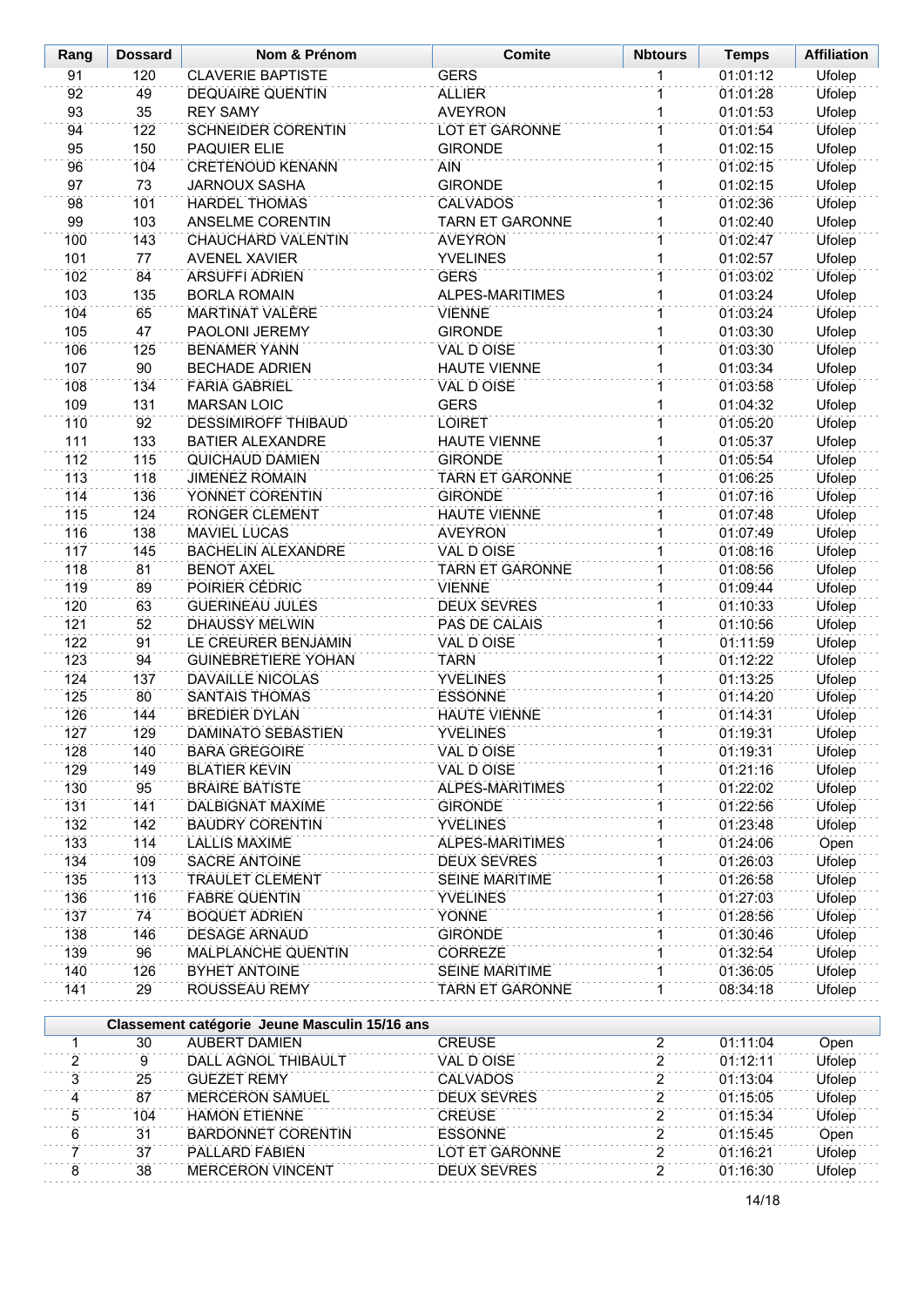| Rang            | <b>Dossard</b>       | Nom & Prénom                                  | <b>Comite</b>                           |                                  | <b>Temps</b>         | <b>Affiliation</b> |
|-----------------|----------------------|-----------------------------------------------|-----------------------------------------|----------------------------------|----------------------|--------------------|
| 9               | 88                   | <b>PASQUET AURELIEN</b>                       | <b>DORDOGNE</b>                         | $\overline{2}$                   | 01:17:15             | <b>Ufolep</b>      |
| 10              | 3                    | <b>NAU ALEXIS</b>                             | LOT ET GARONNE                          | $\overline{2}$                   | 01:17:23             | Ufolep             |
| 11              | 7                    | <b>BIRAUD VALENTIN</b>                        | <b>VIENNE</b>                           | $\overline{2}$                   | 01:17:28             | <b>Ufolep</b>      |
| 12              | 16                   | <b>CANTIN BRICE</b>                           | YONNE                                   | $\overline{2}$                   | 01:17:59             | Ufolep             |
| 13              | $\overline{5}$       | LARCHE-SUROT JEAN                             | <b>DORDOGNE</b>                         | $\overline{2}$                   | 01:18:39             | <b>Ufolep</b>      |
| 14              | 134                  | <b>DOUAILIN MAXIME</b>                        | <b>DEUX SEVRES</b>                      | $\overline{2}$                   | 01:18:39             | Open               |
| 15              | 4                    | <b>CHARRIER THOMAS</b>                        | <b>DEUX SEVRES</b>                      | $\overline{2}$                   | 01:18:47             | Open               |
| 16              | 75                   | PARIS GUILLAUME                               | YONNE                                   | $\overline{2}$                   | 01:19:44             | Ufolep             |
| 17              | 8                    | <b>BETOULLE DAMIEN</b>                        | <b>HAUTE VIENNE</b>                     | $\overline{2}$                   | 01:20:19             | Ufolep             |
| 18              | 20                   | DANCE CEDRIC                                  | <b>YVELINES</b>                         | $\overline{c}$                   | 01:21:29             | Ufolep             |
| 19              | 13                   | SOBREIRA MATHIAS                              | <b>TARN</b>                             | $\overline{2}$                   | 01:21:29             | Ufolep             |
| 20<br>21        | 45<br>$\overline{2}$ | <b>NOEL PIERRE</b><br>PUECH BASTIEN           | <b>SEINE MARITIME</b><br><b>AVEYRON</b> | $\overline{c}$<br>$\overline{2}$ | 01:21:55<br>01:24:10 | Open<br>Ufolep     |
| 22              | 59                   | <b>CHAMBET PRISCILLIEN</b>                    | <b>CREUSE</b>                           | $\overline{\mathbf{c}}$          | 01:24:11             | Open               |
| 23              | 90                   | <b>MONTAGNER MAX</b>                          | <b>HAUTE VIENNE</b>                     | $\overline{2}$                   | 01:24:11             | Ufolep             |
| 24              | 133                  | <b>BREZILLON PAUL</b>                         | LOT ET GARONNE                          | $\overline{2}$                   | 01:24:23             | Ufolep             |
| 25              | 93                   | <b>NUTTENS CLEMENT</b>                        | <b>SEINE MARITIME</b>                   | $\overline{2}$                   | 01:24:45             | <b>Ufolep</b>      |
| 26              | 65                   | <b>DEBORDE ROMAIN</b>                         | <b>DEUX SEVRES</b>                      | $\overline{2}$                   | 01:24:45             | Ufolep             |
| 27              | 24                   | <b>GEFFROY MAXIME</b>                         | <b>NIEVRE</b>                           | $\overline{2}$                   | 01:25:07             | Open               |
| 28              | 60                   | <b>BOURDON THOMAS</b>                         | <b>ESSONNE</b>                          | $\overline{2}$                   | 01:25:07             | Ufolep             |
| 29              | 11                   | <b>MICHEL LUCAS</b>                           | <b>LOIRET</b>                           | $\overline{2}$                   | 01:25:53             | Ufolep             |
| 30              | 115                  | <b>DO VALE MICHAEL</b>                        | <b>GIRONDE</b>                          | $\overline{2}$                   | 01:26:29             | <b>Ufolep</b>      |
| 31              | 42                   | <b>MOLAS FLORIAN</b>                          | <b>VAL D OISE</b>                       | $\overline{2}$                   | 01:26:40             | Ufolep             |
| 32              | 111                  | PARDO BRYAN                                   | VAL D OISE                              | $\overline{2}$                   | 01:26:50             | Ufolep             |
| 33              | 122                  | <b>CANTEAU DAMIEN</b>                         | <b>DEUX SEVRES</b>                      | $\overline{2}$                   | 01:27:09             | Ufolep             |
| 34              | 28                   | DELAAT ARNAUD                                 | <b>CHARENTE</b>                         | $\overline{2}$                   | 01:27:24             | Ufolep             |
| 35              | 47                   | <b>DELFINO JONATHAN</b>                       | ALPES-MARITIMES                         | $\overline{2}$                   | 01:27:28             | Open               |
| 36              | 143                  | AUNEAU CLÉMENT                                | <b>DEUX SEVRES</b>                      | $\overline{2}$                   | 01:27:32             | Open               |
| $\overline{37}$ | 128                  | <b>BOISUREAU THOMAS</b>                       | <b>TARN</b>                             | $\overline{2}$                   | 01:27:52             | Ufolep             |
| 38              | 149                  | <b>VILLEMONTEIX ANTOINE</b>                   | <b>DEUX SEVRES</b>                      | $\overline{2}$                   | 01:27:56             | Open               |
| 39              | 26                   | <b>BACHELET CORENTIN</b>                      | SOMME                                   | $\overline{2}$                   | 01:29:01             | Ufolep             |
| 40              | 41                   | <b>MACQ QUENTIN</b>                           | <b>HAUTE VIENNE</b>                     | $\overline{2}$                   | 01:29:20             | Ufolep             |
| 41              | 77                   | PALADE THOMAS                                 | <b>AISNE</b>                            | $\overline{2}$                   | 01:29:30             | Ufolep             |
| 42              | 66                   | <b>COURTAIS CLEMENT</b>                       | <b>DORDOGNE</b>                         | $\overline{2}$                   | 01:29:49             | Ufolep             |
| 43              | 44<br>127            | <b>BODEL CORENTIN</b><br><b>MARIN JORDANE</b> | <b>LOIRET</b>                           | $\overline{2}$<br>$\overline{2}$ | 01:30:19             | Ufolep             |
| 44              |                      |                                               | <b>SEINE MARITIME</b><br><b>GIRONDE</b> | $\overline{2}$                   | 01:30:51             | Ufolep             |
| 45<br>46        | 74<br>52             | DETAILLE JONATHAN<br><b>GARNIER VICTOR</b>    | <b>YVELINES</b>                         | 2                                | 01:32:43<br>01:32:44 | Ufolep<br>Ufolep   |
| 47              | 110                  | <b>JOLY YOHAN</b>                             | <b>HAUTE VIENNE</b>                     | $\overline{2}$                   | 01:32:51             | <b>Ufolep</b>      |
| 48              | 84                   | <b>BEYER JEREMY</b>                           | <b>ESSONNE</b>                          | $\overline{c}$                   | 01:32:51             | Ufolep             |
| 49              | 19                   | LEFEBVRE ANTOINE                              | <b>AISNE</b>                            | $\overline{2}$                   | 01:32:52             | Ufolep             |
| 50              | 43                   | PLANQUE JEAN-BAPTISTE                         | <b>NORD</b>                             | 2                                | 01:34:09             | Ufolep             |
| 51              | 108                  | <b>BOUTHONNIER VINCENT</b>                    | <b>DORDOGNE</b>                         | $\overline{2}$                   | 01:34:10             | Open               |
| 52              | 21                   | <b>ALAZARD GABRIEL</b>                        | <b>EURE ET LOIRE</b>                    | 2                                | 01:34:10             | Ufolep             |
| 53              | 6                    | <b>NIVOT TANGUY</b>                           | COTE D OR                               | $\overline{2}$                   | 01:34:10             | <b>Ufolep</b>      |
| 54              | 79                   | <b>BOLLY JULIEN</b>                           | EURE ET LOIRE                           | $\overline{2}$                   | 01:34:10             | Ufolep             |
| 55              | 10                   | <b>CROMMELINCK CORENTIN</b>                   | <b>NORD</b>                             | $\overline{2}$                   | 01:34:16             | <b>Ufolep</b>      |
| 56              | 82                   | DUVIGNEAU ARTHUR                              | <b>CHARENTE MARITIME</b>                | $\overline{2}$                   | 01:34:21             | <b>Ufolep</b>      |
| 57              | $\overline{22}$      | <b>BOUILLON CORENTIN</b>                      | <b>AUBE</b>                             | $\overline{2}$                   | 01:34:29             | Ufolep             |
| 58              | 63                   | <b>CANAC YOHAN</b>                            | <b>AVEYRON</b>                          | $\overline{2}$                   | 01:34:44             | <b>Ufolep</b>      |
| 59              | 73                   | <b>ESCRIOU VALENTIN</b>                       | ALPES-MARITIMES                         | $\overline{2}$                   | 01:35:18             | Open               |
| 60              | 69                   | PONSAINT KEVIN                                | VAL D OISE                              | $\overline{2}$                   | 01:35:31             | Ufolep             |
| 61              | 78                   | <b>LEDEME AYMERIC</b>                         | <b>YVELINES</b>                         | $\overline{2}$                   | 01:36:30             | Ufolep             |
| 62              | 64                   | <b>MENGES FRANCK</b>                          | LOT ET GARONNE                          | $\overline{c}$                   | 01:37:24             | Ufolep             |
| 63              | 107                  | <b>JEANNEAU KÉVIN</b>                         | <b>DEUX SEVRES</b>                      | $\overline{2}$                   | 01:37:31             | <b>Ufolep</b>      |
| 64              | 114                  | <b>MASINI YOHANN</b>                          | <b>TARN</b>                             | $\overline{2}$                   | 01:38:01             | Ufolep             |
| 65              | 40                   | <b>DUBOIS FLORIAN</b>                         | <b>VIENNE</b>                           | $\overline{2}$                   | 01:38:25             | <b>Ufolep</b>      |
| 66<br>67        | 89                   | ROUSSEAU CLEMENT                              | <b>VIENNE</b>                           | $\overline{2}$<br>$\overline{2}$ | 01:38:25             | Ufolep             |
| 68              | 49<br>32             | PARIS THOMAS<br><b>MARTIN SIMON</b>           | YONNE<br>MEURTHE ET MOSELLE             | $\overline{2}$                   | 01:38:34<br>01:38:38 | Ufolep<br>Ufolep   |
| 69              | 54                   | <b>MEUX ADRIEN</b>                            | <b>AUBE</b>                             | $\overline{2}$                   | 01:39:28             | <b>Ufolep</b>      |
|                 |                      |                                               |                                         |                                  |                      |                    |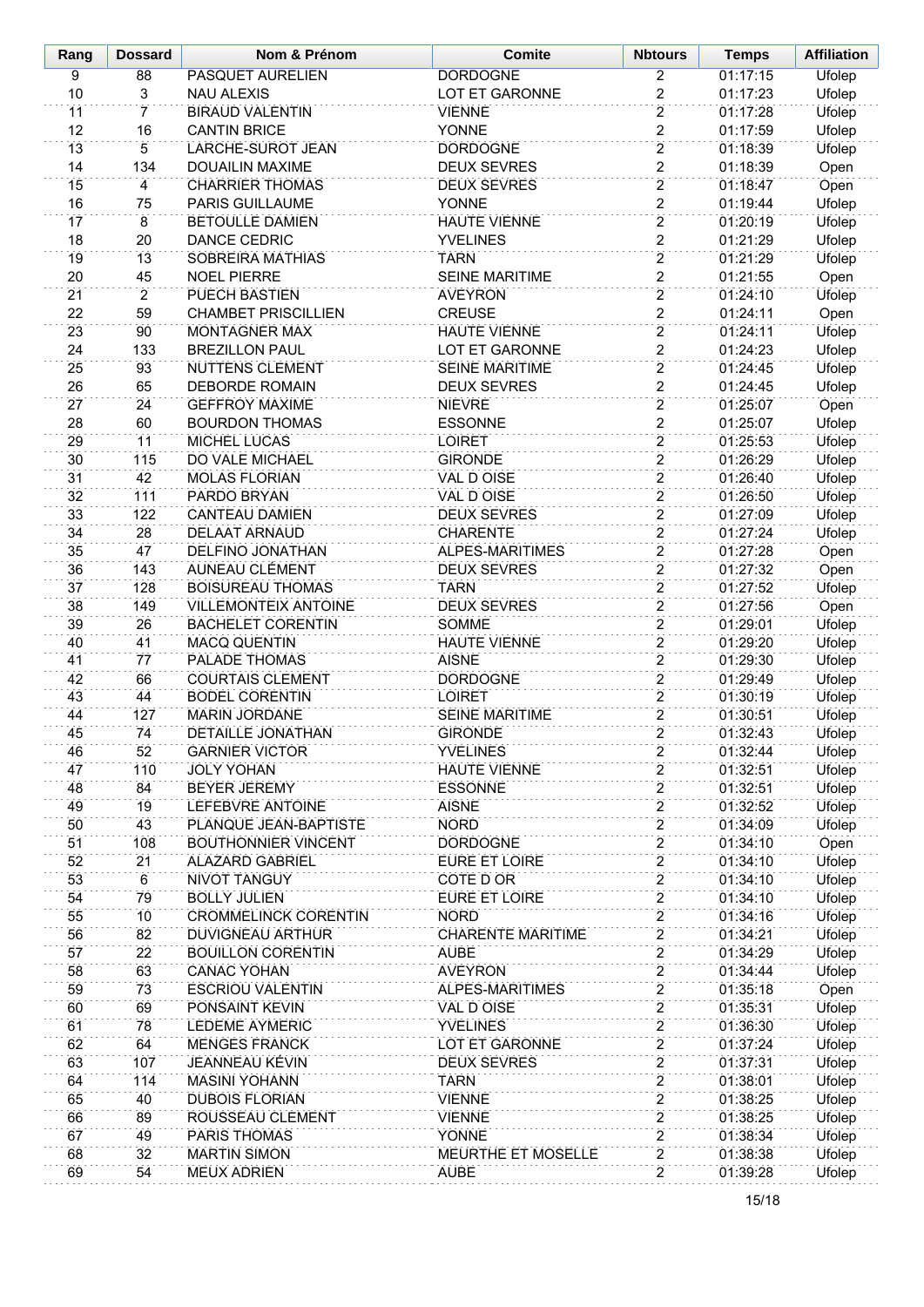| Rang       | <b>Dossard</b> | Nom & Prénom                                    | <b>Comite</b>                  | <b>Nbtours</b>                   | <b>Temps</b>         | <b>Affiliation</b> |
|------------|----------------|-------------------------------------------------|--------------------------------|----------------------------------|----------------------|--------------------|
| 70         | 113            | <b>SOREL FLORENTIN</b>                          | <b>SEINE MARITIME</b>          | 2                                | 01:39:43             | <b>Ufolep</b>      |
| 71         | 146            | <b>CHOISY REMI</b>                              | VAL D OISE                     | $\overline{2}$                   | 01:40:21             | Ufolep             |
| 72         | 96             | <b>LACOMBE BENJAMIN</b>                         | <b>GIRONDE</b>                 | $\overline{2}$                   | 01:41:43             | Ufolep             |
| 73         | 46             | <b>BARDY NICOLAS.</b>                           | <b>TARN</b>                    | $\overline{2}$                   | 01:44:31             | Ufolep             |
| 74         | 71             | PINCHON NICOLAS                                 | <b>SEINE MARITIME</b>          | $\overline{2}$                   | 01:46:23             | Open               |
| 75         | 139            | <b>GROLLEAU JULIEN</b>                          | <b>TARN</b>                    | $\overline{2}$                   | 01:46:56             | Ufolep             |
| 76         | 141            | <b>DESCHATRES STEVEN</b>                        | <b>YONNE</b>                   | $\overline{c}$                   | 01:47:00             | Ufolep             |
| 77         | 130            | <b>HENRIET JORDAN</b>                           | <b>YONNE</b>                   | $\overline{2}$                   | 01:47:24             | Ufolep             |
| 78         | 56             | <b>SAGUEZ MATHIEU</b>                           | <b>SOMME</b>                   | $\overline{2}$                   | 01:47:36             | Ufolep             |
| 79         | 98             | AMSELLEM THIBAULT                               | <b>AISNE</b>                   | $\overline{2}$                   | 01:49:15             | Open               |
| 80         | 48             | PAOLONI KEVIN                                   | <b>GIRONDE</b>                 | $\overline{2}$                   | 01:49:20             | Ufolep             |
| 81         | 118            | <b>LACASE SEBASTIEN</b>                         | <b>CHARENTE MARITIME</b>       | $\overline{2}$                   | 01:50:16             | Ufolep             |
| 82         | 136            | <b>TALABOT GREGORY</b>                          | <b>HAUTE VIENNE</b>            | $\overline{2}$                   | 01:50:16             | <b>Ufolep</b>      |
| 83         | 112            | <b>VERNAY RAPHAEL</b>                           | <b>LOIRET</b>                  | $\overline{2}$                   | 01:50:29             | <b>Ufolep</b>      |
| 84         | 35             | FIRMIN CEDRIC                                   | <b>GERS</b>                    | $\overline{2}$                   | 01:50:48             | <b>Ufolep</b>      |
| 85         | 142            | <b>CHABROL FLAVIEN</b>                          | LOT ET GARONNE                 | $\overline{2}$                   | 01:50:53             | <b>Ufolep</b>      |
| 86         | 80             | MARINECHE ALEXANDRE                             | <b>CALVADOS</b>                | $\overline{2}$                   | 01:51:05             | Ufolep             |
| 87         | 148            | <b>BRUGIDOU NICOLAS</b>                         | <b>LOT ET GARONNE</b>          | $\overline{2}$                   | 01:51:42             | Ufolep             |
| 88         | 34             | PROVENAT ALBAN                                  | <b>LOIRE</b>                   | $\overline{2}$                   | 01:52:00             | Ufolep             |
| 89         | 91             | <b>CABALLERO JEREMY</b>                         | <b>VAL D OISE</b>              | $\overline{2}$                   | 01:52:53             | Ufolep             |
| 90         | 151            | <b>BENCHEMOUL MAXIME</b>                        | VAL D OISE                     | $\overline{c}$                   | 01:52:54             | Ufolep             |
| 91         | 154            | <b>LORGUE QUENTIN</b>                           | <b>HAUTE VIENNE</b>            | $\overline{2}$                   | 01:52:54             | Ufolep             |
| 92         | 97             | <b>DART NICOLAS</b>                             | <b>YONNE</b>                   | $\overline{2}$                   | 01:52:58             | Ufolep             |
| 93         | 27             | <b>SIMON LOUIS</b>                              | <b>INDRE</b>                   | $\overline{2}$                   | 01:53:54             | Ufolep             |
| 94         | 58             | <b>BOISSINOT EYMERIC</b>                        | <b>CHARENTE MARITIME</b>       | $\overline{2}$                   | 01:54:46             | Ufolep             |
| 95         | 72             | ROUX PIERRE ULYSSE                              | <b>TARN</b>                    | $\overline{2}$                   | 01:55:33             | <b>Ufolep</b>      |
| 96         | 152            | <b>BOE THOMAS</b>                               | <b>YONNE</b>                   | $\overline{2}$                   | 01:55:50             | Ufolep             |
| 97         | 92             | TRIFFAULT JOFFREY                               | <b>LOIRET</b>                  | $\overline{2}$                   | 01:56:50             | <b>Ufolep</b>      |
| 98         | 15             | PICHON JULIEN                                   | <b>GIRONDE</b>                 | $\overline{2}$                   | 01:59:17             | Ufolep             |
| 99         | 140            | <b>BLONDEAU JULIEN</b>                          | <b>GIRONDE</b>                 | $\overline{2}$                   | 01:59:29             | Ufolep             |
| 100        | 53             | PILLEUX LOIC                                    | <b>EURE ET LOIRE</b>           | $\overline{2}$<br>$\overline{2}$ | 02:00:14             | Open               |
| 101        | 145            | <b>THESILLAT LOIC</b><br><b>CHECCHI DIMITRI</b> | <b>HAUTE VIENNE</b>            | $\overline{2}$                   | 02:00:33<br>02:00:43 | Ufolep             |
| 102<br>103 | 121<br>51      | PHILIPPE MATHIEU                                | LOT ET GARONNE<br><b>AISNE</b> | $\overline{2}$                   | 02:00:51             | Ufolep             |
| 104        | 116            | <b>BOURCY BENJAMIN</b>                          | <b>YONNE</b>                   | $\overline{2}$                   | 02:03:02             | Ufolep<br>Ufolep   |
| 105        | 17             | MAZUEL JOCELYN                                  | <b>ALLIER</b>                  | $\overline{2}$                   | 02:03:11             | Ufolep             |
| 106        | 95             | <b>BARIL MICKAEL</b>                            | ALPES-MARITIMES                | $\overline{2}$                   | 02:03:28             | Open               |
| 107        | 129            | <b>DURAND GABRIEL</b>                           | <b>GIRONDE</b>                 | 2                                | 02:04:58             | <b>Ufolep</b>      |
| 108        | 94             | NAVARRO WILLIAM                                 | <b>TARN</b>                    | $\overline{2}$                   | 02:05:03             | Ufolep             |
| 109        | 155            | <b>MOYET ARTHUR</b>                             | <b>VAL D OISE</b>              | $\overline{2}$                   | 02:05:31             | <b>Ufolep</b>      |
| 110        | 106            | TRIMOULET MAXIME                                | LOT ET GARONNE                 | $\overline{2}$                   | 02:05:38             | Ufolep             |
| 111        | 153            | <b>SOULET RAPHAËL</b>                           | <b>DEUX SEVRES</b>             | $\overline{2}$                   | 02:05:58             | Open               |
| 112        | 124            | <b>CLUZEAUD THOMAS</b>                          | <b>HAUTE VIENNE</b>            | $\overline{2}$                   | 02:06:02             | <b>Ufolep</b>      |
| 113        | 138            | <b>ROMAIN CLEMENT</b>                           | <b>SEINE MARITIME</b>          | $\overline{2}$                   | 02:06:15             | Ufolep             |
| 114        | 103            | <b>BOUCHON ANTHONY</b>                          | <b>CHARENTE MARITIME</b>       | $\overline{2}$                   | 02:08:46             | <b>Ufolep</b>      |
| 115        | 33             | <b>MARTINEAU ALEXIS</b>                         | <b>VENDEE</b>                  | $\overline{2}$                   | 02:08:54             | Ufolep             |
| 116        | 147            | TRIBUT JEAN-SAMUEL                              | <b>YONNE</b>                   | $\overline{\mathbf{c}}$          | 02:10:36             | Ufolep             |
| 117        | 100            | <b>GODARD ANTHONY</b>                           | <b>EURE ET LOIRE</b>           | $\overline{2}$                   | 02:10:58             | Ufolep             |
| 118        | 67             | <b>LARTIGUE EDDY</b>                            | <b>VIENNE</b>                  | 2                                | 02:12:54             | Ufolep             |
| 119        | 57             | <b>FREDOU SEBASTIEN</b>                         | <b>CHARENTE</b>                | $\overline{2}$                   | 02:14:10             | Open               |
| 120        | 119            | <b>COUTABLE CLEMENT</b>                         | <b>CREUSE</b>                  | $\overline{2}$                   | 02:52:35             | Ufolep             |
| 121        | 125            | LE PEILLET GAETAN                               | VAL D OISE                     | $\overline{2}$                   | 02:52:35             | <b>Ufolep</b>      |
| 122        | 76             | <b>LANGERON DAVID</b>                           | <b>ALLIER</b>                  | $\overline{2}$                   | 02:52:36             | Ufolep             |
| 123        | 50             | <b>CHALMIN LUC</b>                              | <b>ALLIER</b>                  | $\overline{2}$                   | 02:52:36             | <b>Ufolep</b>      |
| 124        | 61             | <b>IMBERT FLORENT</b>                           | <b>VENDEE</b>                  | $\overline{2}$                   | 02:52:36             | Open               |
| 125        | 18             | PINEAU VAN LAARHOVEN PIER                       | PUY DE DOME                    | $\overline{2}$                   | 02:52:37             | Ufolep             |
| 126        | 62             | TASSO BAPTISTE                                  | <b>GERS</b>                    | $\overline{2}$                   | 02:52:37             | Ufolep             |
| 127        | 70             | <b>TURPIN BENJAMIN</b>                          | <b>LOIRET</b>                  | $\overline{2}$                   | 02:52:37             | Ufolep             |
| 128        | 68             | CHARBONNEL AURELIEN                             | <b>HAUTE VIENNE</b>            | $\overline{2}$                   | 02:52:38             | Ufolep             |
| 129        | 85             | <b>DUMAS BASTIEN</b>                            | <b>AVEYRON</b>                 | $\overline{2}$                   | 02:52:38             | Ufolep             |
| 130        | 86             | LEVRAT NICOLAS                                  | LOT ET GARONNE                 | 1                                | 00:49:09             | Ufolep             |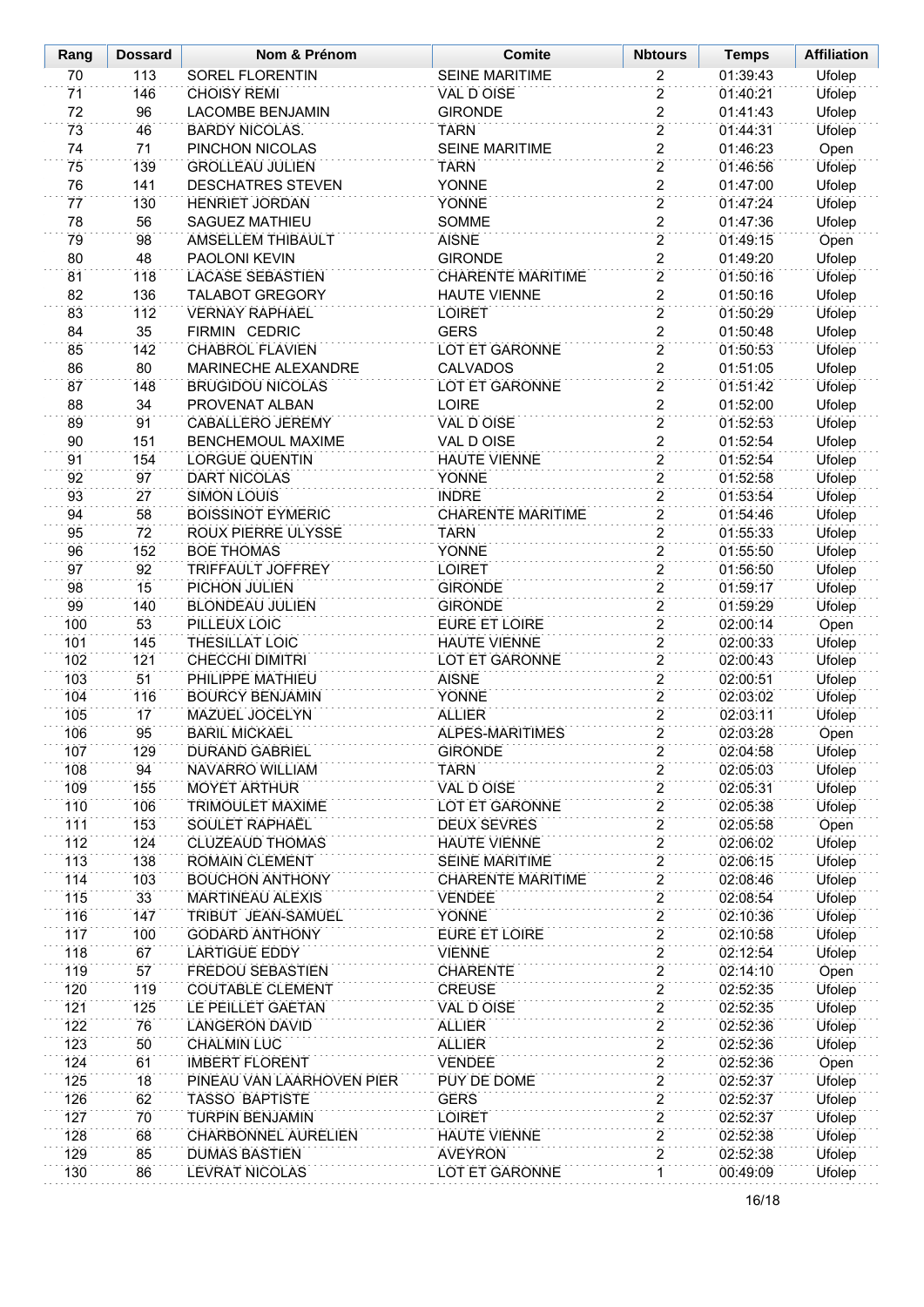| Rang           | <b>Dossard</b> | Nom & Prénom                              | <b>Comite</b>            | <b>Nbtours</b> | <b>Temps</b> | <b>Affiliation</b> |
|----------------|----------------|-------------------------------------------|--------------------------|----------------|--------------|--------------------|
| 131            | 109            | <b>TEL ANTOINE</b>                        | <b>VIENNE</b>            | 1              | 01:12:03     | <b>Ufolep</b>      |
| 132            | 120            | <b>MARTINEZ MICHEL</b>                    | <b>AVEYRON</b>           | 1              | 01:14:03     | Ufolep             |
| 133            | 126            | <b>BOUTONNET QUENTIN</b>                  | <b>LOIRET</b>            | $\overline{1}$ | 01:14:49     | <b>Ufolep</b>      |
| 134            | 101            | <b>LEROYER BENJAMIN</b>                   | <b>CALVADOS</b>          | $\mathbf{1}$   | 01:14:54     | Ufolep             |
| 135            | 105            | <b>NORMAN JORIS</b>                       | <b>AVEYRON</b>           | $\overline{1}$ | 01:24:11     | <b>Ufolep</b>      |
|                |                | Classement catégorie Tandem               |                          |                |              |                    |
| $\mathbf{1}$   | 11             | <b>BRAIN BENJAMIN</b><br><b>KRIKKE GA</b> | <b>YONNE</b>             | 3              | 01:23:11     | Ufolep             |
| 2              | 29             | <b>BRIDET JEAN</b><br>ROUSSEL JACQ        | VAL D OISE               | 3              | 01:25:51     | Ufolep             |
| 3              | 19             | <b>MOUTON BERTRAND</b><br><b>MOUTON S</b> | LOIRE                    | 3              | 01:26:06     | Ufolep             |
| 4              | $\overline{2}$ | <b>CHASTAND ALAIN</b><br>CHASTAND         | <b>AVEYRON</b>           | 3              | 01:26:26     | Ufolep             |
| 5              | 16             | <b>FERRE NICOLAS</b><br>POUILLET S        | SOMME                    | 3              | 01:29:30     | Ufolep             |
| 6              | 17             | <b>CRON DAVID</b><br>CHAUVIN CYRIL        | <b>CHARENTE</b>          | 3              | 01:29:53     | Ufolep             |
| $\overline{7}$ | 3              | ROUJOL CHRISTOPHE<br><b>MAIGRE</b>        | LOT ET GARONNE           | 3              | 01:31:13     | Ufolep             |
| 8              | 22             | <b>LAIGNIER FREDERIC</b><br><b>NOWACK</b> | VAL D OISE               | 3              | 01:33:16     | Ufolep             |
| 9              | 6              | <b>DEMAY PASCAL</b><br><b>DEMAY FREDE</b> | <b>HAUTE VIENNE</b>      | 3              | 01:33:55     | Ufolep             |
| 10             | 1              | <b>TROCHON CHRISTOPHE</b><br><b>LAGAR</b> | <b>VIENNE</b>            | 3              | 01:34:40     | Ufolep             |
| 11             | 26             | <b>BLEUX FREDERIC</b><br><b>LEPRINCE</b>  | SOMME                    | 3              | 01:35:10     | Ufolep             |
| 12             | 8              | <b>MERCIER THIERRY</b><br><b>BLANDIN</b>  | <b>LOIRET</b>            | 3              | 01:35:37     | Ufolep             |
| 13             | 20             | PORTIER ERIC<br><b>FOURNET PAS</b>        | SEINE ET MARNE           | 3              | 01:36:30     | Ufolep             |
| 14             | 30             | THIBAULT MICHEL<br><b>THIBAULT</b>        | VAL D OISE               | 3              | 01:37:15     | Ufolep             |
| 15             | 14             | <b>CHESNIER FREDERIC</b><br><b>CHESNI</b> | EURE ET LOIRE            | 3              | 01:38:42     | Ufolep             |
| 16             | $\overline{7}$ | <b>CHRISTIEN NICOLAS</b><br><b>CHRIST</b> | VAL D OISE               | 3              | 01:39:29     | Ufolep             |
| 17             | 28             | <b>DELANGE FABIEN</b><br><b>DELANGE L</b> | <b>CALVADOS</b>          | 3              | 01:41:49     | Ufolep             |
| 18             | 15             | <b>TALBOT OLIVIER</b><br><b>COEUR D'A</b> | <b>CALVADOS</b>          | 3              | 01:42:21     | Ufolep             |
| 19             | 13             | <b>VILLEGER FABRICE</b><br><b>LAURENT</b> | PUY DE DOME              | 3              | 01:44:20     | Ufolep             |
| 20             | 25             | <b>DUMONT JEAN-JACQUES</b><br><b>DUMO</b> | <b>CALVADOS</b>          | 3              | 01:46:07     | Ufolep             |
| 21             | 10             | <b>MUSSEAU STEPHANE</b><br><b>AIRAUDI</b> | ALPES-MARITIMES          | 3              | 01:47:20     | Ufolep             |
| 22             | 4              | <b>LOUVET FRANCK</b><br>LOUVET DAV        | <b>DEUX SEVRES</b>       | 3              | 01:50:48     | Ufolep             |
| 23             | 12             | <b>RACLOT CHRISTIAN</b><br><b>DUMAIT</b>  | <b>ALLIER</b>            | 3              | 01:51:07     | Ufolep             |
| 24             | 9              | <b>ESPINE JEAN PHILIPPE</b><br>CAM        | <b>TARN</b>              | 3              | 01:55:32     | Ufolep             |
| 25             | 24             | <b>VELAY CHRISTIAN</b><br><b>VELAY NI</b> | <b>ALLIER</b>            | $\overline{2}$ | 01:23:30     | Ufolep             |
| 26             | 18             | <b>GUERAUD SYLVAIN</b><br><b>REVEILLA</b> | <b>CHARENTE MARITIME</b> | $\overline{2}$ | 01:29:24     | Ufolep             |
|                |                | <b>Classement catégorie Tandem Mixte</b>  |                          |                |              |                    |
| $\mathbf{1}$   | 45             | <b>PITOT PASCAL</b>                       | <b>LOIRET</b>            | 3              | 01:34:22     | <b>Ufolep</b>      |
| $\overline{2}$ | 40             | <b>BARDIOT JEROME</b>                     | <b>CHER</b>              | 3              | 01:34:52     | <b>Ufolep</b>      |
| 3              | 58             | SAPPEY CAROLE                             | <b>ISERE</b>             | $\overline{3}$ | 01:35:15     | <b>Ufolep</b>      |
| $\overline{4}$ | 51             | <b>BARONI FABIEN</b>                      | <b>AUBE</b>              | $\overline{3}$ | 01:37:15     | <b>Ufolep</b>      |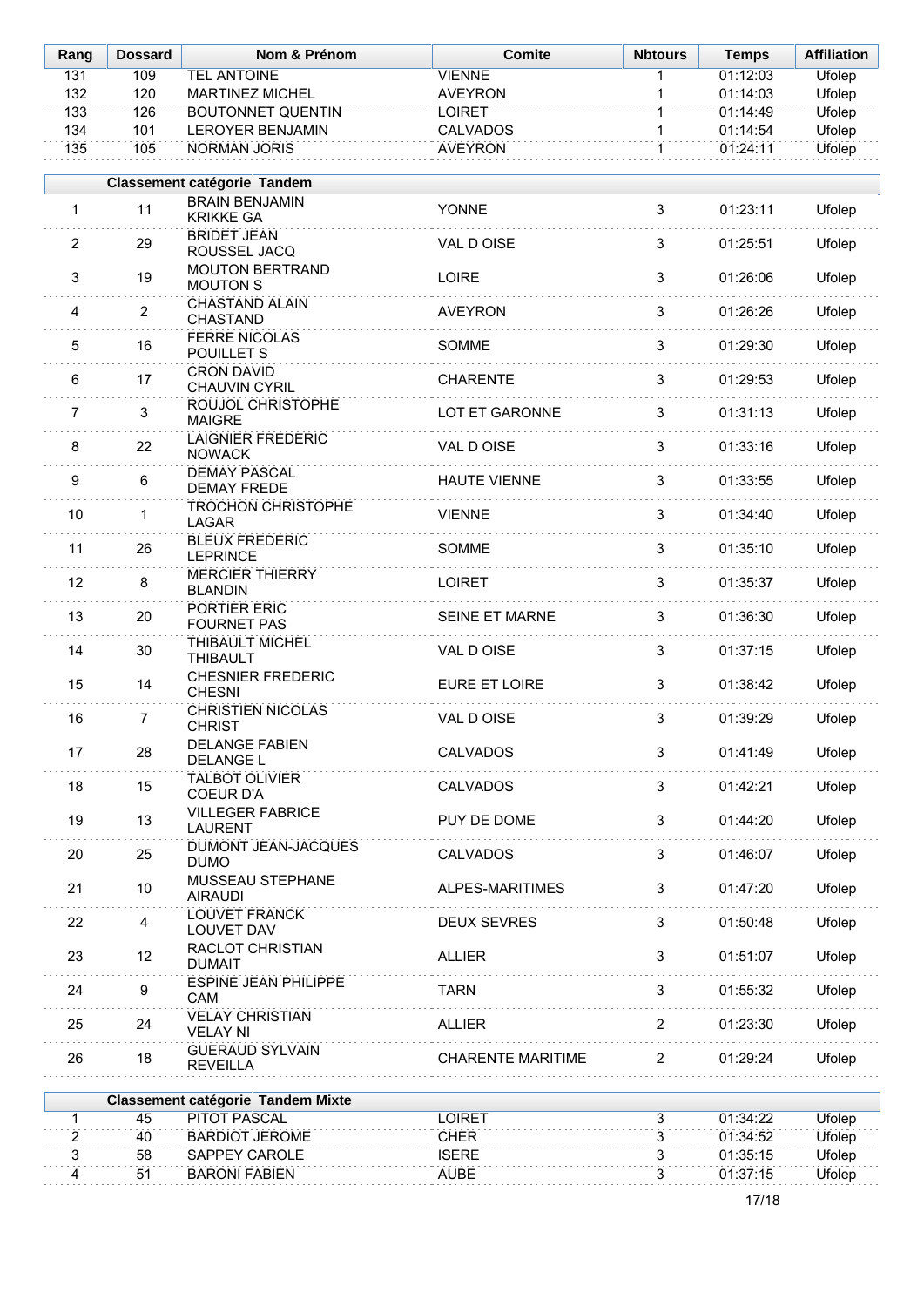| Rang | <b>Dossard</b> | Nom & Prénom            | Comite               | <b>Nbtours</b> | <b>Temps</b> | <b>Affiliation</b> |
|------|----------------|-------------------------|----------------------|----------------|--------------|--------------------|
| 5    | 41             | <b>REVRANCHE JULIEN</b> | <b>DEUX SEVRES</b>   | 3              | 01:39:57     | Ufolep             |
| 6    | 53             | <b>THIERY SEBASTIEN</b> | <b>OISE</b>          | 3              | 01:41:19     | Ufolep             |
|      | 50             | <b>GODARD VINCENT</b>   | <b>EURE ET LOIRE</b> | 3              | 01:41:29     | Ufolep             |
| 8    | 47             | <b>MASOTTI FELIX</b>    | ALPES-MARITIMES      | 3              | 01:44:38     | Ufolep             |
| 9    | 54             | ROUVEURE NATHALIE       | <b>AIN</b>           | 3              | 01:47:15     | Ufolep             |
| 10   | 60             | <b>BURIEZ PAULINE</b>   | LOT ET GARONNE       | 3              | 01:52:55     | Ufolep             |
| 11   | 48             | KERI FU JULIEN          | <b>YONNE</b>         | 3              | 01:52:56     | Ufolep             |
| 12   | 42             | <b>IGLESIAS MIGUEL</b>  | <b>VIENNE</b>        | 3              | 01:54:28     | Ufolep             |
| 13   | 56             | LE HENRY PATRICE        | ALPES-MARITIMES      | 3              | 01:56:36     | Ufolep             |
| 14   | 43             | <b>FISSOT SEBASTIEN</b> | <b>HAUTE VIENNE</b>  | 3              | 01:57:28     | Ufolep             |
| 15   | 46             | <b>FRICOU DIDIER</b>    | TARN                 | 3              | 01:59:04     | Ufolep             |
| 16   | 49             | PETIT MICKAEL           | <b>ALLIER</b>        | 3              | 02:03:17     | Ufolep             |
| 17   | 52             | <b>MATHEVET CHANTAL</b> | <b>ISERE</b>         | 3              | 02:07:29     | Ufolep             |
| 18   | 44             | <b>GEVIN ARNAUD</b>     | VAL D OISE           | 3              | 02:11:43     | Ufolep             |
| 19   | 57             | <b>BEAULIEU ERIC</b>    | <b>EURE ET LOIRE</b> | 3              | 02:12:00     | Ufolep             |
|      |                |                         |                      |                |              |                    |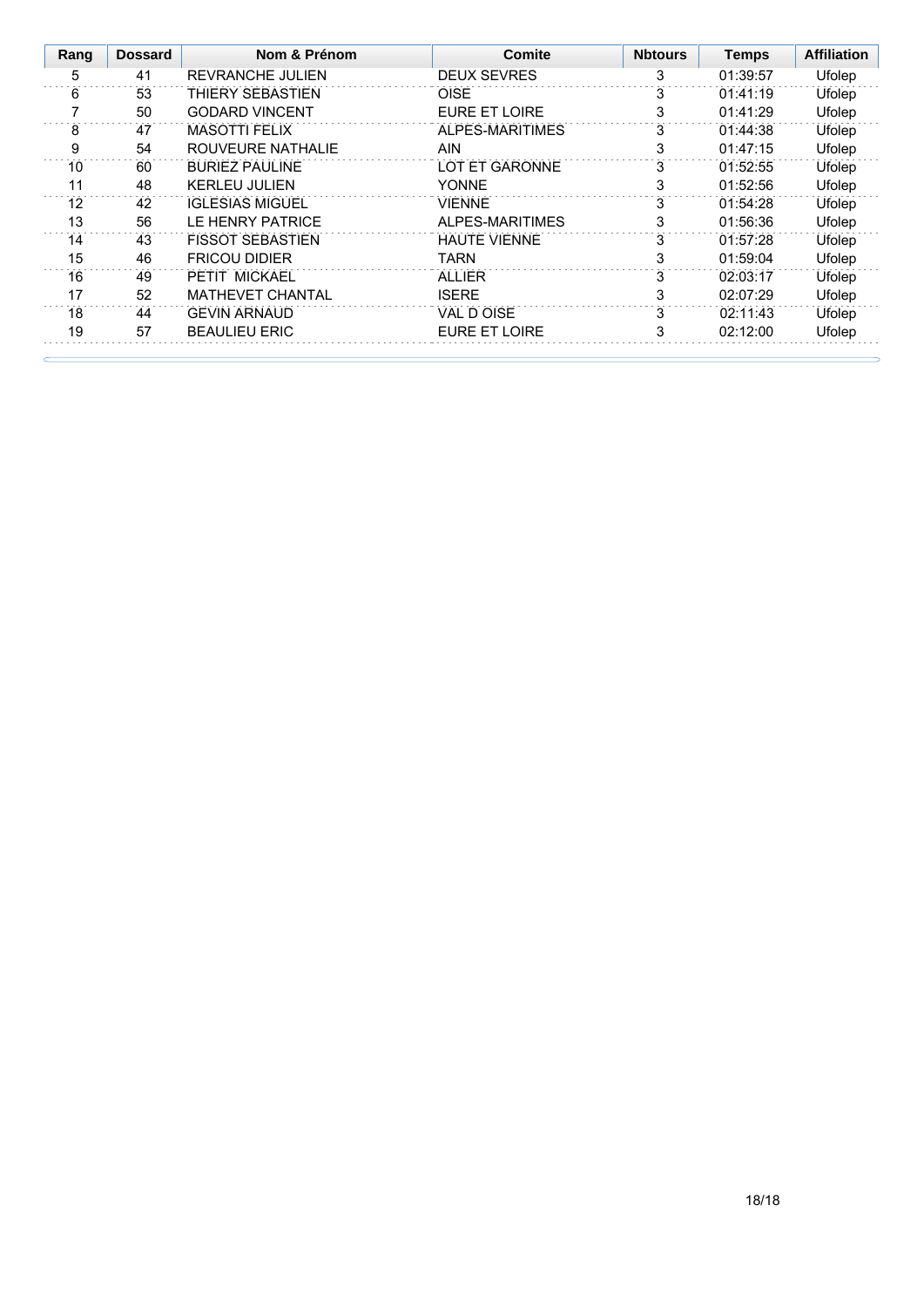**NATIONAL DE VTT 2011 RODEZ - LE MONASTERE**

## **Classement Comité Adultes Féminines AUGES AUGES**

|                |                     |                          |              |    |                  | 14 & 15 mai |
|----------------|---------------------|--------------------------|--------------|----|------------------|-------------|
| Rang           | Comité              | Nom & prénom             | Places       |    | Total des places |             |
|                | <b>HAUTE VIENNE</b> | JAPAUD-FAURE SYLVIE      | 1            |    |                  |             |
| 1              | 087                 | <b>BOUTIN MARYLINE</b>   | 4            | 11 | <b>Points</b>    |             |
|                |                     | <b>DUMET AMANDINE</b>    | 6            |    |                  |             |
|                | <b>GIRONDE</b>      | FILLEAU MARIE CATHER     | $\mathbf{1}$ |    |                  |             |
| $\overline{2}$ | 033                 | STOEZEL FREDERIQUE       | 5            | 13 | <b>Points</b>    |             |
|                |                     | <b>DETAILLE CAROLE</b>   | 7            |    |                  |             |
|                | <b>SOMME</b>        | <b>DESENCLOS LISE</b>    | 4            |    |                  |             |
| 3              | 080                 | <b>BACHELET LAURENCE</b> | 6            | 18 | <b>Points</b>    |             |
|                |                     | <b>BABITS KRISZTINA</b>  | 8            |    |                  |             |
|                | <b>LOIRET</b>       | ROUSSEL CAMILLE          | 5            |    |                  |             |
| 4              | 045                 | <b>ULRICH CLEMENCE</b>   | 10           | 25 | <b>Points</b>    |             |
|                |                     | PILLON LAURENCE          | 10           |    |                  |             |
|                | <b>AISNE</b>        | <b>DUROT SABRINA</b>     | 12           |    |                  |             |
| 5              | 002                 | <b>COPPEAUX SEVERINE</b> | 13           | 40 | <b>Points</b>    |             |
|                |                     | <b>CLARA LAURA</b>       | 15           |    |                  |             |
|                | <b>AVEYRON</b>      | <b>TEYSSEDRE PAULINE</b> | 4            |    |                  |             |
| 6              | 012                 | <b>GUILLOT ALEXANDRA</b> | 18           | 43 | <b>Points</b>    |             |
|                |                     | <b>DELMOULY VALERIE</b>  | 21           |    |                  |             |
|                | <b>YONNE</b>        | PETIT SYLVIE             | 17           |    |                  |             |
| 7              | 089                 | <b>GUYOT MICHÈLE</b>     | 18           | 59 | <b>Points</b>    |             |
|                |                     | PIEKOSZ LAURE            | 24           |    |                  |             |
|                |                     |                          |              |    |                  |             |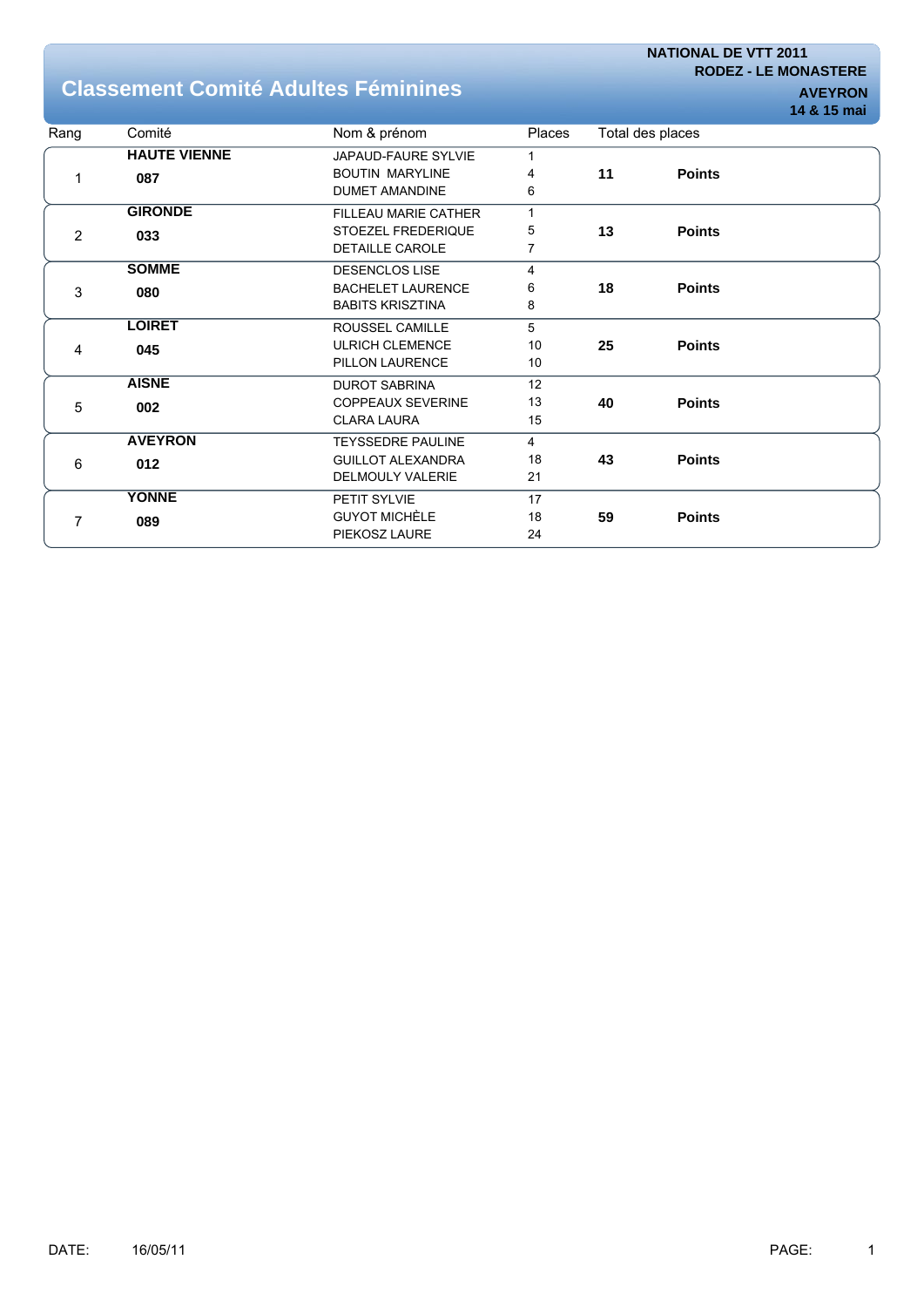# **Classement Comité Jeunes 13/14 ans RODEZ-LE MONASTERE**

**AVEYRON 14 & 15 mai**

| Rang                  | Comité                 | Nom & prénom                                |                      | Places | Total des places |
|-----------------------|------------------------|---------------------------------------------|----------------------|--------|------------------|
|                       |                        | <b>BROUARD CANDICE</b>                      | 6                    |        |                  |
| 1.                    | <b>VAL D OISE</b>      | <b>SUREAU VALENTIN</b>                      | $\overline{7}$       | 28     | <b>Points</b>    |
|                       |                        | <b>VELOSO THOMAS</b>                        | 15                   |        |                  |
|                       |                        | <b>COURRIERE PAULINE</b>                    | $\overline{2}$       |        |                  |
| $\mathbf{2}^{\prime}$ | <b>DORDOGNE</b>        | <b>FAGETTE FLORIAN</b>                      | 14                   | 37     | <b>Points</b>    |
|                       |                        | <b>BLONDY NATHAN</b>                        | 21                   |        |                  |
|                       |                        | <b>GEORGES FLORENT</b>                      | $\overline{c}$       |        |                  |
| 3                     | <b>ALPES-MARITIMES</b> | <b>CUELLAR - PRIMOT ALE</b>                 | 5                    | 40     | <b>Points</b>    |
|                       |                        | <b>CAJNA BENJAMIN</b>                       | 33                   |        |                  |
|                       |                        | MILLORD FLORIAN                             | 6                    |        |                  |
| 4                     | <b>HAUTE VIENNE</b>    | <b>BETOULLE EMELINE</b>                     | 13                   | 41     | <b>Points</b>    |
|                       |                        | <b>DUMET QUENTIN</b>                        | 22                   |        |                  |
|                       |                        | THORREE CLOVIS                              | 8                    |        |                  |
| 5                     | <b>DEUX SEVRES</b>     | <b>SACRE MARINE</b>                         | 9                    | 49     | <b>Points</b>    |
|                       |                        | SAUVAGET THOMAS                             | 32                   |        |                  |
|                       |                        | <b>PAULIN STELLA</b>                        | 14                   |        |                  |
| 6                     | <b>LOT ET GARONNE</b>  | <b>LAURENT SIMON</b>                        | 18                   | 51     | <b>Points</b>    |
|                       |                        | DALBIN MAXIME                               | 19                   |        |                  |
|                       |                        | <b>BECHET CHARLES</b>                       | 9                    |        |                  |
| 7                     | <b>CALVADOS</b>        | <b>MARIE TANGUY</b>                         | 13                   | 58     | <b>Points</b>    |
|                       |                        | <b>CADOT SAMMY</b>                          | 36                   |        |                  |
|                       |                        | MIMAULT NICOLAS                             | 4                    |        |                  |
| 8                     | <b>VIENNE</b>          | <b>TAILLET ALINE</b>                        | 5                    | 58     | <b>Points</b>    |
|                       |                        | MIENNÉ RÉMI                                 | 49                   |        |                  |
| 9                     |                        | PAPELARD BLANDINE                           | 10                   |        |                  |
|                       | <b>AISNE</b>           | <b>METIVIER MAXIMILIEN</b>                  | 12                   | 76     | <b>Points</b>    |
|                       |                        | <b>BOUCHIKHI MEDDY</b>                      | 54                   |        |                  |
|                       |                        | <b>LELIEVRE EMILE</b>                       | 11                   |        |                  |
| 10 <sup>°</sup>       | <b>VENDEE</b>          | <b>GUILLAUD VALENTIN</b>                    | 20                   | 79     | <b>Points</b>    |
|                       |                        | <b>REMPILON SAMUEL</b>                      | 48                   |        |                  |
|                       |                        | <b>GAREL ADRIEN</b>                         | 3                    |        |                  |
| 11                    | <b>YVELINES</b>        | <b>CASTALDI MARION</b>                      | 16                   | 84     | <b>Points</b>    |
|                       |                        | <b>COLAS XAVIER</b>                         | 65                   |        |                  |
|                       |                        | <b>FOURCEAUX CORENTIN</b>                   | $\mathbf{1}$         |        |                  |
| 12                    | <b>SEINE MARITIME</b>  | <b>FREULET ROMAIN</b>                       | 30                   | 86     | <b>Points</b>    |
|                       |                        | LOUCHET MATHIAS                             | 55                   |        |                  |
|                       |                        | <b>SANSON CLARA</b>                         | $\mathbf{1}$         |        |                  |
|                       | 13 LOIRET              | <b>BOSQUET DEAN</b>                         | 28                   | 87     | <b>Points</b>    |
|                       |                        | <b>BARON BRYAN</b>                          | 58                   |        |                  |
|                       |                        | EDELBLUTTE GIAN LUC                         | 10                   |        |                  |
|                       | 14 YONNE               | <b>BOQUET PAOLO</b><br><b>BIZIOT EMERIC</b> | 39<br>46             | 95     | <b>Points</b>    |
|                       |                        |                                             |                      |        |                  |
|                       |                        | ARLES ROBIN                                 | 23<br>34             |        |                  |
|                       | 15 AVEYRON             | <b>BURGUIERE BASTIEN</b><br>REY LOIS        | 43                   | 100    | <b>Points</b>    |
|                       |                        |                                             |                      |        |                  |
|                       | 16 GIRONDE             | <b>DETAILLE LEA</b><br>ZANCHETTI JEAN FRANC | $\overline{4}$<br>45 | 111    | <b>Points</b>    |
|                       |                        | PAGANELLE JULIEN                            | 62                   |        |                  |
|                       |                        | <b>BRAUD RAPAHEL</b>                        | 25                   |        |                  |
|                       | 17 <b>AIN</b>          | <b>MARIN-LAMELLET LOIC</b>                  | 47                   | 133    | <b>Points</b>    |
|                       |                        | PONCET ANTOINE                              | 61                   |        |                  |
|                       |                        | PETIT ANGELINE                              | 11                   |        |                  |
|                       | 18 ALLIER              | <b>CHARTON CORENTIN</b>                     | 57                   | 139    | <b>Points</b>    |
|                       |                        | POL GAETAN                                  | 71                   |        |                  |
|                       |                        |                                             |                      |        |                  |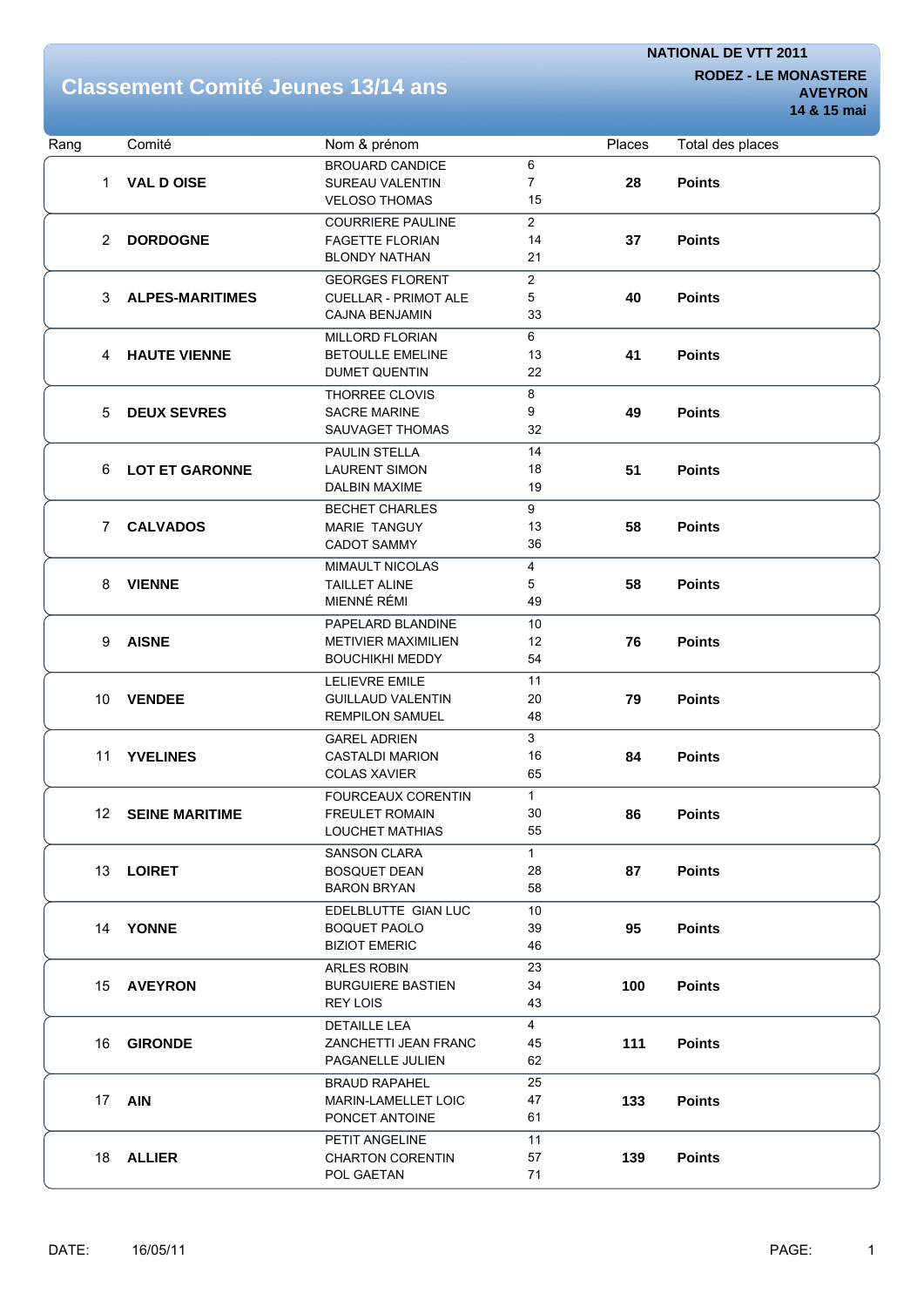| Rang |    | Comité                 | Nom & prénom              |                | Places | Total des places |
|------|----|------------------------|---------------------------|----------------|--------|------------------|
|      |    |                        | <b>VIEZ CORENTIN</b>      | 26             |        |                  |
|      | 19 | <b>SOMME</b>           | <b>DUPUIS SYLVAIN</b>     | 35             | 140    | <b>Points</b>    |
|      |    |                        | <b>LEPILLIET ROMAIN</b>   | 79             |        |                  |
|      |    |                        | NOGUERA JULIEN            | 37             |        |                  |
|      | 20 | <b>TARN</b>            | <b>ANTOINE ROMAIN</b>     | 51             | 157    | <b>Points</b>    |
|      |    |                        | <b>MARCILHAC QUENTIN</b>  | 69             |        |                  |
|      |    |                        | <b>CLAVERIE ALEXANDRE</b> | 27             |        |                  |
|      | 21 | <b>GERS</b>            | PACHE BASTIEN             | 82             | 197    | <b>Points</b>    |
|      |    |                        | LAFFARGUE ARNAUD          | 88             |        |                  |
|      |    |                        | <b>VAILLANT PAULINE</b>   | $\overline{7}$ |        |                  |
|      | 22 | <b>ESSONNE</b>         | ROUSSEAU VALENTIN         | 70             | 202    | <b>Points</b>    |
|      |    |                        | <b>SANTAIS THOMAS</b>     | 125            |        |                  |
|      |    |                        | <b>ESPINASSE CYRIL</b>    | 31             |        |                  |
|      | 23 | <b>TARN ET GARONNE</b> | ANSELME CORENTIN          | 99             | 243    | <b>Points</b>    |
|      |    |                        | <b>JIMENEZ ROMAIN</b>     | 113            |        |                  |
|      |    |                        | <b>CESSAT NICOLAS</b>     | 77             |        |                  |
|      | 24 | <b>CORREZE</b>         | <b>VEYSSIERE JONATHAN</b> | 81             | 297    | <b>Points</b>    |
|      |    |                        | <b>MALPLANCHE QUENTIN</b> | 139            |        |                  |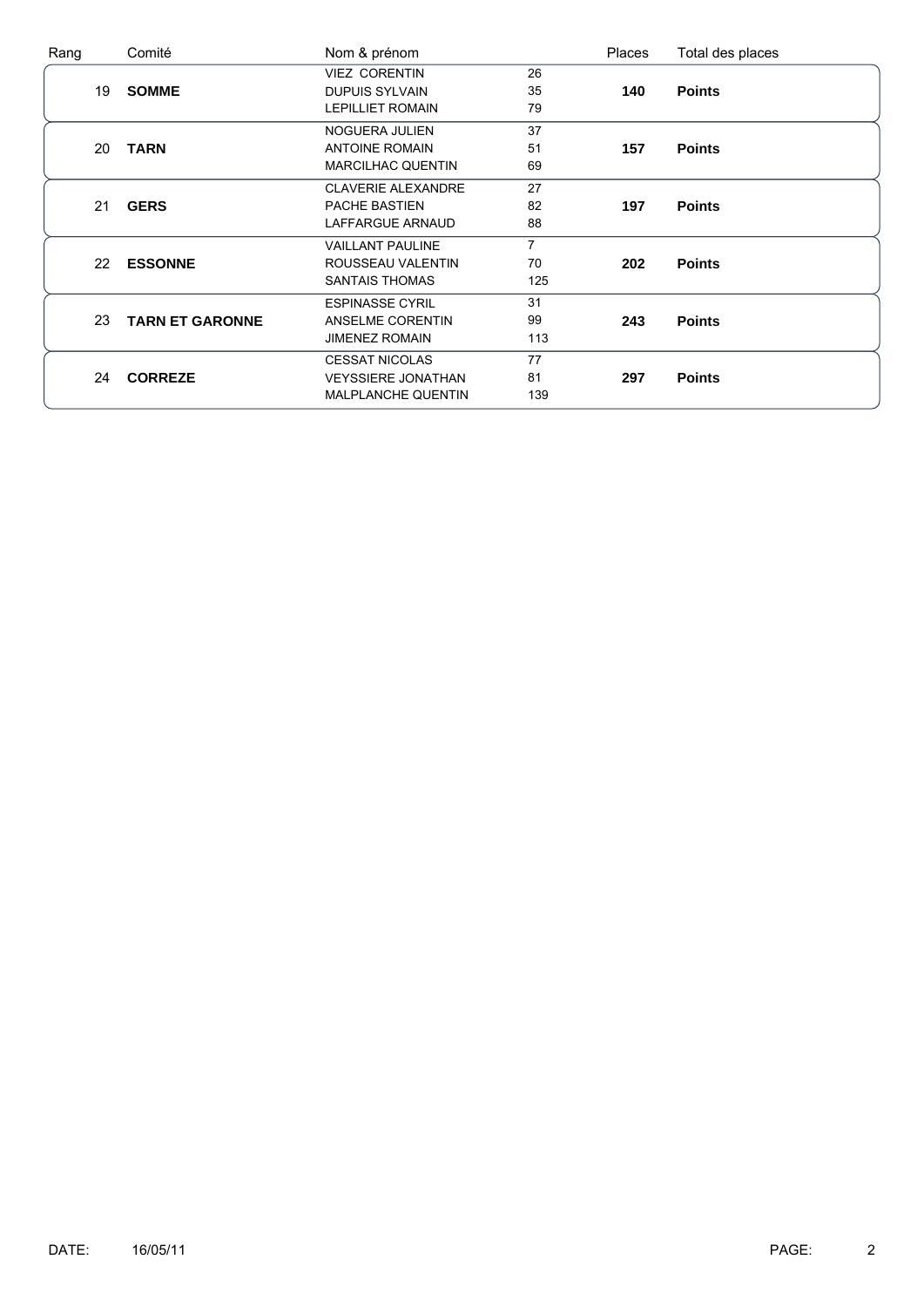# **Classement Comité Jeunes 15/16 ans RODEZ-LE MONASTERE**

**AVEYRON 14 & 15 mai**

| Rang            | Comité                 | Nom & prénom                |                | Places | Total des places |
|-----------------|------------------------|-----------------------------|----------------|--------|------------------|
|                 |                        | <b>AUBERT DAMIEN</b>        | $\mathbf{1}$   |        |                  |
|                 | 1 CREUSE               | <b>CAZIN CHLOE</b>          | 3              | 9      | <b>Points</b>    |
|                 | 023                    | <b>HAMON ETIENNE</b>        | 5              |        |                  |
|                 |                        | <b>MERCERON SAMUEL</b>      | 4              |        |                  |
|                 | 2 DEUX SEVRES          | <b>MERCERON VINCENT</b>     | 8              | 20     | <b>Points</b>    |
|                 | 079                    | <b>BODET DUBIN FLORINE</b>  | 8              |        |                  |
|                 |                        | <b>FRAYSSE EVA</b>          | 4              |        |                  |
| 3               | <b>LOT ET GARONNE</b>  | PALLARD FABIEN              | $\overline{7}$ | 21     | <b>Points</b>    |
|                 | 047                    | <b>NAU ALEXIS</b>           | 10             |        |                  |
|                 |                        | PASQUET AURELIEN            | 9              |        |                  |
| 4               | <b>DORDOGNE</b>        | <b>MIGNON ALICE</b>         | 11             | 33     | <b>Points</b>    |
|                 | 024                    | LARCHE-SUROT JEAN           | 13             |        |                  |
|                 |                        | <b>EBERHARDT INES</b>       | $\mathbf{1}$   |        |                  |
| 5               | <b>VAL D OISE</b>      | DALL AGNOL THIBAULT         | 2              | 34     | <b>Points</b>    |
|                 | 095                    | <b>MOLAS FLORIAN</b>        | 31             |        |                  |
|                 |                        | <b>VAN RIJCKEVORSEL ELI</b> | 12             |        |                  |
| 6               | <b>HAUTE VIENNE</b>    | <b>BETOULLE DAMIEN</b>      | 17             | 52     | <b>Points</b>    |
|                 | 087                    | <b>MONTAGNER MAX</b>        | 23             |        |                  |
|                 |                        | <b>CAMBOS AURELIE</b>       | $\overline{2}$ |        |                  |
| $\overline{7}$  | <b>TARN</b>            | SOBREIRA MATHIAS            | 19             | 58     | <b>Points</b>    |
|                 | 081                    | <b>BOISUREAU THOMAS</b>     | 37             |        |                  |
|                 |                        |                             |                |        |                  |
|                 |                        | <b>GALATEAU CAMILLE</b>     | 10             |        |                  |
| 8               | <b>YVELINES</b><br>078 | DANCE CEDRIC                | 18             | 74     | <b>Points</b>    |
|                 |                        | <b>GARNIER VICTOR</b>       | 46             |        |                  |
|                 |                        | <b>BARDONNET CORENTIN</b>   | 6              |        |                  |
| 9               | <b>ESSONNE</b><br>091  | <b>BOURDON THOMAS</b>       | 28             | 82     | <b>Points</b>    |
|                 |                        | <b>BEYER JEREMY</b>         | 48             |        |                  |
|                 |                        | <b>LAFAGE PERRINE</b>       | 5              |        |                  |
| 10 <sup>°</sup> | <b>AVEYRON</b>         | PUECH BASTIEN               | 21             | 84     | <b>Points</b>    |
|                 | 012                    | <b>CANAC YOHAN</b>          | 58             |        |                  |
|                 |                        | <b>NOEL PIERRE</b>          | 20             |        |                  |
| 11              | <b>SEINE MARITIME</b>  | <b>NUTTENS CLEMENT</b>      | 25             | 89     | <b>Points</b>    |
|                 | 076                    | <b>MARIN JORDANE</b>        | 44             |        |                  |
|                 |                        | <b>CANTIN BRICE</b>         | 12             |        |                  |
| 12 <sup>°</sup> | <b>YONNE</b>           | <b>PARIS GUILLAUME</b>      | 16             | 95     | <b>Points</b>    |
|                 | 089                    | PARIS THOMAS                | 67             |        |                  |
|                 |                        | <b>MARTIN AMANDINE</b>      | 6              |        |                  |
| 13              | <b>ALPES-MARITIMES</b> | DELFINO JONATHAN            | 35             | 100    | <b>Points</b>    |
|                 | 006                    | <b>ESCRIOU VALENTIN</b>     | 59             |        |                  |
|                 |                        | <b>GUEZET REMY</b>          | 3              |        |                  |
| 14              | <b>CALVADOS</b>        | PORET AZELIE                | 14             | 103    | <b>Points</b>    |
|                 | 014                    | MARINECHE ALEXANDRE         | 86             |        |                  |
|                 |                        | <b>BONVALET BENEDICTE</b>   | 18             |        |                  |
| 15              | <b>AISNE</b>           | PALADE THOMAS               | 41             | 108    | <b>Points</b>    |
|                 | 002                    | LEFEBVRE ANTOINE            | 49             |        |                  |
|                 |                        | CHABROLLE ANOUK             | $\overline{7}$ |        |                  |
| 16              | <b>AUBE</b>            | <b>BOUILLON CORENTIN</b>    | 57             | 133    | <b>Points</b>    |
|                 | 010                    | <b>MEUX ADRIEN</b>          | 69             |        |                  |
|                 |                        | <b>BIRAUD VALENTIN</b>      | 11             |        |                  |
| 17              | <b>VIENNE</b>          | <b>DUBOIS FLORIAN</b>       | 65             | 142    | <b>Points</b>    |
|                 | 086                    | ROUSSEAU CLEMENT            | 66             |        |                  |
|                 |                        | DO VALE MICHAEL             | 30             |        |                  |
| 18              | <b>GIRONDE</b>         | DETAILLE JONATHAN           | 45             | 147    | <b>Points</b>    |
|                 | 033                    | LACOMBE BENJAMIN            | 72             |        |                  |
|                 |                        |                             |                |        |                  |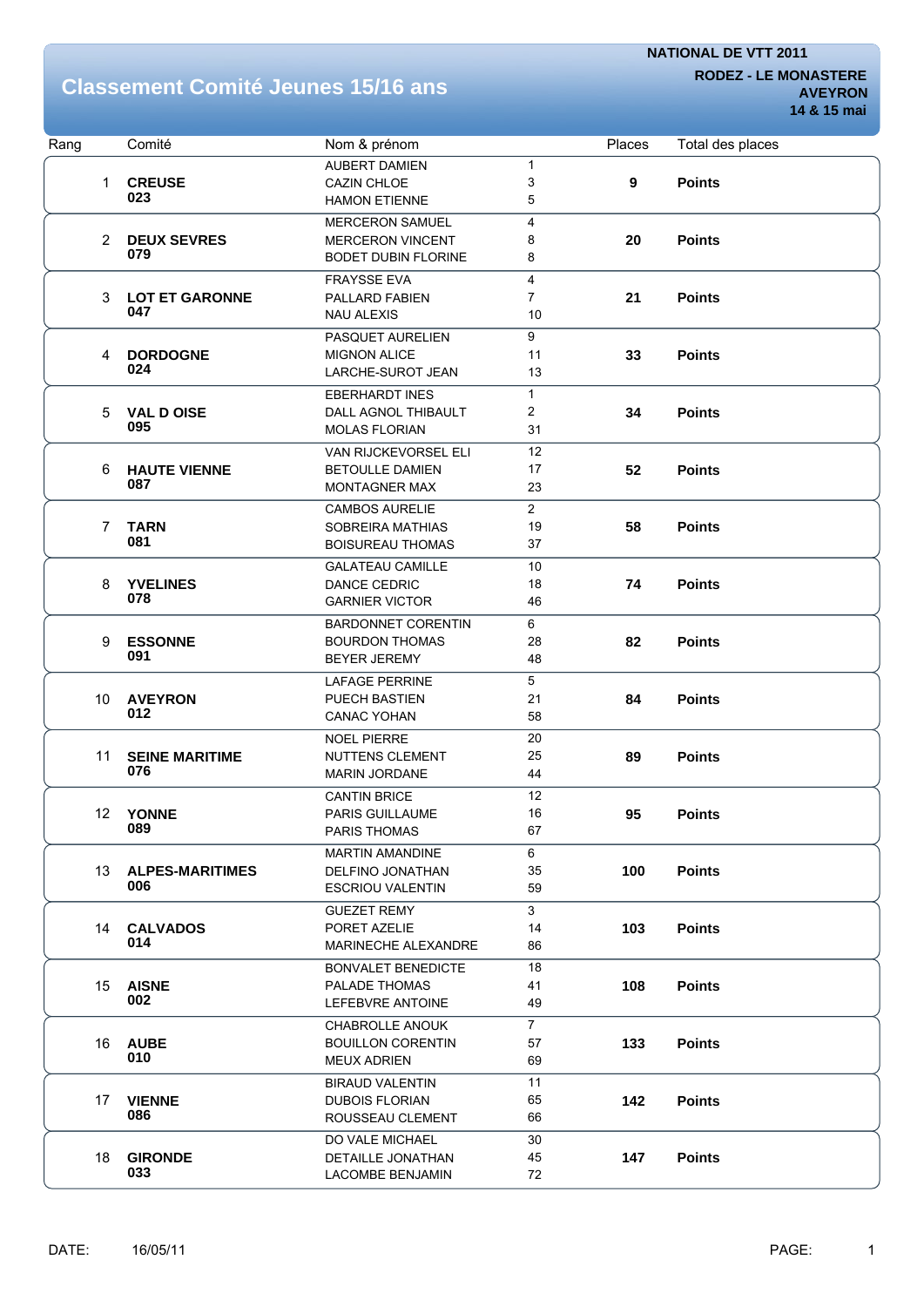| Rang |    | Comité                   | Nom & prénom            |     | <b>Places</b> | Total des places |
|------|----|--------------------------|-------------------------|-----|---------------|------------------|
|      |    |                          | RAGUENEAU AUDREY        | 15  |               |                  |
|      | 19 | <b>CHARENTE MARITIME</b> | <b>DUVIGNEAU ARTHUR</b> | 56  | 152           | <b>Points</b>    |
|      |    | 017                      | <b>LACASE SEBASTIEN</b> | 81  |               |                  |
|      |    |                          | <b>MICHEL LUCAS</b>     | 29  |               |                  |
|      | 20 | <b>LOIRET</b>            | <b>BODEL CORENTIN</b>   | 43  | 155           | <b>Points</b>    |
|      |    | 045                      | <b>VERNAY RAPHAEL</b>   | 83  |               |                  |
|      |    |                          | <b>ALAZARD GABRIEL</b>  | 52  |               |                  |
|      | 21 | <b>EURE ET LOIRE</b>     | <b>BOLLY JULIEN</b>     | 54  | 206           | <b>Points</b>    |
|      |    | 028                      | PILLEUX LOIC            | 100 |               |                  |
|      |    |                          | <b>KUROWSKI PAULINE</b> | 9   |               |                  |
|      | 22 | <b>GERS</b>              | FIRMIN CEDRIC           | 84  | 219           | <b>Points</b>    |
|      |    | 032                      | <b>TASSO BAPTISTE</b>   | 126 |               |                  |
|      |    |                          | MAZUEL JOCELYN          | 105 |               |                  |
|      | 23 | <b>ALLIER</b>            | <b>LANGERON DAVID</b>   | 122 | 350           | <b>Points</b>    |
|      |    | 003                      | <b>CHALMIN LUC</b>      | 123 |               |                  |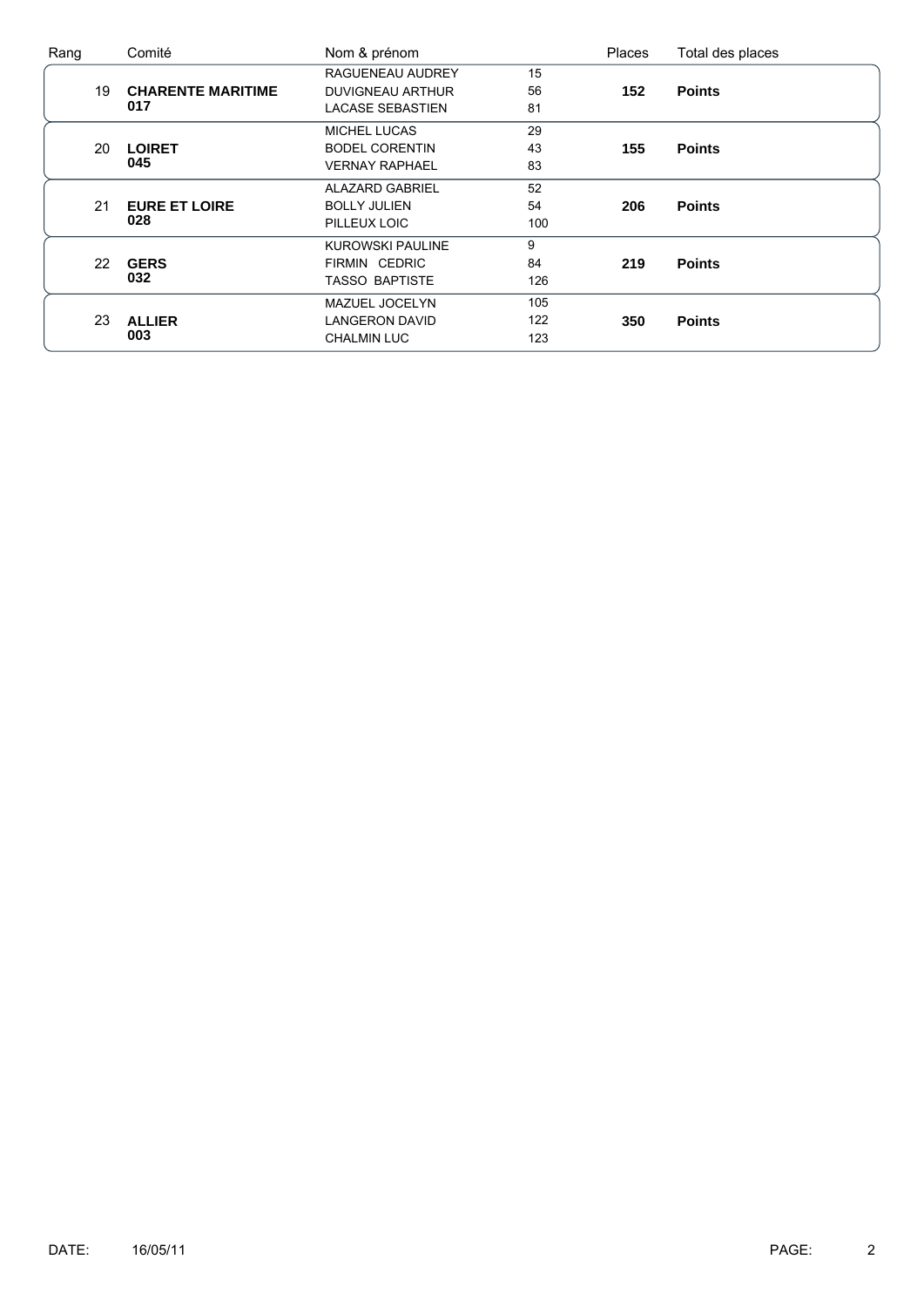**RODEZ - LE MONASTERE AVEYRON**

### **Classement Comité Adulte Masculin 17/18 ans**

| Rang                    | Comité                 | Nom & prénom             | Places         | Total des places |               |  |
|-------------------------|------------------------|--------------------------|----------------|------------------|---------------|--|
| $\mathbf{1}$            | <b>GIRONDE</b>         | <b>BIHEL ROMAIN</b>      | 8              |                  |               |  |
|                         | 033                    | <b>DELLAC MATTHIEU</b>   | 11             | 45               | <b>Points</b> |  |
|                         |                        | <b>REZIOUI KARIM</b>     | 26             |                  |               |  |
| $\overline{2}$          | <b>DORDOGNE</b>        | <b>TERET CHRISTOPHE</b>  | $\overline{7}$ |                  |               |  |
|                         |                        | <b>CHARTRAN ANTHONY</b>  | 14             | 46               | <b>Points</b> |  |
|                         | 024                    | <b>TERET PIERRE</b>      | 25             |                  |               |  |
| 3                       | <b>ESSONNE</b>         | <b>VAILLANT PIERRE</b>   | 15             |                  |               |  |
|                         |                        | SEZNEC YANN              | 16             | 50               | <b>Points</b> |  |
|                         | 091                    | <b>SEZNEC HOEL</b>       | 19             |                  |               |  |
| $\overline{\mathbf{4}}$ | <b>LOIRET</b>          | AUDEBERT GUILLAUME       | 9              |                  |               |  |
|                         |                        | <b>MONSIEUR PIERRE</b>   | 28             | 71               | <b>Points</b> |  |
|                         | 045                    | CHEVREAU TRISTAN         | 34             |                  |               |  |
| 5                       | <b>DEUX SEVRES</b>     | <b>DERE ALEX</b>         | $\mathbf{1}$   |                  |               |  |
|                         |                        | <b>FAVIER MATHIEU</b>    | 36             | 74               | <b>Points</b> |  |
|                         | 079                    | <b>GRIFFON THOMAS</b>    | 37             |                  |               |  |
| 6                       | <b>VENDEE</b>          | PRUNIER CEDRIC           | 22             |                  |               |  |
|                         |                        | RALLET AURELIEN          | 29             | 81               | <b>Points</b> |  |
|                         | 085                    | <b>GAUDIN GUILLAUME</b>  | 30             |                  |               |  |
| $\overline{7}$          | <b>HAUTE VIENNE</b>    | SOUCHAUD THOMAS          | 17             |                  |               |  |
|                         |                        | <b>BABORIER CHARLEY</b>  | 31             | 93               | <b>Points</b> |  |
|                         | 087                    | <b>CAMUS JUSTIN</b>      | 45             |                  |               |  |
| 8                       | <b>VAL D OISE</b>      | <b>KORBA GREGOIRE</b>    | 18             |                  |               |  |
|                         |                        | <b>GEFFRAYE ROMAIN</b>   | 32             | 115              | <b>Points</b> |  |
|                         | 095                    | PHILIPP KEVIN            | 65             |                  |               |  |
| 9                       | <b>AISNE</b>           | <b>BONVALET LOIC</b>     | 33             |                  |               |  |
|                         |                        | <b>DREMONT JEAN REMI</b> | 40             | 126              | <b>Points</b> |  |
|                         | 002                    | MONFRONT LUDOVIC         | 53             |                  |               |  |
| 10                      | <b>ALLIER</b>          | POL GREGORY              | 6              |                  |               |  |
|                         |                        | DA SILVA THOMAS          | 60             | 152              | <b>Points</b> |  |
|                         | 003                    | <b>GELSOMINO JOHAN</b>   | 86             |                  |               |  |
| 11                      | <b>ALPES-MARITIMES</b> | RINGELSTEIN STEEVE       | 42             |                  |               |  |
|                         |                        | POLI THOMAS              | 44             | 158              | <b>Points</b> |  |
|                         | 006                    | <b>TRIPOUL ADRIEN</b>    | 72             |                  |               |  |
| 12                      | <b>LOT ET GARONNE</b>  | DURAND JEAN BAPTISTE     | 21             |                  |               |  |
|                         |                        | <b>TUFFERY AURELIEN</b>  | 64             | 158              | <b>Points</b> |  |
|                         | 047                    | <b>LABAT BASTIEN</b>     | 73             |                  |               |  |
| 13                      | <b>AVEYRON</b>         | <b>BOULET ALEXANDRE</b>  | 5              |                  |               |  |
|                         |                        | SAUSSOL YOHAN            | 80             | 169              | <b>Points</b> |  |
|                         | 012                    | <b>HEBRAIL MAXIME</b>    | 84             |                  |               |  |
| 14                      | <b>YVELINES</b>        | CHENEAU MICKAEL          | 24             |                  |               |  |
|                         |                        | <b>EURIN AURELIEN</b>    | 76             | 200              | <b>Points</b> |  |
|                         | 078                    | DANCE ARNAUD             | 100            |                  |               |  |
| 15                      | <b>TARN</b>            | <b>CAMBOS AUGUSTIN</b>   | 38             |                  |               |  |
|                         |                        | PAPAREMBORDE DAMIEN      | 79             | 204              | <b>Points</b> |  |
|                         | 081                    | LAUZE JEAN-DENIS         | 87             |                  |               |  |
| 16                      | <b>SEINE MARITIME</b>  | <b>LE-NOACH KEVIN</b>    | 63             |                  |               |  |
|                         |                        | DUPONT-MAILLARD GAET     | 68             | 205              | <b>Points</b> |  |
|                         | 076                    | MARDARGENT FLORENT       | 74             |                  |               |  |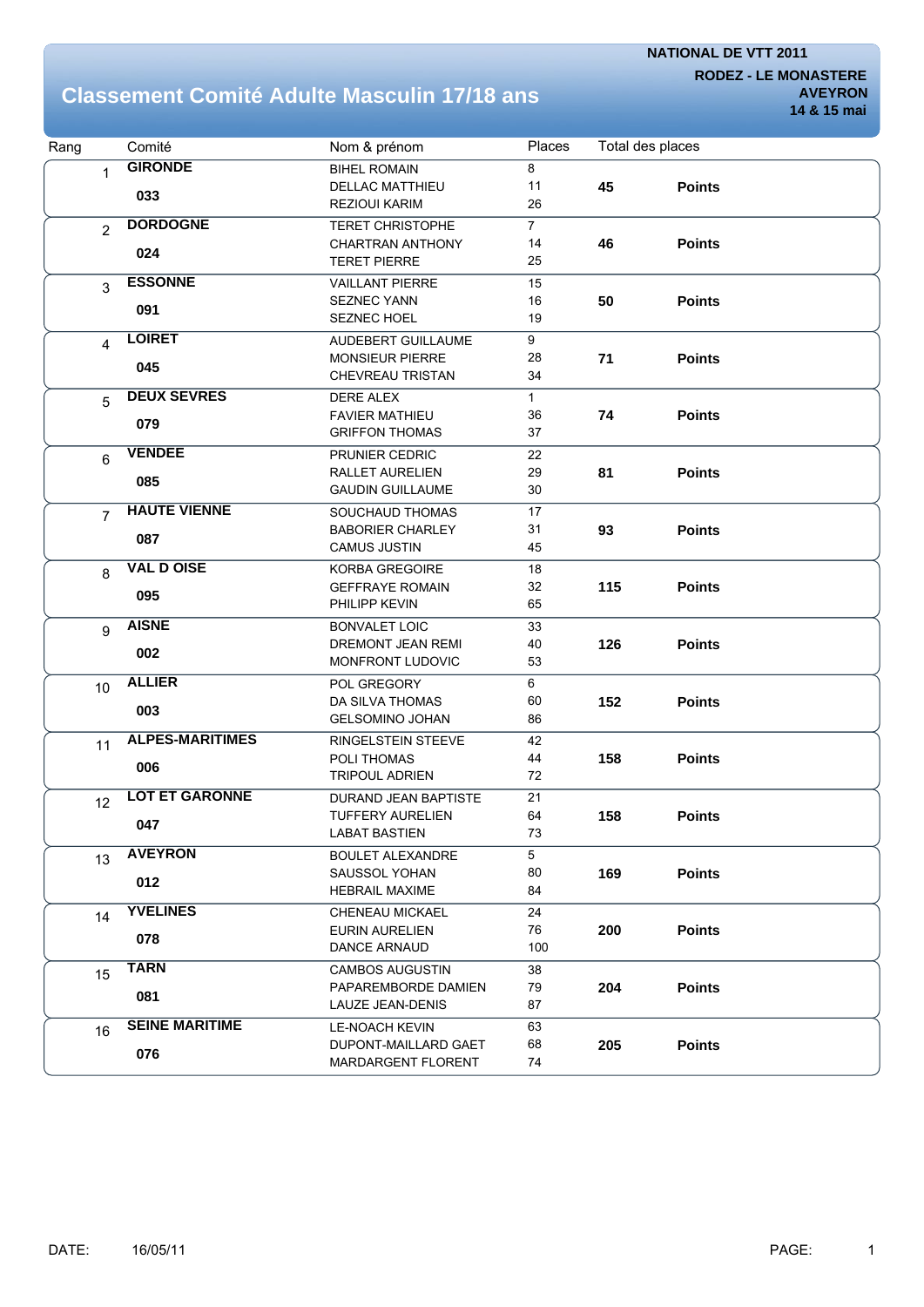**RODEZ - LE MONASTERE**

## **Classement Comité Adulte Masculin 19/29 ans**

**AVEYRON 14 & 15 mai**

| Rang           | Comité                | Nom & prénom                          | Places         |     | Total des places |  |
|----------------|-----------------------|---------------------------------------|----------------|-----|------------------|--|
|                | <b>VAL D OISE</b>     | <b>CLAVIER SEBASTIEN</b>              | 1              |     |                  |  |
| 1              | 095                   | DUMOULIN JEREMY                       | $\overline{7}$ | 36  | <b>Points</b>    |  |
|                |                       | <b>CLAVIER ALAIN</b>                  | 28             |     |                  |  |
|                | <b>GIRONDE</b>        | <b>BOUSQUET THIBAULT</b>              | $\overline{2}$ |     |                  |  |
| $\overline{2}$ | 033                   | <b>BIOJOUT CLEMENT</b>                | 10             | 45  | <b>Points</b>    |  |
|                |                       | NOAILLES VALERIAN                     | 33             |     |                  |  |
|                | <b>HAUTE VIENNE</b>   | MONTJOFFRE JEROME                     | 5              |     |                  |  |
| 3              |                       | PETILLON JULIEN                       | 18             | 48  | <b>Points</b>    |  |
|                | 087                   | <b>COUDERT JUSTIN</b>                 | 25             |     |                  |  |
|                | <b>LOT ET GARONNE</b> | <b>CASTAGNET DENIS</b>                | 8              |     |                  |  |
| 4              | 047                   | <b>DABOS ADRIEN</b>                   | 21             | 68  | <b>Points</b>    |  |
|                |                       | <b>GAURAN VALENTIN</b>                | 39             |     |                  |  |
|                | <b>CORREZE</b>        | <b>VEYSSIERE SEBASTIEN</b>            | 17             |     |                  |  |
| 5              | 019                   | <b>DESCHAMP VIVIEN</b>                | 20             | 74  | <b>Points</b>    |  |
|                |                       | <b>GOUMY VINCENT</b>                  | 37             |     |                  |  |
|                | <b>DEUX SEVRES</b>    | <b>FAUCHER AURÉLIEN</b>               | 22             |     |                  |  |
| 6              | 079                   | <b>DIEZ ADRIEN</b>                    | 23             | 75  | <b>Points</b>    |  |
|                |                       | <b>GARREAU ROMAIN</b>                 | 30             |     |                  |  |
|                | <b>LOIRET</b>         | <b>GIRARDIN MAXIME</b>                | 9              |     |                  |  |
| $\overline{7}$ | 045                   | NICOLAS FLORESTAN                     | 15             | 93  | <b>Points</b>    |  |
|                |                       | <b>MARET FABIEN</b>                   | 69             |     |                  |  |
|                | <b>HAUTE-GARONNE</b>  | <b>FANTUZ PASCAL</b>                  | 13             |     |                  |  |
| 8              | 031                   | <b>RIVALS ERIC</b>                    | 54             | 125 | <b>Points</b>    |  |
|                |                       | <b>JOLY SAMUEL</b>                    | 58             |     |                  |  |
|                | <b>NORD</b>           | <b>HERFEUIL ANTHONY</b>               | 12             |     |                  |  |
| 9              | 059                   | <b>BLANPAIN KEVIN</b>                 | 42             | 127 | <b>Points</b>    |  |
|                |                       | <b>GUENEGUES VINCENT</b>              | 73             |     |                  |  |
|                | <b>CALVADOS</b>       | <b>MARIE SAMUEL</b>                   | 4              |     |                  |  |
| 10             | 014                   | <b>VATTIER NICOLAS</b>                | 40             | 128 | <b>Points</b>    |  |
|                |                       | <b>GIFFARD FLORIAN</b>                | 84             |     |                  |  |
|                | <b>CHER</b>           | <b>GRATIAS DAMIEN</b>                 | 6              |     |                  |  |
| 11             | 018                   | <b>HOFSTEDE MARTEN</b>                | 59             | 128 | <b>Points</b>    |  |
|                |                       | MIGAYRON ALEXANDRE                    | 63             |     |                  |  |
|                | <b>YVELINES</b>       | <b>GUILLEM VINCENT</b>                | 11             |     |                  |  |
| 12             | 078                   | <b>LAURENT SEBASTIEN</b>              | 55             | 145 | <b>Points</b>    |  |
|                |                       | BOSCHER GÉRÉMY                        | 79             |     |                  |  |
|                | <b>VIENNE</b>         | <b>TROCHON PHILIPPE</b>               | 24             |     |                  |  |
| 13             | 086                   | ARRIGAULT VINCENT<br>FILLAULT ANTHONY | 61<br>75       | 160 | <b>Points</b>    |  |
|                | <b>YONNE</b>          |                                       |                |     |                  |  |
|                |                       | <b>HOENEN DAMIEN</b>                  | 41             |     |                  |  |
| 14             | 089                   | MEURISSE ALEXANDRE<br>LEPRUN TIMOTHE  | 60<br>64       | 165 | <b>Points</b>    |  |
|                | <b>SEINE MARITIME</b> | PASQUALOTTO VALENTIN                  |                |     |                  |  |
| 15             |                       | PASQUALOTTO BAPTISTE                  | 36<br>66       | 170 | <b>Points</b>    |  |
|                | 076                   | PAYEN JEROME                          | 68             |     |                  |  |
|                | <b>TARN</b>           | <b>BALBEURA CECILIEN</b>              | 31             |     |                  |  |
| 16             |                       | <b>GARCIA ALEXANDRE</b>               | 65             | 191 | <b>Points</b>    |  |
|                | 081                   | <b>GARCIA CHRISTOPHE</b>              | 95             |     |                  |  |
|                | <b>VENDEE</b>         | <b>HAMON KEVIN</b>                    | 38             |     |                  |  |
| 17             |                       | <b>DAUTEL NICOLAS</b>                 | 44             | 192 | <b>Points</b>    |  |
|                | 085                   | <b>CHARRIER CYRIL</b>                 | 110            |     |                  |  |
|                | <b>AISNE</b>          | <b>LEBEAU FLORENT</b>                 | 53             |     |                  |  |
| 18             |                       | <b>DAUSSY EMERIC</b>                  | 67             | 196 | <b>Points</b>    |  |
|                | 002                   | DACHÉ GREGORY                         | 76             |     |                  |  |
|                |                       |                                       |                |     |                  |  |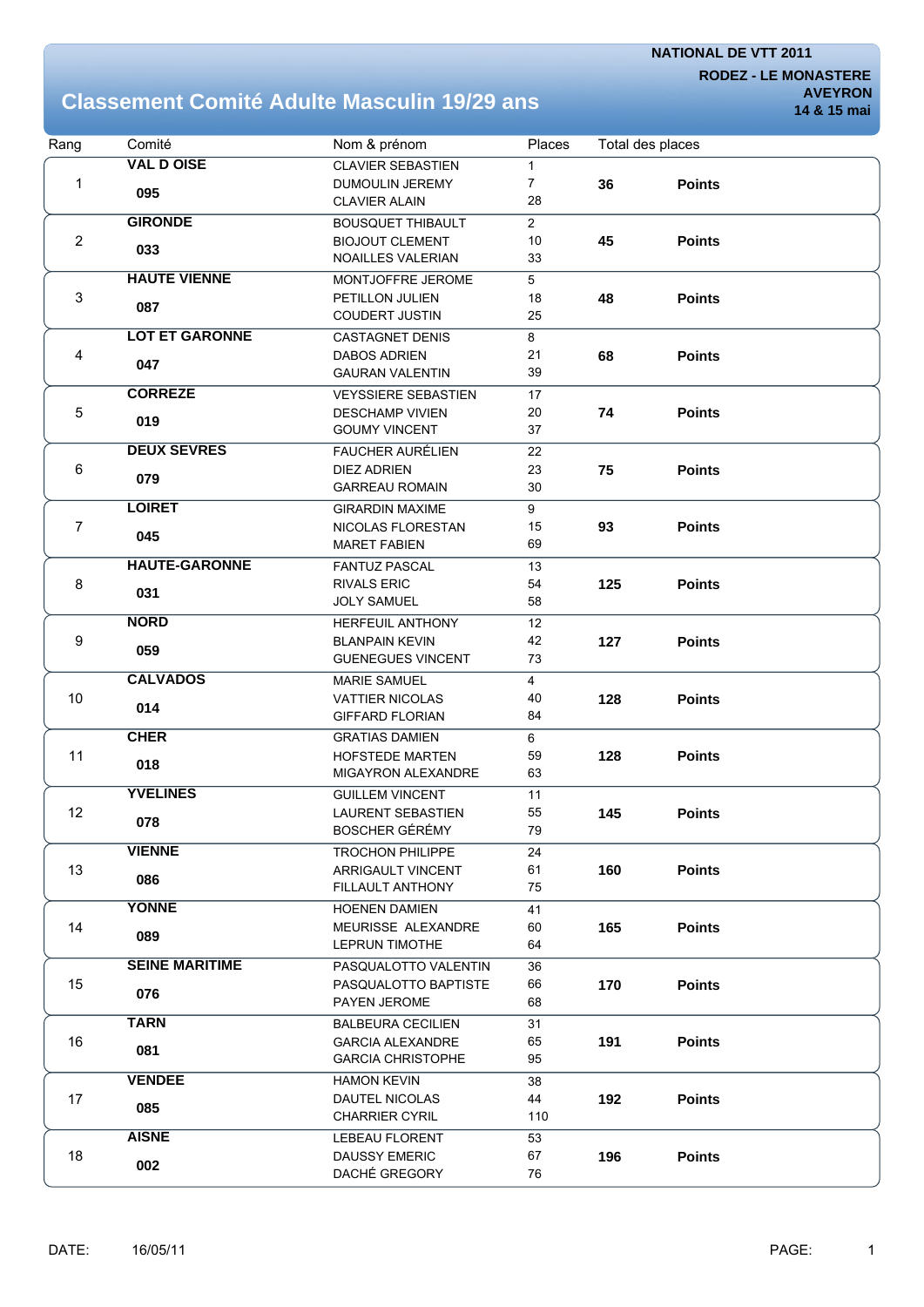| Rang | Comité                 | Nom & prénom               | <b>Places</b> | Total des places |               |  |
|------|------------------------|----------------------------|---------------|------------------|---------------|--|
|      | <b>AVEYRON</b>         | <b>GAYRAUD CEDRIC</b>      | 46            |                  |               |  |
| 19   | 012                    | <b>GAUDY PIERRICK</b>      | 71            | 205              | <b>Points</b> |  |
|      |                        | <b>LHERM YOANN</b>         | 88            |                  |               |  |
|      | <b>CREUSE</b>          | DUMEYNIE GUILLAUME         | 56            |                  |               |  |
| 20   | 023                    | <b>BELANGEON JOACHIM</b>   | 72            | 218              | <b>Points</b> |  |
|      |                        | PARBEL CHRISTOPHE          | 90            |                  |               |  |
|      | <b>ALPES-MARITIMES</b> | <b>CIARAFONI SEBASTIEN</b> | 14            |                  |               |  |
| 21   |                        | LE GALL SEBASTIEN          | 99            | 221              | <b>Points</b> |  |
|      | 006                    | <b>BIENVENU REMI</b>       | 108           |                  |               |  |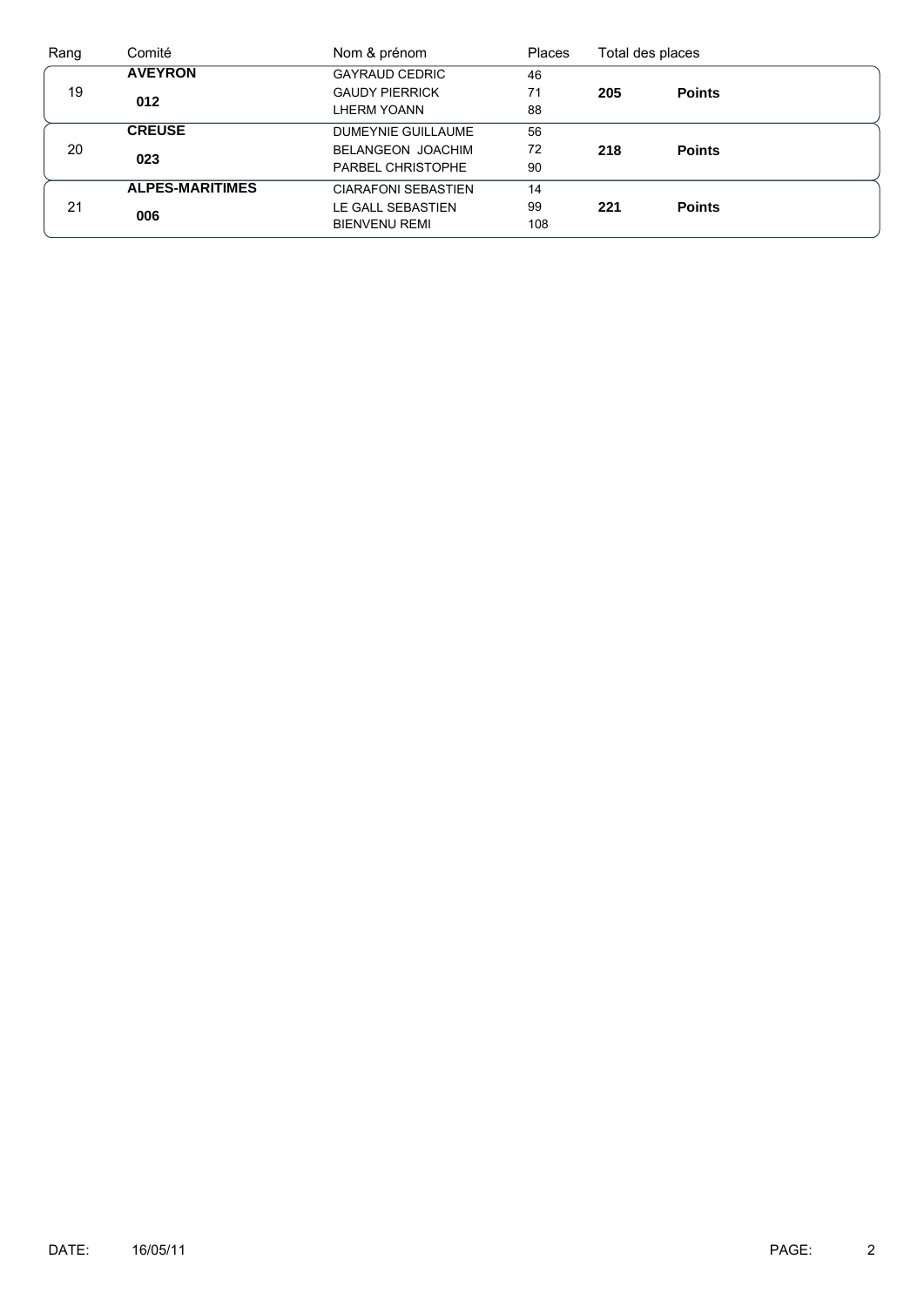**RODEZ - LE MONASTERE AVEYRON**

#### **Classement Comité Adulte Masculin 30/39 ans**

| Rang           | Comité                   | Nom & prénom                                           | Places         |     | Total des places |  |
|----------------|--------------------------|--------------------------------------------------------|----------------|-----|------------------|--|
|                | <b>VAL D OISE</b>        | <b>BROCHOT VINCENT</b>                                 | 4              |     |                  |  |
| 1              | 095                      | <b>MAGNE VIRGIL</b>                                    | 8              | 28  | <b>Points</b>    |  |
|                |                          | <b>SAGER GUILLAUME</b>                                 | 16             |     |                  |  |
|                | <b>DORDOGNE</b>          | <b>LOSTE OLIVIER</b>                                   | $\mathbf{1}$   |     |                  |  |
| $\overline{2}$ | 024                      | <b>GESNOUIN DAVID</b>                                  | 12             | 33  | <b>Points</b>    |  |
|                |                          | DE CONTI BRUNO                                         | 20             |     |                  |  |
|                | <b>COTE D OR</b>         | THOMAS SEBASTIEN                                       | 3              |     |                  |  |
| 3              | 021                      | <b>JOLY XAVIER</b>                                     | 5              | 36  | <b>Points</b>    |  |
|                |                          | <b>JORDAN DAVID</b>                                    | 28             |     |                  |  |
|                | <b>AVEYRON</b>           | <b>COMBRES GILLES</b>                                  | $\overline{7}$ |     |                  |  |
| 4              | 012                      | <b>VEZINET NICOLAS</b>                                 | 21             | 60  | <b>Points</b>    |  |
|                |                          | <b>ARTIERES CEDRIC</b>                                 | 32             |     |                  |  |
|                | <b>HAUTE VIENNE</b>      | MENNETEAU JEAN PHILI                                   | 11             |     |                  |  |
| 5              | 087                      | <b>CLAVAUD STEPHANE</b>                                | 23             | 68  | <b>Points</b>    |  |
|                |                          | BRUGEAUD JEAN MARY                                     | 34             |     |                  |  |
|                | <b>SEINE MARITIME</b>    | <b>FORESTIER CEDRIC</b>                                | 18             |     |                  |  |
| 6              | 076                      | <b>BRUMENT JEREMY</b>                                  | 33             | 89  | <b>Points</b>    |  |
|                |                          | <b>CASTUS EMMANUEL</b>                                 | 38             |     |                  |  |
|                | <b>LOIRET</b>            | <b>CAHUZAC PHILIPPE</b>                                | 6              |     |                  |  |
| 7              | 045                      | <b>CHEVALLIER SEBASTIEN</b>                            | 25             | 103 | <b>Points</b>    |  |
|                |                          | <b>BRAULT BENJAMIN</b>                                 | 72             |     |                  |  |
|                | <b>GIRONDE</b>           | LAPEYRONNIE ARNAUD                                     | 13             |     |                  |  |
| 8              | 033                      | <b>SICOT OLIVIER</b>                                   | 36             | 106 | <b>Points</b>    |  |
|                |                          | SOVILLA LAURENT                                        | 57             |     |                  |  |
|                | <b>CHARENTE MARITIME</b> | <b>DESNOYER MICKAEL</b>                                | 15             |     |                  |  |
| 9              | 017                      | <b>DOS SANTOS MARC</b>                                 | 29             | 112 | <b>Points</b>    |  |
|                | <b>PUY DE DOME</b>       | <b>BILLOT SEBASTIEN</b>                                | 68             |     |                  |  |
|                |                          | SANCIAUT XAVIER                                        | 30<br>31       |     |                  |  |
| 10             | 063                      | <b>BANON SELVES THIBAUL</b><br><b>CLEMENT STEPHANE</b> | 69             | 130 | <b>Points</b>    |  |
|                | <b>DEUX SEVRES</b>       | <b>MADER ERIC</b>                                      |                |     |                  |  |
| 11             |                          | <b>BERGERON TIDJI</b>                                  | 10<br>50       | 135 | <b>Points</b>    |  |
|                | 079                      | PROUST JÉROME                                          | 75             |     |                  |  |
|                | <b>ESSONNE</b>           | <b>VERON FREDERIC</b>                                  | 37             |     |                  |  |
| 12             |                          | <b>FOUQUET FREDERIC</b>                                | 55             | 159 | <b>Points</b>    |  |
|                | 091                      | <b>LACROIX FABIEN</b>                                  | 67             |     |                  |  |
|                | <b>LOT ET GARONNE</b>    | <b>TEYSSIER JULIEN</b>                                 | 51             |     |                  |  |
| 13             |                          | <b>FITTE LAURENT</b>                                   | 61             | 191 | <b>Points</b>    |  |
|                | 047                      | <b>AUZERAL FREDERIC</b>                                | 79             |     |                  |  |
|                | <b>ALLIER</b>            | <b>BENIGAUD DIDIER</b>                                 | 9              |     |                  |  |
| 14             |                          | <b>DUMONTET BRUNO</b>                                  | 71             | 193 | <b>Points</b>    |  |
|                | 003                      | <b>HENRY CHRISTOPHE</b>                                | 113            |     |                  |  |
|                | <b>VIENNE</b>            | THUBERT ROMAIN                                         | 45             |     |                  |  |
| 15             |                          | REMBLIERE LIONEL                                       | 48             | 196 | <b>Points</b>    |  |
|                | 086                      | <b>BOUDIER CYRIL</b>                                   | 103            |     |                  |  |
|                | <b>TARN</b>              | <b>GRANDET STEPHANE</b>                                | 56             |     |                  |  |
| 16             |                          | SEGAUD JERÔME                                          | 80             | 223 | <b>Points</b>    |  |
|                | 081                      | <b>LIABAT STEPHANE</b>                                 | 87             |     |                  |  |
|                | <b>HAUTE-GARONNE</b>     | <b>JOULIE NICOLAS</b>                                  | 59             |     |                  |  |
| 17             | 031                      | <b>VAUDOIT LAURENT</b>                                 | 76             | 229 | <b>Points</b>    |  |
|                |                          | <b>DELAHAYE FABRICE</b>                                | 94             |     |                  |  |
|                | <b>YVELINES</b>          | <b>GUERIN CYRIL</b>                                    | 54             |     |                  |  |
| 18             | 078                      | <b>RIGAUX JEROME</b>                                   | 85             | 230 | <b>Points</b>    |  |
|                |                          | <b>LECHNER CYRIL</b>                                   | 91             |     |                  |  |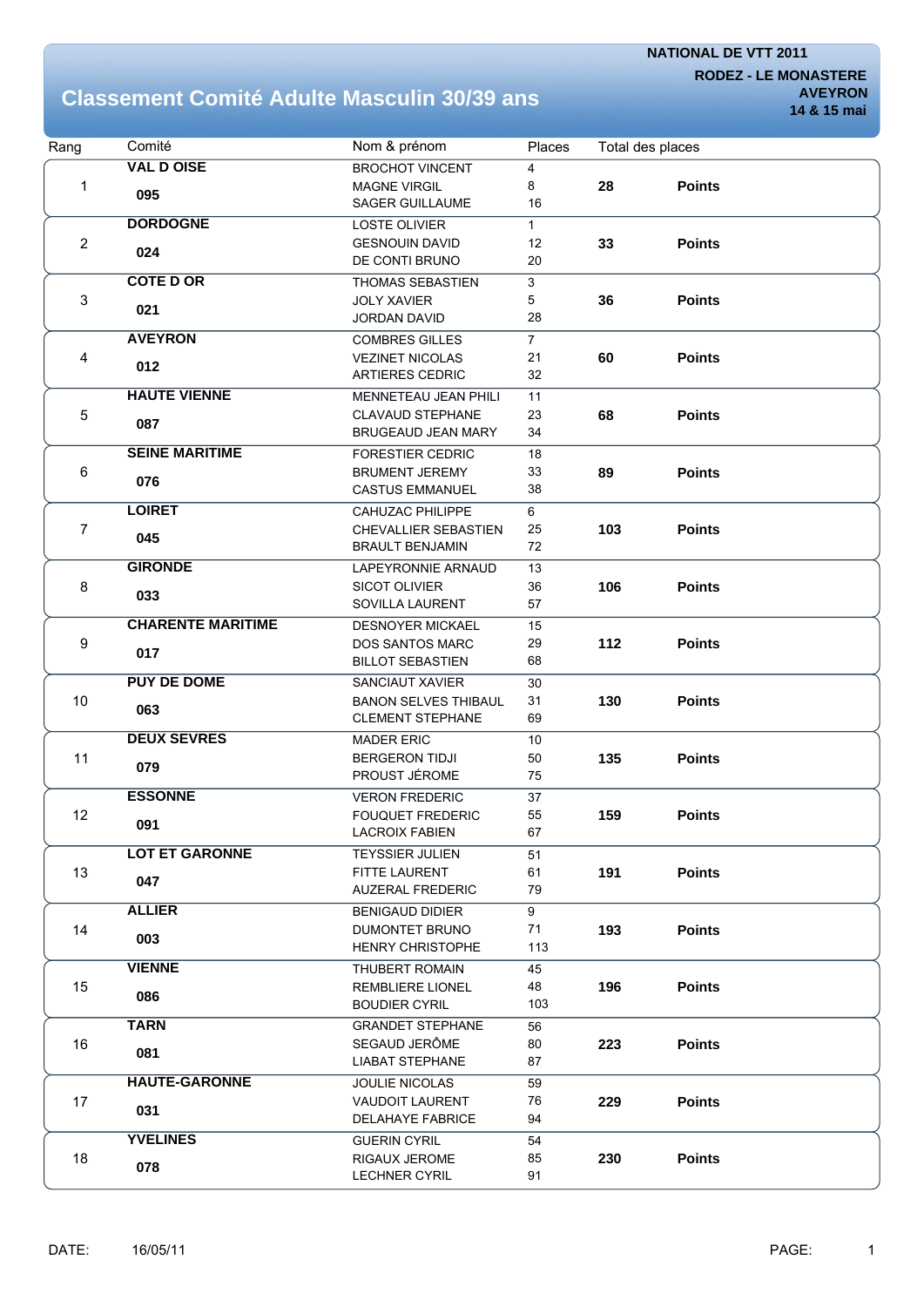| Rang | Comité                 | Nom & prénom               | <b>Places</b> | Total des places |               |
|------|------------------------|----------------------------|---------------|------------------|---------------|
|      | <b>SOMME</b>           | <b>LEROY NICOLAS</b>       | 64            |                  |               |
| 19   | 080                    | <b>GIOT PATRICK</b>        | 66            | 231              | <b>Points</b> |
|      |                        | <b>BOUAGILA WALID</b>      | 101           |                  |               |
|      | <b>ALPES-MARITIMES</b> | <b>TODESCHINI FREDERIC</b> | 24            |                  |               |
| 20   | 006                    | <b>HENRY STEVE</b>         | 112           | 250              | <b>Points</b> |
|      |                        | <b>BELHOUSSINE ALI</b>     | 114           |                  |               |
|      | <b>CALVADOS</b>        | <b>BIARD ERIC</b>          | 62            |                  |               |
| 21   | 014                    | <b>RANCHY SYLVAIN</b>      | 107           | 277              | <b>Points</b> |
|      |                        | <b>ALLAIN OLIVIER</b>      | 108           |                  |               |
|      | <b>CORREZE</b>         | DEVAUD BRUNO               | 88            |                  |               |
| 22   | 019                    | MALCHAUSSE CHRISTOPH       | 97            | 285              | <b>Points</b> |
|      |                        | <b>TOURON LIONEL</b>       | 100           |                  |               |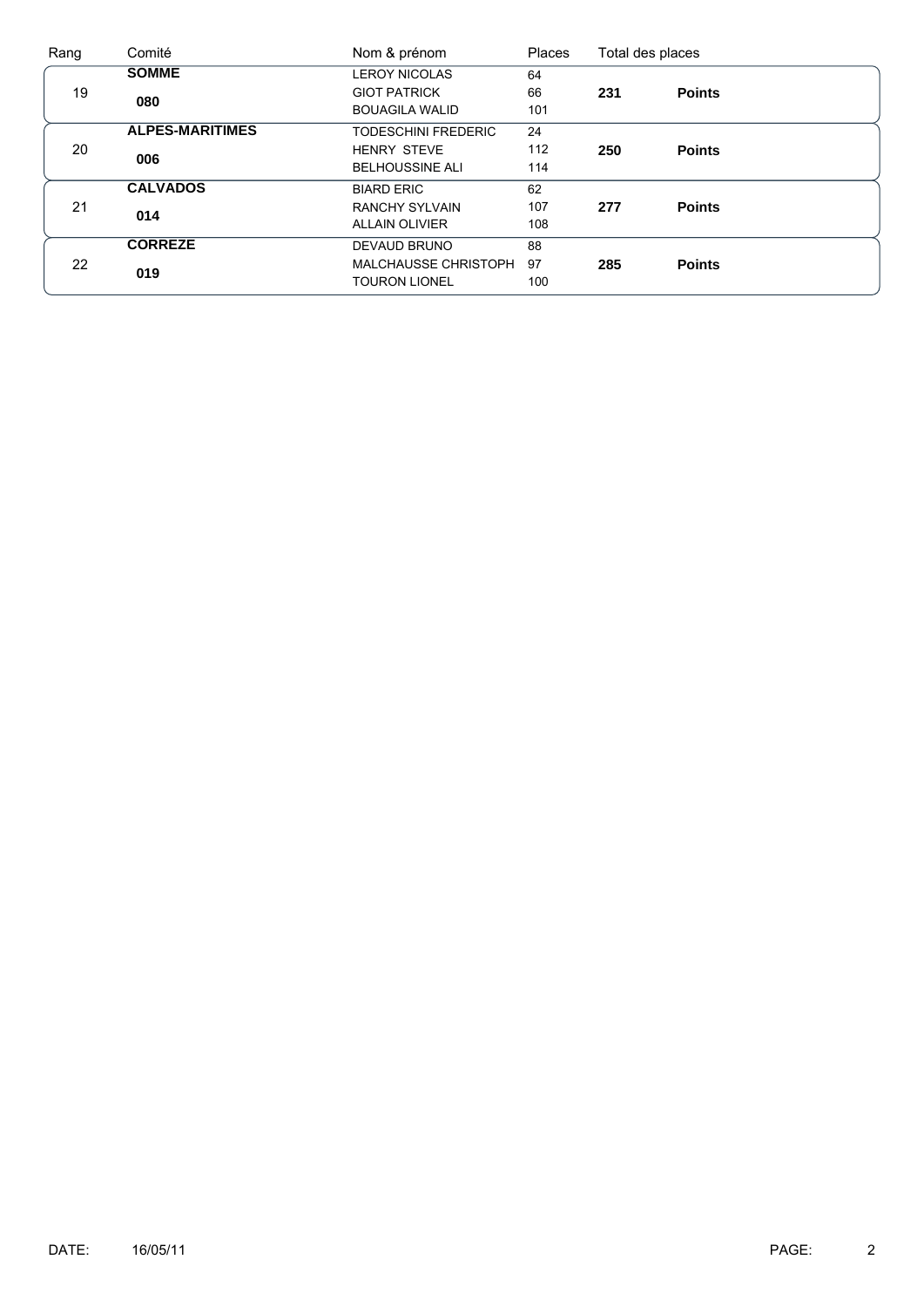**RODEZ - LE MONASTERE AVEYRON**

### **Classement Comité Adulte Masculin 40/49 ans**

| Rang                      | Comité                | Nom & prénom                                   | Places         |     | Total des places |
|---------------------------|-----------------------|------------------------------------------------|----------------|-----|------------------|
|                           | <b>DORDOGNE</b>       | PASQUET DANIEL                                 | $\mathbf{1}$   |     |                  |
| 1                         | 024                   | <b>CHANTEAU PATRICE</b>                        | 10             | 26  | <b>Points</b>    |
|                           |                       | PASQUET JEAN LUC                               | 15             |     |                  |
|                           | <b>HAUTE VIENNE</b>   | DELUCHE CHRISTOPHE                             | 5              |     |                  |
| $\mathbf{2}$              | 087                   | <b>BOUTIN CHRISTIAN</b>                        | 19             | 44  | <b>Points</b>    |
|                           |                       | <b>GADY SERGE</b>                              | 20             |     |                  |
|                           | <b>VIENNE</b>         | <b>TESSIER PATRICK</b>                         | $\overline{2}$ |     |                  |
| $\ensuremath{\mathsf{3}}$ | 086                   | <b>TURPAUD THIERRY</b>                         | 4              | 52  | <b>Points</b>    |
|                           |                       | <b>DUPIN MICHEL</b>                            | 46             |     |                  |
|                           | <b>CORREZE</b>        | SOULIE BERNARD                                 | 6              |     |                  |
| 4                         | 019                   | <b>LARUE OLIVIER</b>                           | 14             | 53  | <b>Points</b>    |
|                           |                       | MOUNIER NOEL                                   | 33             |     |                  |
|                           | <b>LOIRET</b>         | FERREIRA ORLANDO                               | 22             |     |                  |
| 5                         | 045                   | <b>BRETON JOEL</b>                             | 26             | 82  | <b>Points</b>    |
|                           |                       | PERRON DIDIER                                  | 34             |     |                  |
|                           | <b>LOT ET GARONNE</b> | TARBES JEAN CLAUDE                             | 11             |     |                  |
| 6                         | 047                   | <b>ROUX GUY</b>                                | 18             | 93  | <b>Points</b>    |
|                           |                       | <b>COSTES OLIVIER</b>                          | 64             |     |                  |
|                           | <b>AVEYRON</b>        | <b>BOUZOU ROBERT</b>                           | 24             |     |                  |
| $\overline{7}$            | 012                   | <b>SERRES BENOIT</b>                           | 25             | 94  | <b>Points</b>    |
|                           |                       | DESPEYROUX FRANCIS                             | 45             |     |                  |
|                           | <b>VAL D OISE</b>     | <b>VAUDRAN RICHARD</b>                         | 17             |     |                  |
| 8                         | 095                   | <b>CORRADINI SEBASTIEN</b>                     | 23             | 120 | <b>Points</b>    |
|                           |                       | <b>JANIN CHRISTOPHE</b>                        | 80             |     |                  |
|                           | <b>TARN</b>           | <b>COURSIERES JEAN MICH</b>                    | 31             |     |                  |
| 9                         | 081                   | CALMEJANE PASCAL                               | 41             | 120 | <b>Points</b>    |
|                           |                       | <b>TOURNIER MICHEL</b>                         | 48             |     |                  |
|                           | <b>YONNE</b>          | <b>TORDEUX CHRISTOPHE</b>                      | 21             |     |                  |
| 10                        | 089                   | <b>MARIE EMMANUEL</b><br>ALBERTO PAULO         | 39<br>61       | 121 | <b>Points</b>    |
|                           | <b>GIRONDE</b>        |                                                |                |     |                  |
|                           |                       | <b>COURRIAN BRUNO</b><br><b>SCHIFF JACQUES</b> | 3<br>53        |     | <b>Points</b>    |
| 11                        | 033                   | <b>BREGIERE PATRICK</b>                        | 84             | 140 |                  |
|                           | <b>ARIEGE</b>         | <b>EPIFANIE VINCENT</b>                        | 16             |     |                  |
| 12                        |                       | <b>JANSOU JEAN MARC</b>                        | 55             | 141 | <b>Points</b>    |
|                           | 009                   | <b>CHATAINIER PATRICE</b>                      | $70\,$         |     |                  |
|                           | <b>SEINE MARITIME</b> | <b>MARIN STEPHANE</b>                          | 8              |     |                  |
| 13                        |                       | POIX BRUNO                                     | 57             | 142 | <b>Points</b>    |
|                           | 076                   | <b>OLLEVILLE MARC</b>                          | 77             |     |                  |
|                           | <b>DEUX SEVRES</b>    | <b>BOUCHERY JEAN MICHEL</b>                    | 30             |     |                  |
| 14                        |                       | <b>DERE PASCAL</b>                             | 32             | 148 | <b>Points</b>    |
|                           | 079                   | <b>RICHARD LAURENT</b>                         | 86             |     |                  |
|                           | <b>CALVADOS</b>       | <b>BISSON JACQUES</b>                          | 40             |     |                  |
| 15                        |                       | <b>TRAVERT PHILIPPE</b>                        | 43             | 170 | <b>Points</b>    |
|                           | 014                   | PIOLINE JEROME                                 | 87             |     |                  |
|                           | <b>VENDEE</b>         | ANGIBAUD DIDIER                                | 67             |     |                  |
| 16                        |                       | DAUTEL LAURENT                                 | 72             | 215 | <b>Points</b>    |
|                           | 085                   | <b>CHOPIN STEPHANE</b>                         | 76             |     |                  |
|                           | <b>CHER</b>           | <b>JACQUET GILLES</b>                          | 42             |     |                  |
| 17                        |                       | <b>COUSIN AYMERIC</b>                          | 78             | 226 | <b>Points</b>    |
|                           | 018                   | SCHWITZGABEL ALAIN                             | 106            |     |                  |
|                           | <b>NIEVRE</b>         | <b>GEFFROY PIERRE</b>                          | 29             |     |                  |
| 18                        | 058                   | LAVARENNE MICHEL                               | 94             | 228 | <b>Points</b>    |
|                           |                       | PERROT FRANCK                                  | 105            |     |                  |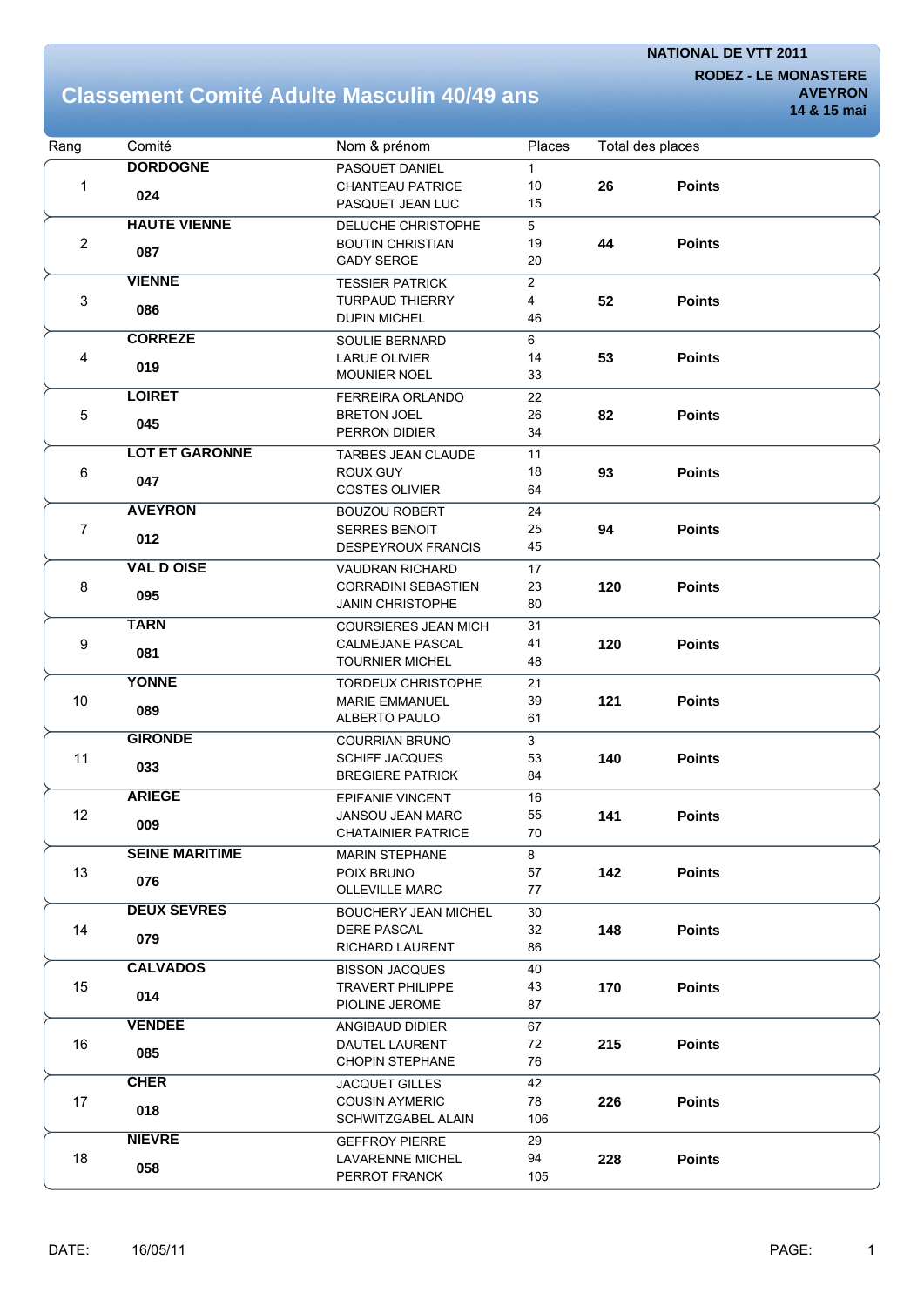| Rang | Comité                 | Nom & prénom               | <b>Places</b> |     | Total des places |  |
|------|------------------------|----------------------------|---------------|-----|------------------|--|
|      | <b>ALPES-MARITIMES</b> | <b>MELI DOMINIQUE</b>      | 36            |     |                  |  |
| 19   | 006                    | <b>CHARMES PIERRE ERIC</b> | 92            | 228 | <b>Points</b>    |  |
|      |                        | <b>RINGELSTEIN LAURENT</b> | 100           |     |                  |  |
|      | <b>EURE ET LOIRE</b>   | <b>THIBOUT PASCAL</b>      | 68            |     |                  |  |
| 20   | 028                    | <b>CHOJNOWSKI FRANCOIS</b> | 71            | 234 | <b>Points</b>    |  |
|      |                        | <b>BLANQUET DIDIER</b>     | 95            |     |                  |  |
|      | <b>NORD</b>            | <b>MILLET FABRICE</b>      | 35            |     |                  |  |
| 21   | 059                    | PLANQUE OLIVIER            | 103           | 251 | <b>Points</b>    |  |
|      |                        | THOMAS DAVID               | 113           |     |                  |  |
|      | <b>AISNE</b>           | <b>DUPRESSOIR FRANCK</b>   | 59            |     |                  |  |
| 22   | 002                    | PAPELARD DOMINIQUE         | 98            | 259 | <b>Points</b>    |  |
|      |                        | PRISSETTE LAURENT          | 102           |     |                  |  |
|      | <b>CREUSE</b>          | <b>HAMON DIDIER</b>        | 90            |     |                  |  |
| 23   | 023                    | <b>CHAMBET PHILIPPE</b>    | 110           | 317 | <b>Points</b>    |  |
|      |                        | <b>BELANGEON SERGE</b>     | 117           |     |                  |  |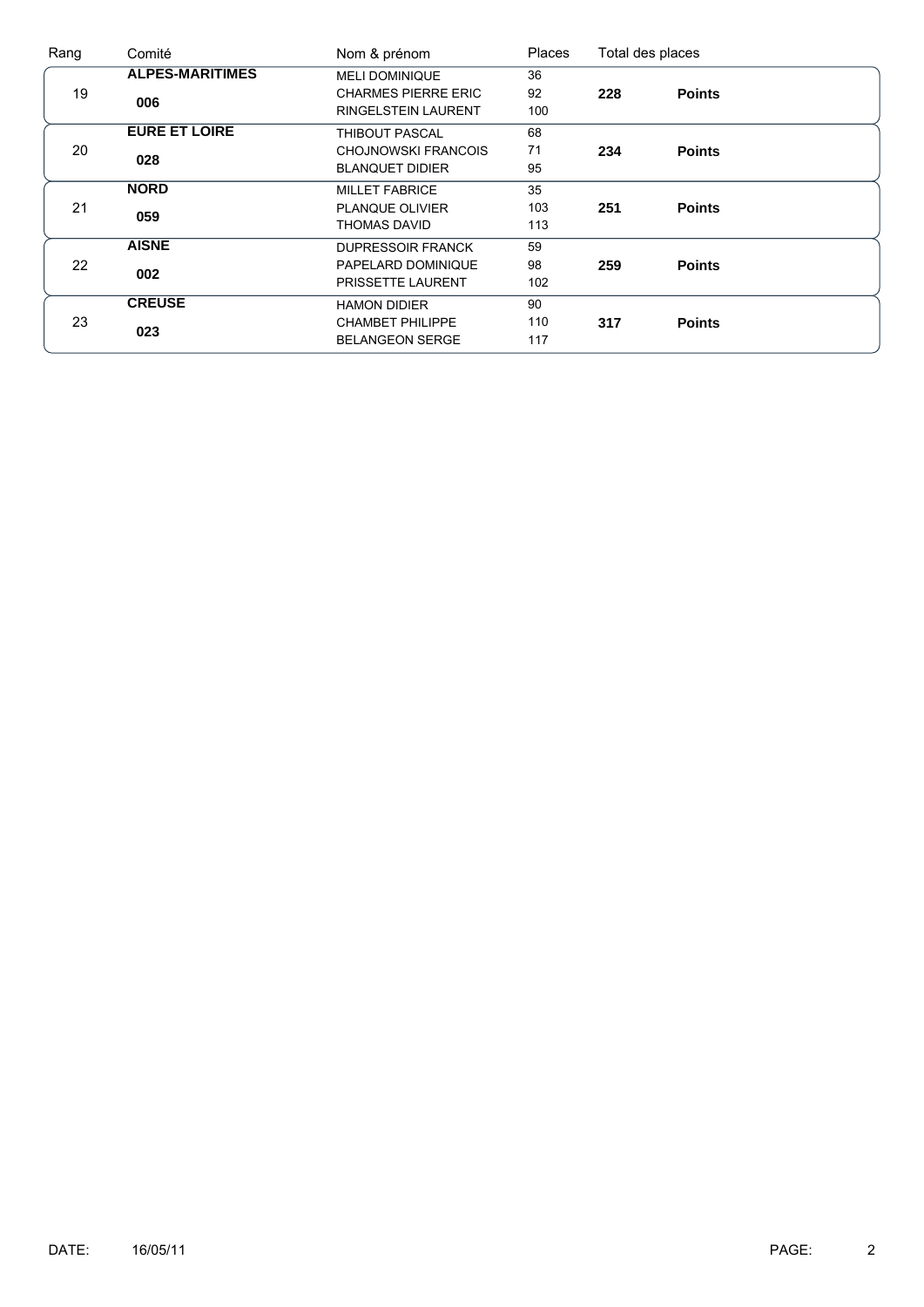**RODEZ - LE MONASTERE AVEYRON**

### **Classement Comité Adulte Masculin 50 ans et plus**

| Rang           | Comité                | Nom & prénom                                   | Places         |     | Total des places |  |
|----------------|-----------------------|------------------------------------------------|----------------|-----|------------------|--|
|                | <b>GIRONDE</b>        | <b>GALISSAIRE JEAN BERN</b>                    | $\overline{2}$ |     |                  |  |
| 1              |                       | <b>DUCOS JEAN MICHEL</b>                       | 17             | 38  | <b>Points</b>    |  |
|                | 033                   | <b>MANCIET DIDIER</b>                          | 19             |     |                  |  |
|                | <b>VENDEE</b>         | <b>BIGNON MICHEL</b>                           | 13             |     |                  |  |
| $\overline{2}$ |                       | <b>FAVREAU YVES</b>                            | 15             | 55  | <b>Points</b>    |  |
|                | 085                   | <b>MANDRET PAUL</b>                            | 27             |     |                  |  |
|                | <b>AVEYRON</b>        | <b>FARGUES THIERRY</b>                         | 6              |     |                  |  |
| 3              |                       | ROBERT FRANCIS                                 | 23             | 63  | <b>Points</b>    |  |
|                | 012                   | DEBAR GUY                                      | 34             |     |                  |  |
|                | <b>CALVADOS</b>       | <b>CORBIN JEAN-YVES</b>                        | 10             |     |                  |  |
| 4              |                       | <b>HAREL NORBERT</b>                           | 21             | 73  | <b>Points</b>    |  |
|                | 014                   | <b>GRENET PIERRE</b>                           | 42             |     |                  |  |
|                | <b>HAUTE VIENNE</b>   | <b>VRIGNAUD DOMINIQUE</b>                      | 14             |     |                  |  |
| 5              |                       | <b>BENNETT STEPHEN</b>                         | 28             | 80  | <b>Points</b>    |  |
|                | 087                   | <b>FAURE ALAIN</b>                             | 38             |     |                  |  |
|                | <b>CORREZE</b>        | <b>CESSAT ALAIN</b>                            | 3              |     |                  |  |
| 6              |                       | <b>MOULIN SERGE</b>                            | 8              | 90  | <b>Points</b>    |  |
|                | 019                   | SOULIER JEAN ROBERT                            | 79             |     |                  |  |
|                | <b>LOIR ET CHER</b>   | <b>HAGUENIER FABRICE</b>                       | 18             |     |                  |  |
| $\overline{7}$ |                       | <b>TOURRET MICHEL</b>                          | 29             | 90  | <b>Points</b>    |  |
|                | 041                   | LAFARGE JEAN-LOUIS                             | 43             |     |                  |  |
|                | <b>LOIRET</b>         | <b>LEGRAND JEAN MARC</b>                       | 25             |     |                  |  |
|                |                       | LE CHAPELAIN BERNARD                           | 33             | 97  | <b>Points</b>    |  |
| 8              | 045                   | <b>GATINEAU CHRISTIAN</b>                      | 39             |     |                  |  |
|                | <b>DORDOGNE</b>       | PLANCHAT CHRISTIAN                             | $\overline{4}$ |     |                  |  |
| 9              |                       | <b>BLONDY ALAIN</b>                            | 40             | 111 | <b>Points</b>    |  |
|                | 024                   | <b>CHAUVIN JACQUES</b>                         | 67             |     |                  |  |
|                | <b>LOT ET GARONNE</b> | <b>BERNARD GUY</b>                             | 24             |     |                  |  |
| $10$           |                       | <b>GARRIDO JEAN PIERRE</b>                     | 47             | 130 | <b>Points</b>    |  |
|                | 047                   | <b>MARREC JACQUES</b>                          | 59             |     |                  |  |
|                | <b>VAL D OISE</b>     |                                                |                |     |                  |  |
| 11             |                       | <b>GRANCHER BERNARD</b>                        | 36<br>55       | 154 | <b>Points</b>    |  |
|                | 095                   | <b>THUILLIEZ PATRICK</b><br>CHOISY JEAN-MICHEL | 63             |     |                  |  |
|                | <b>TARN</b>           |                                                |                |     |                  |  |
| 12             |                       | <b>DELMAS THIERRY</b>                          | 9<br>71        |     |                  |  |
|                | 081                   | <b>SAVOUE GERARD</b><br>SEMENOU DENIS          | 76             | 156 | <b>Points</b>    |  |
|                |                       |                                                |                |     |                  |  |
|                | <b>VIENNE</b>         | PENY MICHEL                                    | 48             |     |                  |  |
| 13             | 086                   | <b>BERNIER JEAN YVES</b><br>PENY MARCEL        | 49<br>61       | 158 | <b>Points</b>    |  |
|                |                       |                                                |                |     |                  |  |
|                | <b>YVELINES</b>       | DE BENOIST EMMANUEL                            | 46             |     |                  |  |
| 14             | 078                   | LECOMTE DOMINIQUE                              | 54             | 172 | <b>Points</b>    |  |
|                |                       | <b>GAUTIER PASCAL</b>                          | 72             |     |                  |  |
|                | <b>YONNE</b>          | <b>MOUSSUS PIERRE</b>                          | 44             |     |                  |  |
| 15             | 089                   | ROUGEOT GILLES                                 | 52             | 180 | <b>Points</b>    |  |
|                |                       | ROBERT PATRICE                                 | 84             |     |                  |  |
|                | <b>SEINE MARITIME</b> | <b>FOSSARD EMMANUEL</b>                        | 66             |     |                  |  |
| 16             | 076                   | LEDUC JEAN-YVES                                | 75             | 226 | <b>Points</b>    |  |
|                |                       | PASQUALOTTO JEAN-CHA                           | 85             |     |                  |  |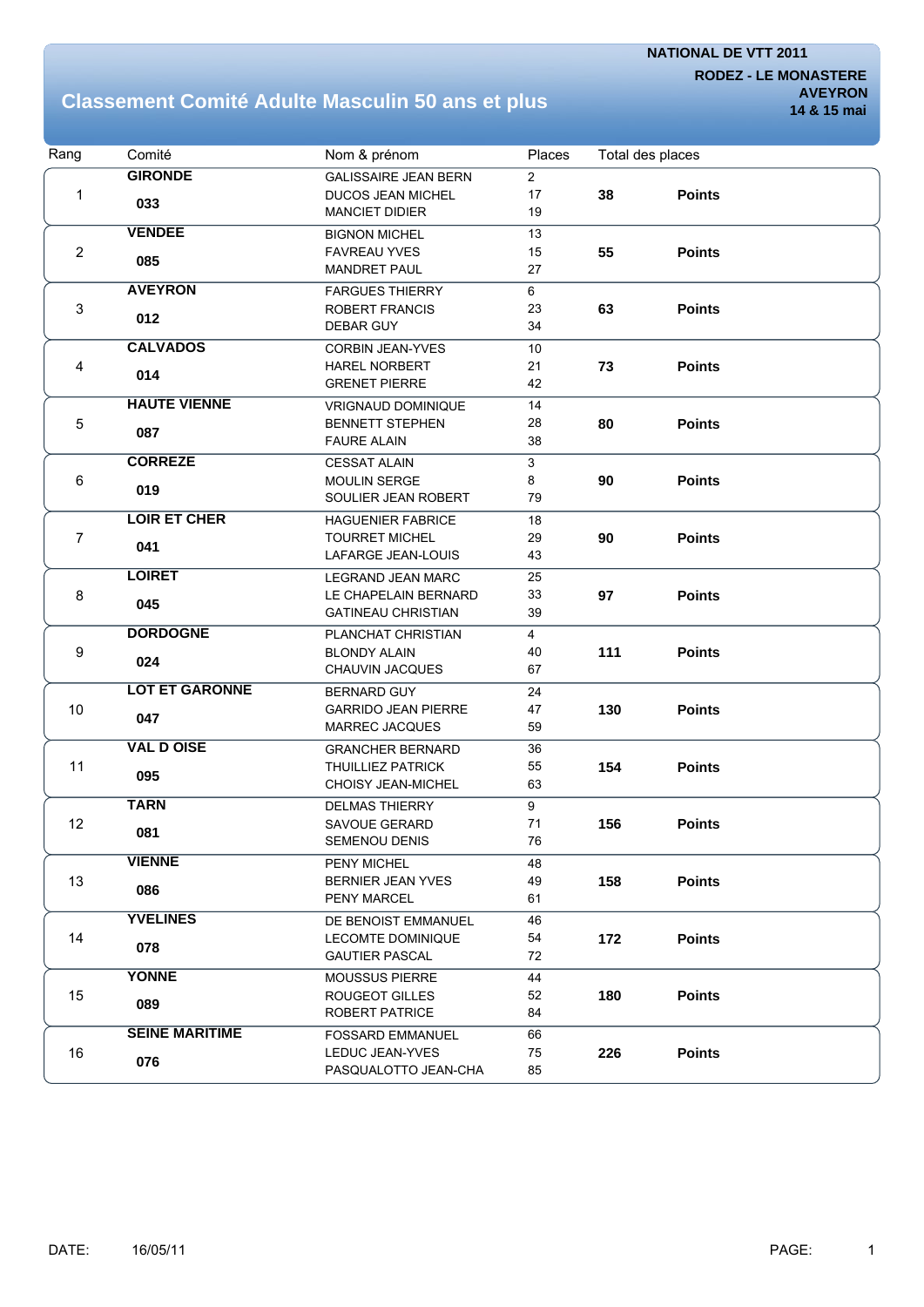| Comité               | Nom & Prénom                | Places         | Caté                           |    | Points cumulé |
|----------------------|-----------------------------|----------------|--------------------------------|----|---------------|
|                      | <b>LOSTE OLIVIER</b>        | 1              | Adulte Masculin 30/39 ans      |    |               |
|                      | PASQUET DANIEL              | 1              | Adulte Masculin 40/49 ans      |    |               |
| <b>DORDOGNE</b><br>1 | CHAGNAUD CORINNE            | 2              | Adulte Féminin 30/39 ans       | 10 | Points        |
|                      | <b>COURRIERE PAULINE</b>    | 2              | Jeune Féminin 13/14 ans        |    |               |
|                      | PLANCHAT CHRISTIAN          | 4              | Adulte Masculin 50 ans et plus |    |               |
|                      | <b>FILLEAU MARIE CATHER</b> | $\mathbf{1}$   | Adulte Féminin 30/39 ans       |    |               |
|                      | <b>BOUSQUET THIBAULT</b>    | 2              | Adulte Masculin 20/29 ans      |    |               |
| 2 GIRONDE            | <b>GALISSAIRE JEAN BERN</b> | 2              | Adulte Masculin 50 ans et plus | 12 | Points        |
|                      | <b>COURRIAN BRUNO</b>       | 3              | Adulte Masculin 40/49 ans      |    |               |
|                      | <b>DETAILLE LEA</b>         | 4              | Jeune Féminin 13/14 ans        |    |               |
|                      | <b>TEYSSEDRE PAULINE</b>    | 4              | Adulte Féminin 17/29 ans       |    |               |
|                      | <b>BOULET ALEXANDRE</b>     | 5              | Adulte Masculin 17/19 ans      |    |               |
| 3 AVEYRON            | <b>LAFAGE PERRINE</b>       | 5              | Jeune Féminin 15/16 ans        | 27 | Points        |
|                      | <b>FARGUES THIERRY</b>      | 6              | Adulte Masculin 50 ans et plus |    |               |
|                      | <b>COMBRES GILLES</b>       | 7              | Adulte Masculin 30/39 ans      |    |               |
|                      | <b>JAPAUD-FAURE SYLVIE</b>  | $\mathbf{1}$   | Adulte Féminin 40 ans et plus  |    |               |
|                      | MONTJOFFRE JEROME           | 5              | Adulte Masculin 20/29 ans      |    |               |
|                      |                             |                |                                |    |               |
| 4 HAUTE VIENNE       | DELUCHE CHRISTOPHE          | 5              | Adulte Masculin 40/49 ans      | 28 | Points        |
|                      | <b>MILLORD FLORIAN</b>      | 6              | Jeune Masculin 13/14 ans       |    |               |
|                      | MENNETEAU JEAN PHILI        | 11             | Adulte Masculin 30/39 ans      |    |               |
|                      | <b>CLAVIER SEBASTIEN</b>    | 1              | Adulte Masculin 20/29 ans      |    |               |
| 5 VAL DOISE          | <b>EBERHARDT INES</b>       | 1              | Jeune Féminin 15/16 ans        |    |               |
|                      | <b>BROCHOT VINCENT</b>      | 4              | Adulte Masculin 30/39 ans      | 29 | Points        |
|                      | <b>BROUARD CANDICE</b>      | 6              | Jeune Féminin 13/14 ans        |    |               |
|                      | <b>VAUDRAN RICHARD</b>      | 17             | Adulte Masculin 40/49 ans      |    |               |
|                      | <b>BERNIER ROMAIN</b>       | 3              | Adulte Masculin 17/19 ans      |    |               |
|                      | <b>GUEZET REMY</b>          | 3              | Jeune Masculin 15/16 ans       |    |               |
| 6 CALVADOS           | <b>MARIE SAMUEL</b>         | 4              | Adulte Masculin 20/29 ans      | 29 | Points        |
|                      | <b>BECHET CHARLES</b>       | 9              | Jeune Masculin 13/14 ans       |    |               |
|                      | <b>CORBIN JEAN-YVES</b>     | 10             | Adulte Masculin 50 ans et plus |    |               |
|                      | <b>SANSON CLARA</b>         | 1              | Jeune Féminin 13/14 ans        |    |               |
|                      | ROUSSEL CAMILLE             | 5              | Adulte Féminin 17/29 ans       |    |               |
| 7 LOIRET             | <b>CAHUZAC PHILIPPE</b>     | 6              | Adulte Masculin 30/39 ans      | 30 | Points        |
|                      | AUDEBERT GUILLAUME          | 9              | Adulte Masculin 17/19 ans      |    |               |
|                      | <b>GIRARDIN MAXIME</b>      | 9              | Adulte Masculin 20/29 ans      |    |               |
|                      | <b>DERE ALEX</b>            | 1              | Adulte Masculin 17/19 ans      |    |               |
|                      | <b>MERCERON SAMUEL</b>      | 4              | Jeune Masculin 15/16 ans       |    |               |
| 8 DEUX SEVRES        | <b>THORREE CLOVIS</b>       | 8              | Jeune Masculin 13/14 ans       | 40 | Points        |
|                      | <b>MADER ERIC</b>           | 10             | Adulte Masculin 30/39 ans      |    |               |
|                      | <b>MERCERON MARIE LAURE</b> | 17             | Adulte Féminin 40 ans et plus  |    |               |
|                      | <b>MILLONCOURT LUCIE</b>    | 3              | Adulte Féminin 30/39 ans       |    |               |
|                      | <b>FRAYSSE EVA</b>          | 4              | Jeune Féminin 15/16 ans        |    |               |
| 9 LOT ET GARONNE     | <b>CASTAGNET DENIS</b>      | 8              | Adulte Masculin 20/29 ans      | 40 | Points        |
|                      | <b>TARBES JEAN CLAUDE</b>   | 11             | Adulte Masculin 40/49 ans      |    |               |
|                      | PAULIN STELLA               | 14             | Jeune Féminin 13/14 ans        |    |               |
|                      | <b>LOUBET LOUIS MARC</b>    | 1              | Adulte Masculin 50 ans et plus |    |               |
|                      | LOUBET MARIE GABRIEL        | 3              | Adulte Féminin 40 ans et plus  |    |               |
| 10 CHARENTE MARITIME | <b>BEAU STEPHANE</b>        | $\overline{7}$ | Adulte Masculin 40/49 ans      | 41 | Points        |
|                      | <b>DESNOYER MICKAEL</b>     | 15             | Adulte Masculin 30/39 ans      |    |               |
|                      | <b>DEMOUGEOT HEINI</b>      | 15             | Jeune Féminin 13/14 ans        |    |               |
|                      | <b>GAREL ADRIEN</b>         | $\overline{3}$ | Jeune Masculin 13/14 ans       |    |               |
|                      | <b>AMIOT GILLES</b>         | 9              | Adulte Masculin 40/49 ans      |    |               |
| 11 YVELINES          | <b>GALATEAU CAMILLE</b>     | 10             | Jeune Féminin 15/16 ans        | 46 | Points        |
|                      |                             |                | Adulte Masculin 20/29 ans      |    |               |
|                      | <b>GUILLEM VINCENT</b>      | 11<br>13       | Adulte Féminin 17/29 ans       |    |               |
|                      | GARÇONNET ANNABELLE         |                |                                |    |               |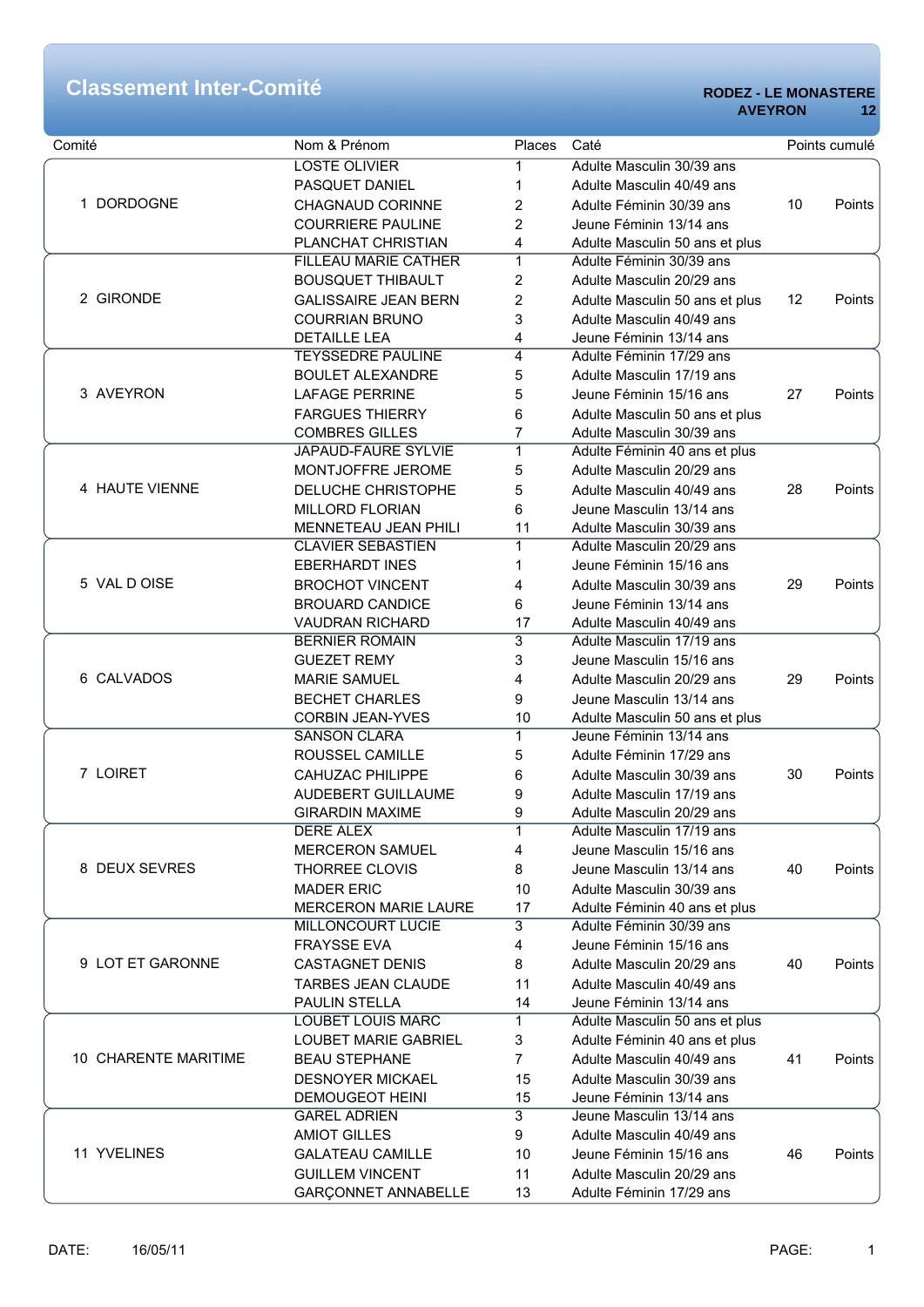| Comité             | Nom & Prénom                | Places          | Caté                           |     | Points cumulé |
|--------------------|-----------------------------|-----------------|--------------------------------|-----|---------------|
|                    | <b>MOSCHETTI MARGOT</b>     | 1               | Adulte Féminin 17/29 ans       |     |               |
|                    | <b>GEORGES FLORENT</b>      | $\overline{2}$  | Jeune Masculin 13/14 ans       |     |               |
| 12 ALPES-MARITIMES | <b>MARTIN AMANDINE</b>      | 6               | Jeune Féminin 15/16 ans        | 47  | Points        |
|                    | <b>CIARAFONI SEBASTIEN</b>  | 14              | Adulte Masculin 20/29 ans      |     |               |
|                    | <b>TODESCHINI FREDERIC</b>  | 24              | Adulte Masculin 30/39 ans      |     |               |
|                    | <b>FOURCEAUX CORENTIN</b>   | $\mathbf 1$     | Jeune Masculin 13/14 ans       |     |               |
|                    | POULET PAULINE              | $\overline{2}$  | Adulte Féminin 17/29 ans       |     |               |
| 13 SEINE MARITIME  | <b>MARIN STEPHANE</b>       | 8               | Adulte Masculin 40/49 ans      | 49  | Points        |
|                    | FORESTIER CEDRIC            | 18              | Adulte Masculin 30/39 ans      |     |               |
|                    | <b>NOEL PIERRE</b>          | 20              | Jeune Masculin 15/16 ans       |     |               |
|                    | <b>TESSIER PATRICK</b>      | $\overline{2}$  | Adulte Masculin 40/49 ans      |     |               |
|                    |                             |                 |                                |     |               |
| 14 VIENNE          | <b>MIMAULT NICOLAS</b>      | $\overline{4}$  | Jeune Masculin 13/14 ans       |     |               |
|                    | <b>BIRAUD VALENTIN</b>      | 11              | Jeune Masculin 15/16 ans       | 55  | Points        |
|                    | MOREAU CORALIE              | 14              | Adulte Féminin 17/29 ans       |     |               |
|                    | <b>TROCHON PHILIPPE</b>     | 24              | Adulte Masculin 20/29 ans      |     |               |
|                    | <b>BARDONNET CORENTIN</b>   | 6               | Jeune Masculin 15/16 ans       |     |               |
|                    | <b>VAILLANT PAULINE</b>     | $\overline{7}$  | Jeune Féminin 13/14 ans        |     |               |
| 15 ESSONNE         | PLESSIS AUDREY              | 11              | Adulte Féminin 30/39 ans       | 76  | Points        |
|                    | <b>VAILLANT PIERRE</b>      | 15              | Adulte Masculin 17/19 ans      |     |               |
|                    | <b>VERON FREDERIC</b>       | 37              | Adulte Masculin 30/39 ans      |     |               |
|                    | <b>POL GREGORY</b>          | 6               | Adulte Masculin 17/19 ans      |     |               |
| 16 ALLIER          | <b>BENIGAUD DIDIER</b>      | 9               | Adulte Masculin 30/39 ans      |     |               |
|                    | PETIT ANGELINE              | 11              | Jeune Féminin 13/14 ans        | 79  | Points        |
|                    | <b>DUBUISSON ISABELLE</b>   | 12              | Adulte Féminin 40 ans et plus  |     |               |
|                    | DESPREZ JEAN MARC           | 41              | Adulte Masculin 50 ans et plus |     |               |
|                    | <b>THOMAS SEBASTIEN</b>     | $\overline{3}$  | Adulte Masculin 30/39 ans      |     |               |
| 17 COTE D OR       | <b>BESSE SYLVIE</b>         | 5               | Adulte Féminin 40 ans et plus  |     |               |
|                    | <b>NIVOT TONY</b>           | 13              | Adulte Masculin 17/19 ans      | 88  | Points        |
|                    | <b>BESSE PHILIPPE</b>       | 30              | Adulte Masculin 50 ans et plus |     |               |
|                    | <b>DURPOIX ALAIN</b>        | 37              | Adulte Masculin 40/49 ans      |     |               |
|                    | <b>DESENCLOS LISE</b>       | 4               | Adulte Féminin 40 ans et plus  |     |               |
|                    | <b>BACHELET BENJAMIN</b>    | 4               | Adulte Masculin 17/19 ans      |     |               |
| 18 SOMME           | <b>GIEL NICOLAS</b>         | 16              | Adulte Masculin 20/29 ans      | 89  | Points        |
|                    | <b>VIEZ CORENTIN</b>        |                 | Jeune Masculin 13/14 ans       |     |               |
|                    |                             | 26              |                                |     |               |
|                    | <b>BACHELET CORENTIN</b>    | 39              | Jeune Masculin 15/16 ans       |     |               |
|                    | LELIEVRE EMILE              | $\overline{11}$ | Jeune Masculin 13/14 ans       |     |               |
|                    | <b>BROCHARD LINDA</b>       | 12              | Adulte Féminin 30/39 ans       |     |               |
| 19 VENDEE          | <b>BIGNON MICHEL</b>        | 13              | Adulte Masculin 50 ans et plus | 93  | Points        |
|                    | PRUNIER CEDRIC              | 22              | Adulte Masculin 17/19 ans      |     |               |
|                    | <b>VIVIEN OLIVIER</b>       | 35              | Adulte Masculin 30/39 ans      |     |               |
|                    | <b>CAMBOS AURELIE</b>       | $\overline{2}$  | Jeune Féminin 15/16 ans        |     |               |
|                    | <b>DELMAS THIERRY</b>       | 9               | Adulte Masculin 50 ans et plus |     |               |
| 20 TARN            | <b>VERDONCKT DOMINIQUE</b>  | 22              | Adulte Féminin 40 ans et plus  | 95  | Points        |
|                    | <b>BALBEURA CECILIEN</b>    | 31              | Adulte Masculin 20/29 ans      |     |               |
|                    | <b>COURSIERES JEAN MICH</b> | 31              | Adulte Masculin 40/49 ans      |     |               |
|                    | <b>EDELBLUTTE GIAN LUC</b>  | $\overline{10}$ | Jeune Masculin 13/14 ans       |     |               |
|                    | <b>CANTIN BRICE</b>         | 12              | Jeune Masculin 15/16 ans       |     |               |
| 21 YONNE           | PETIT SYLVIE                | 17              | Adulte Féminin 30/39 ans       | 101 | Points        |
|                    | <b>TORDEUX CHRISTOPHE</b>   | 21              | Adulte Masculin 40/49 ans      |     |               |
|                    | <b>HOENEN DAMIEN</b>        | 41              | Adulte Masculin 20/29 ans      |     |               |
|                    | RODRIGUEZ DAVY              | $\overline{2}$  | Adulte Masculin 17/19 ans      |     |               |
|                    | <b>CESSAT ALAIN</b>         | 3               | Adulte Masculin 50 ans et plus |     |               |
| 22 CORREZE         | SOULIE BERNARD              | 6               | Adulte Masculin 40/49 ans      | 105 | Points        |
|                    | <b>VEYSSIERE SEBASTIEN</b>  | 17              | Adulte Masculin 20/29 ans      |     |               |
|                    | <b>CESSAT NICOLAS</b>       | 77              | Jeune Masculin 13/14 ans       |     |               |
|                    | PAPELARD BLANDINE           | 10              | Jeune Féminin 13/14 ans        |     |               |
|                    |                             |                 |                                |     |               |
| 23 AISNE           | <b>DUROT SABRINA</b>        | 12              | Adulte Féminin 17/29 ans       |     |               |
|                    | <b>BONVALET BENEDICTE</b>   | 18              | Jeune Féminin 15/16 ans        | 115 | Points        |
|                    | <b>BONVALET LOIC</b>        | 33              | Adulte Masculin 17/19 ans      |     |               |
|                    | <b>MASSON CHRISTOPHE</b>    | 42              | Adulte Masculin 30/39 ans      |     |               |